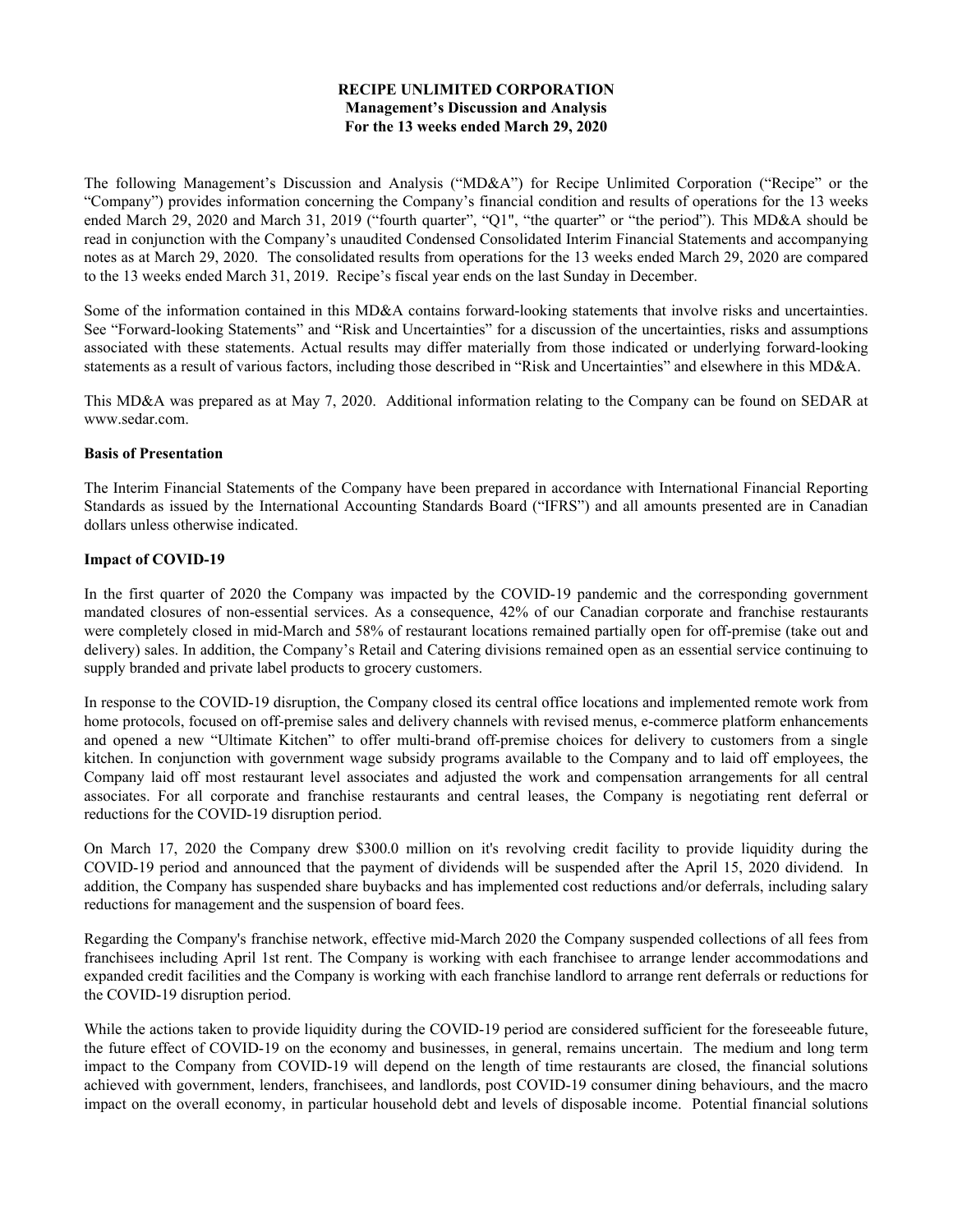which may be required include, but are not limited to, obtaining sufficient financial support from government(s) for the Company and its franchisees, lenders, and obtaining rent relief from landlords.

The first quarter financial impact of COVID-19 is summarized as follows:

|                                                                      |              |                                    |              | $Q1 - 2020$                  |                           |                                           |              | $Q1 - 2019$                               |
|----------------------------------------------------------------------|--------------|------------------------------------|--------------|------------------------------|---------------------------|-------------------------------------------|--------------|-------------------------------------------|
| (C\$ millions unless otherwise stated)                               |              | 13 weeks ended<br>March 29<br>2020 |              | <b>Impact of</b><br>COVID-19 |                           | O1 excluding<br>the impact of<br>COVID-19 |              | 13 weeks ended<br><b>March 31</b><br>2019 |
|                                                                      | \$           | 747.2                              | $\mathbf{s}$ | 109.5                        | S                         | 856.7                                     | -S           | 850.7                                     |
| Sales                                                                | \$           | 229.8                              | \$           | 33.2                         | -S                        | 263.0                                     | -S           | 259.5                                     |
|                                                                      |              | 40.2                               |              | 4.3                          |                           | 44.5                                      |              | 45.2                                      |
|                                                                      | $\mathbf{s}$ | 269.9                              | $\mathbf{s}$ | 37.5                         | <b>S</b>                  | 307.5                                     | $\mathbf{s}$ | 304.6                                     |
| Cost of inventories sold.                                            |              | (103.0)                            |              | 0.9                          |                           | (102.1)                                   |              | (108.5)                                   |
|                                                                      |              | (162.6)                            |              | 9.6                          |                           | (153.0)                                   |              | (164.9)                                   |
|                                                                      |              | (16.3)                             |              | 16.3                         |                           |                                           |              |                                           |
|                                                                      |              | 1.1                                |              |                              |                           | 1.1                                       |              | 0.2                                       |
|                                                                      |              | $(10.7)$ \$                        |              | 64.2 \$                      |                           | 53.5                                      | $\mathbf{s}$ | 31.5                                      |
|                                                                      |              | (6.4)                              |              |                              |                           | (6.4)                                     |              | (4.5)                                     |
| Share of gain (loss) from investment in joint ventures               |              | 0.1                                |              |                              |                           | 0.1                                       |              | (0.6)                                     |
| Earnings (loss) before change in fair value and income taxes (1). \$ |              | $(17.0)$ \$                        |              | 64.2                         | - \$                      | 47.2                                      | <b>S</b>     | 26.5                                      |
| Change in fair value of exchangeable Partnership units and           |              | (33.1)                             |              | 33.1                         |                           |                                           |              | 4.8                                       |
|                                                                      | $\mathbf{s}$ | $(50.1)$ \$                        |              | 97.3                         | $\boldsymbol{\mathsf{S}}$ | 47.2                                      | $\mathbf s$  | 31.3                                      |
| Income taxes.                                                        |              | 8.8                                |              | (25.8)                       |                           | (17.0)                                    |              | (1.5)                                     |
|                                                                      | <b>S</b>     | $(41.2)$ \$                        |              | $71.5$ \$                    |                           | 30.2                                      | -S           | 22.7                                      |
|                                                                      | $\mathbf{s}$ | 20.5                               | S            | <b>27.0</b>                  | S                         | 47.5                                      | -S           | 50.1                                      |

 $^{(1)}$  Figures may not total due to rounding.

<sup>(2)</sup> See "Non-IFRS Measures" on page 29 for definitions of Free Cash Flow, System Sales, SRS, Adjusted Net Earnings, Operating EBITDA, Operating EBITDA Margin on System Sales, and Adjusted EPS. See pages 8 and 29 for a reconciliation of Net Earnings to these Non-IFRS measures.

#### **Highlights for the 13 weeks ended March 29, 2020:**

- System Sales<sup>(1)</sup> for the 13 weeks ended March 29, 2020 decreased \$103.5 million to \$747.2 million compared to \$850.7 million in 2019, representing a decrease of 12.2%. The decrease in System Sales is primarily related to slow down in restaurant sales in the first half of March leading up to the government mandated restaurant closures during the second half of March, partially offset by sales increases in the Retail and Catering segment. Management will not be reporting and commenting on Same Restaurant Sales ("SRS") $^{(1)}$  because the Company's definition of SRS and method that it is calculated does not represent a true reflection of actual performance. Total System Sales changes will be more relevant in this and subsequent quarters.
- Gross revenues for the 13 weeks ended March 29, 2020 was \$269.9 million compared to \$304.6 million, a decrease of \$34.7 million or 11.4%. During the mandatory COVID-19 shutdown, the Company continues to generate revenues from its Retail and Catering segment selling product to grocery customers; sales from corporately owned restaurants and its catering segment with its off premise takeout and delivery options; royalties at reduced rates from franchised restaurants also open with off premise options; plus fees from the Company's off-premise call centre business.
- Operating EBITDA<sup>(1)</sup> for the 13 weeks ended March 29, 2020 decreased to \$20.5 million compared to \$50.1 million in 2019, a decrease of \$29.6 million or 59.1%. The decrease for the quarter was primarily driven by the \$27.0 million impact of COVID-19 from the decline in System Sales, and the corresponding gross revenue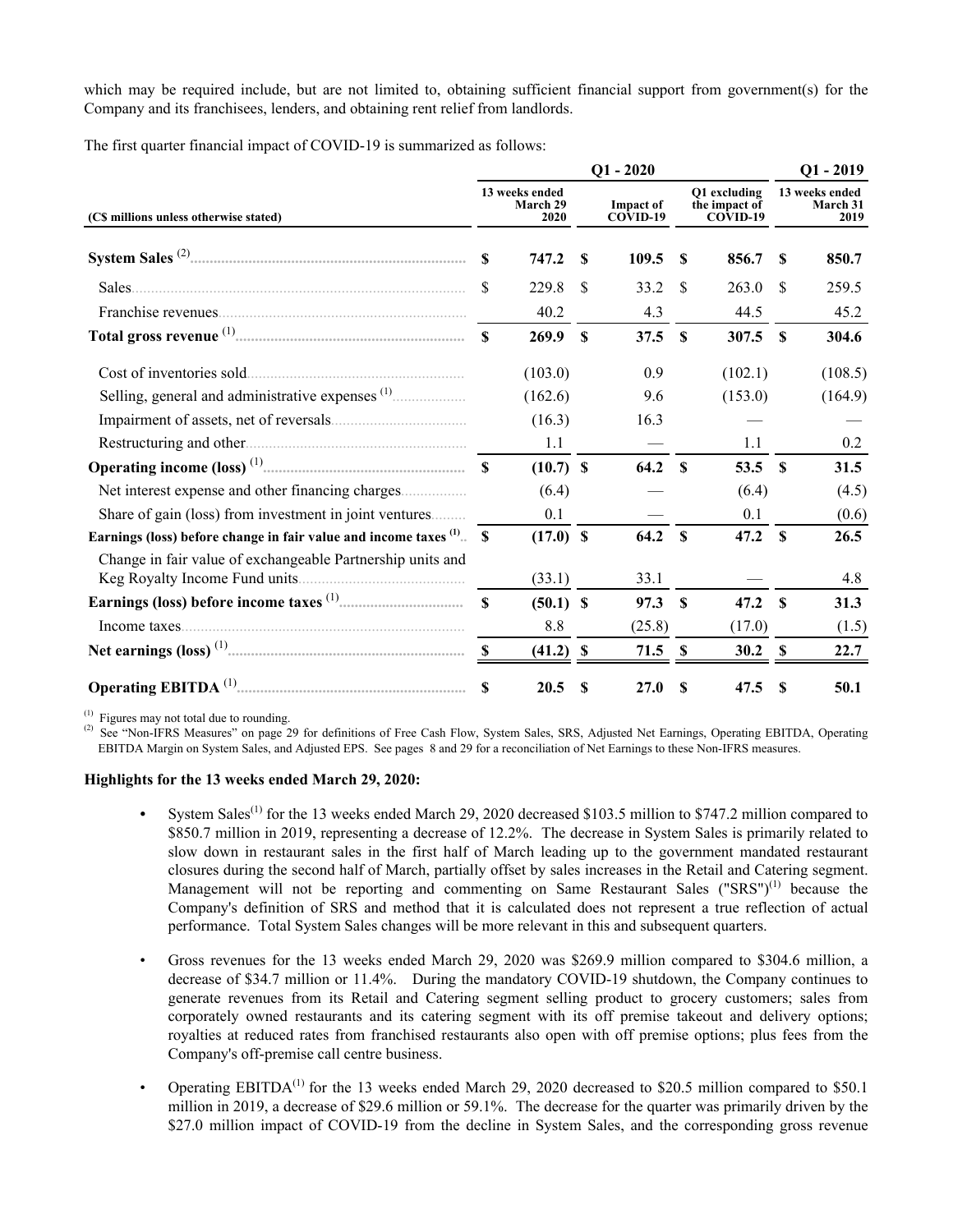decrease of \$37.5 million, restaurant closure costs including food spoilage and employee termination costs at corporate restaurants of \$10.5 million, partially offset by sales increases in the Retail and Catering segment. Cost saving measures, including salary reductions, rent and other overhead cost reductions, government programs such as the wage subsidies will be realized in the second quarter to offset the decreases in gross revenues.

- Operating EBITDA Margin on System Sales<sup>(1)</sup> for the 13 weeks ended March 29, 2020 was 2.7% compared to 5.9% in 2019. The change in margin rate was primarily driven by System Sales declines in the month of March and restaurant closure costs as a result of COVID-19.
- Contribution from Retail and Catering for the 13 weeks ended March 29, 2020 was \$7.6 million compared to \$8.2 million in 2019, a decrease of \$0.6 million or 7.3%. The decrease was driven primarily by reduced sales to restaurants in the month of March partially offset by increased sales to retail grocery customers at lower gross margin rates prior to the COVID-19 disruption.
- At the end of the first quarter, the Company opened its first "Ultimate Kitchen" concept in Toronto. The Ultimate Kitchen is a delivery only concept offering customers greater choice from the ability to order from multiple brands on the same order or to simply order from a specific brand. The Ultimate Kitchen represents a significant opportunity for future growth and expansion for Recipe. It is on-point with the shift in consumer behaviour; it is a viable option for us to serve markets where it may otherwise be cost prohibitive to build a traditional restaurant and its focus on a single channel will enable us to better serve our Guests while being profitable. The Company intends to open up to 4 Ultimate Kitchens in 2020.
- *•* Net earnings (loss) were \$(41.2) million for the 13 weeks ended March 29, 2020 compared to \$22.7 million in 2019, representing a decrease of \$63.9 million. The \$63.9 million decrease was primarily driven by the decrease in Operating EBITDA of \$29.6 million (\$27.0 million due to COVID-19), decrease in fair value of Exchangeable Keg Partnership units of \$37.9 million due to COVID-19, a non-cash impairment charge of \$16.3 million (due to COVID-19), partially offset by a decrease in net income tax expense of \$17.4 million.
- Adjusted Basic EPS for the 13 weeks ended March 29, 2020 was \$0.13 compared to \$0.30 in 2019, a decrease of \$0.17 or 56.1%. Adjusted Diluted EPS for the 13 weeks ended March 29, 2020 was \$0.13 compared to \$0.29 in 2019, a decrease of \$0.16 or 54.6%.
- Free Cash Flow<sup>(1)</sup> per share before growth capex, dividends, and NCIB on a diluted basis was \$(0.08) for the 13 weeks ended March 29, 2020, compared to \$0.56 in 2019.
- Free Cash Flow<sup>(1)</sup> before growth capex, dividends, and share repurchases under the Company's normal course issuer bid ("NCIB") for the 13 weeks ended March 29, 2020 was \$(4.3) million compared to \$35.5 million in 2019.

<sup>(1)</sup> See "Non-IFRS Measures" on page 29 for definitions of Free Cash Flow, System Sales, SRS, Adjusted Net Earnings, Operating EBITDA, Operating EBITDA Margin on System Sales, and Adjusted EPS. See pages 8 and 29 for a reconciliation of Net Earnings to these Non-IFRS measures.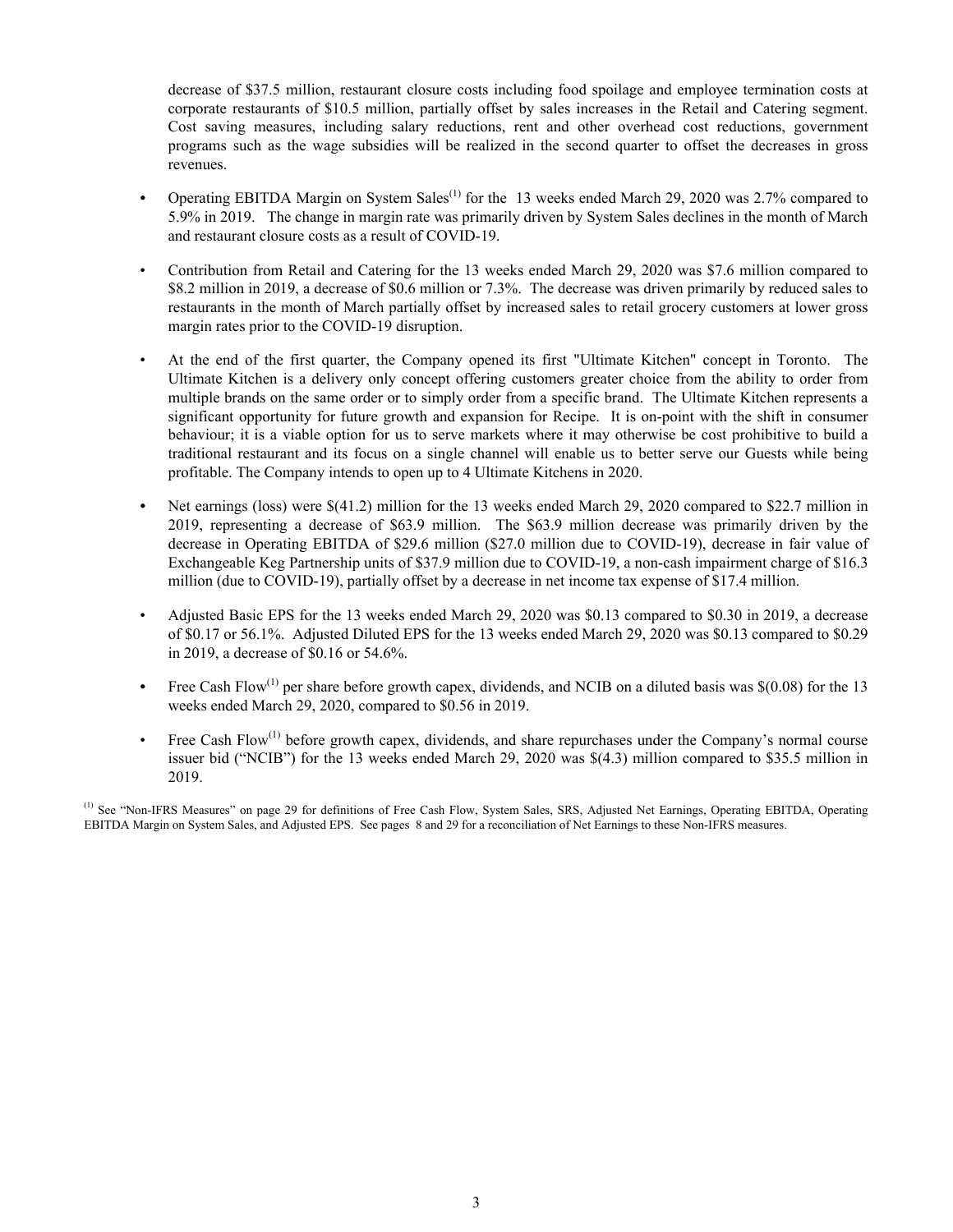#### **Subsequent Events**

Subsequent to March 29, 2020, the government of Canada announced various assistance programs available to the Company and its franchise partners in response to COVID-19, including tax payment deferrals, wage subsidy program, and assistance with rent (for which Recipe's eligibility is still being assessed). In addition to applying for these assistance programs, the Company has implemented a number of cost reduction measures, including salary and overhead cost reductions, reductions to planned capital expenditures, suspension of dividends, suspension of share repurchases and board compensation. The impact of these subsidies and cost reduction measures implemented by the Company will be reflected in the second quarter results.

Subsequent to March 29, 2020, the Company has been actively working with its landlord partners to complete short term lease modifications in response to COVID-19.

In response to the first quarter reduction in Operating EBITDA and the expected continuation of EBITDA challenges in the second quarter, the Company has amended its lending covenants with both its syndicated lenders and private note holders. The covenant amendments are effective through Q3 2021 and are expected to be responsive to the financial impacts from continued dining room closures and gradual System Sales recoveries as guests return to restaurants. While market conditions are difficult to predict and there is no assurance these amendments will not require further change, Management believes these amendments will be sufficient in the short to medium term.The Company will continue to carefully monitor and adjust its forecasts to reflect the changing market conditions and the impact on its liquidity and compliance with all covenants. In return for the covenant amendments, the Company will incur higher interest costs subject to quarterly leverage ratio levels.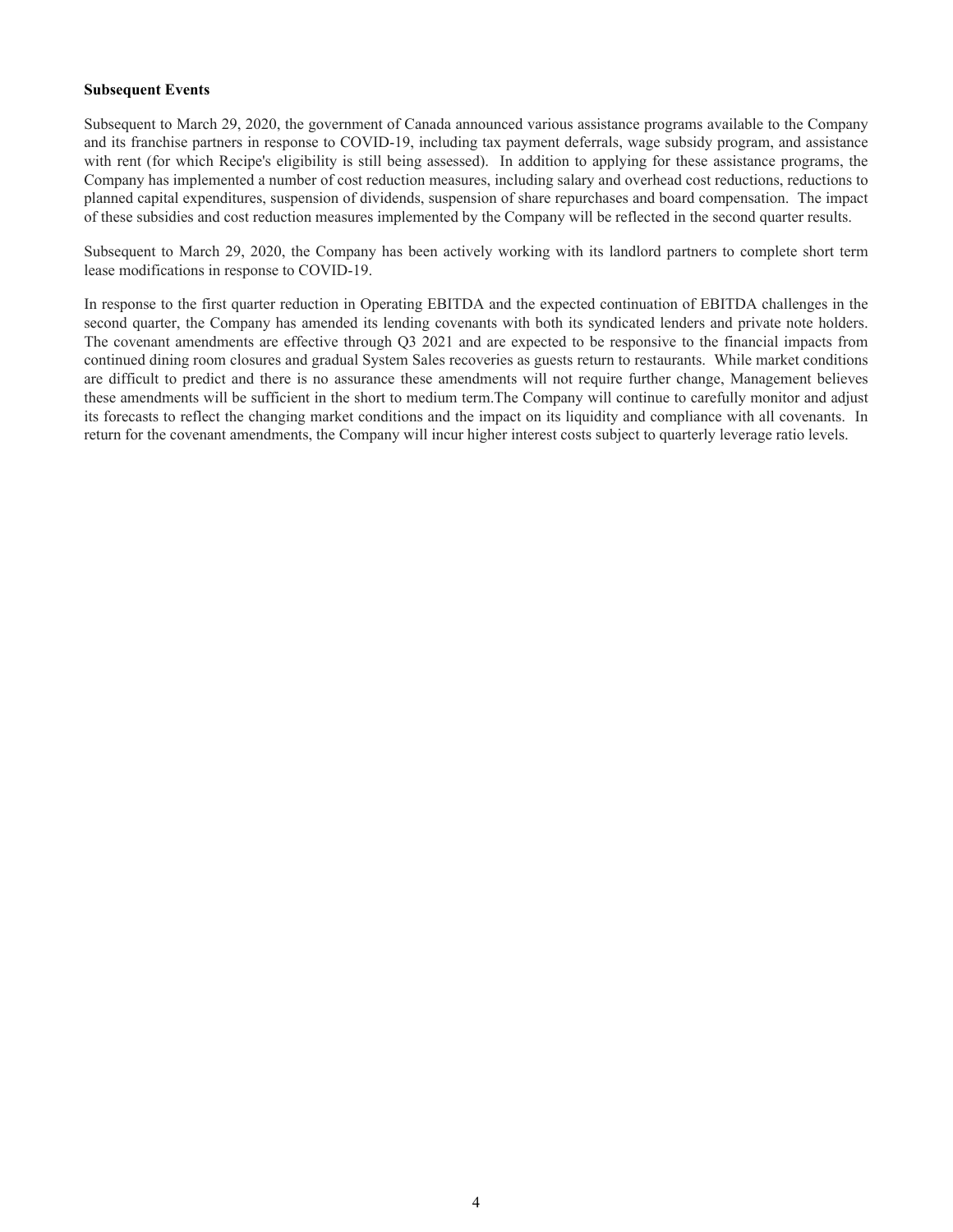#### **Overview**

Recipe is a full service restaurant company that franchises and operates iconic restaurant brands. As at March 29, 2020, Recipe had 24 brands and 1,363 restaurants, 85% of which are operated by franchisees and joint venture partners, operating in 11 countries (Canada, USA, Bahrain, China, India, Macao, Oman, Panama, Qatar, Saudi Arabia and the UAE).



|                                  |                | As at March 29, 2020 |                  |                |           |           |                         |              |
|----------------------------------|----------------|----------------------|------------------|----------------|-----------|-----------|-------------------------|--------------|
| Unit count (unaudited)           | Corporate      | Franchise            | Joint<br>Venture | <b>Total</b>   | Corporate | Franchise | Joint<br><b>Venture</b> | <b>Total</b> |
| Swiss Chalet                     | 12             | 193                  |                  | 205            | 14        | 193       |                         | 207          |
|                                  | 9              | 285                  |                  | 294            | 8         | 287       |                         | 295          |
| Montana's $\ldots$               |                | 100                  |                  | 105            |           | 100       |                         | 105          |
| Kelsey's                         |                | 65                   |                  | 70             |           | 65        |                         | 70           |
| East Side Mario's <sup>(1)</sup> |                | 71                   |                  | 74             |           | 72        |                         | 75           |
| Prime Pubs                       |                | 37                   |                  | 40             |           | 38        |                         | 41           |
| Bier Markt                       |                |                      |                  | 5              |           |           |                         |              |
|                                  | 26             | 17                   | $\mathfrak{D}$   | 45             | 26        | 16        |                         | 44           |
| Landing                          | 9              |                      |                  | 9              | 9         |           |                         | 9            |
| New York Fries                   | 17             | 134                  |                  | 151            | 17        | 140       |                         | 157          |
|                                  | 11             | 110                  |                  | 121            | 11        | 112       |                         | 123          |
|                                  | 17             | 29                   | 14               | 60             | 17        | 29        | 14                      | 60           |
| State $\&$ Main                  | 8              | 14                   | 6                | 28             |           | 13        |                         | 27           |
| Elephant & Castle                | 8              |                      |                  | 9              |           |           |                         | 9            |
|                                  |                |                      | 21               | 21             |           |           | 21                      | 21           |
| 1909 Taverne Moderne             |                |                      | $\mathfrak{D}$   | $\overline{2}$ |           |           | 2                       | 2            |
| Pickle Barrel                    | 13             |                      |                  | 13             | 13        |           |                         | 13           |
| The Keg.                         | 49             | 58                   |                  | 107            | 49        | 58        |                         | 107          |
|                                  | $\overline{2}$ |                      |                  |                |           |           |                         |              |
|                                  |                |                      |                  |                |           |           |                         |              |
| Fresh.                           |                |                      |                  |                |           |           |                         |              |
|                                  |                |                      |                  |                |           |           |                         |              |
| Total restaurants                | 203            | 1,115                | 45               | 1,363          | 202       | 1,125     | 46                      | 1,373        |
|                                  | 15%            | 82%                  | 3%               | 100%           | 15%       | 82%       | 3%                      | 100%         |

(1) Unit count excludes East Side Mario restaurants located in the United States.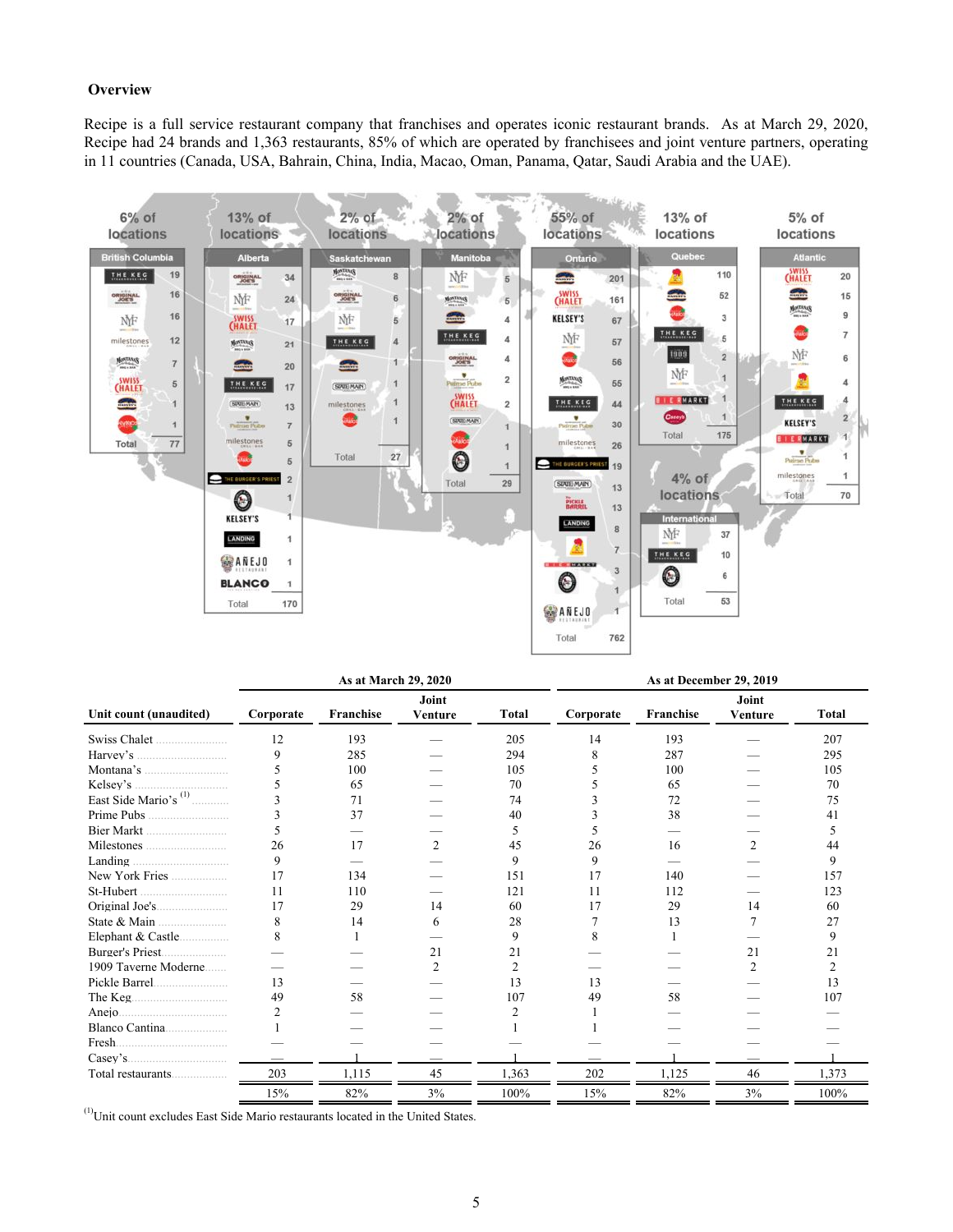### **Selected Financial Information**

The following table summarizes Recipe's System Sales Growth, number of restaurants, Selling, general and administrative expenses, Operating EBITDA, Operating EBITDA Margin, Operating EBITDA on System Sales, and Free Cash Flow.

|                                        |               | 13 weeks ended   |             |                  |
|----------------------------------------|---------------|------------------|-------------|------------------|
| (C\$ millions unless otherwise stated) |               | March 29<br>2020 |             | March 31<br>2019 |
|                                        |               | 747.2            | $\mathbf S$ | 850.7            |
|                                        |               | $(12.2)\%$       |             | 12.5 %           |
|                                        |               | 203              |             | 211              |
|                                        |               | 45               |             | 47               |
|                                        |               | 1,115            |             | 1,124            |
|                                        |               | 1,363            |             | 1,382            |
|                                        | $\mathbf S$   | 269.9            | \$          | 304.6            |
|                                        |               | 20.5             | $\mathbf S$ | 50.1             |
|                                        |               | 7.6 %            |             | 16.4 $%$         |
|                                        |               | $2.7 \%$         |             | 5.9 %            |
|                                        |               | (4.3)            | \$          | 35.5             |
|                                        |               | (0.08)           | \$          | 0.58             |
|                                        | $\mathcal{S}$ | (0.08)           | \$          | 0.56             |
|                                        | $\mathcal{S}$ | (9.6)            | \$          | 23.9             |
|                                        |               | (0.17)           | \$          | 0.39             |
|                                        |               | (0.17)           | \$          | 0.37             |
|                                        |               | (41.2)           | \$          | 22.7             |
|                                        | <sup>\$</sup> | (0.73)           | \$          | 0.36             |
|                                        | <sup>S</sup>  | (0.73)           | \$          | 0.35             |
|                                        | $\mathbf S$   | 7.3              | \$          | 18.3             |
|                                        |               | 0.13             | \$          | 0.30             |
|                                        |               | 0.13             | \$          | 0.29             |

 $<sup>(1)</sup>$  See "Non-IFRS Measures" on page 29 for definitions of Free Cash Flow, System Sales, SRS, Adjusted Net Earnings, Operating EBITDA, Operating</sup> EBITDA Margin on System Sales, and Adjusted EPS. See pages 8 and 29 for a reconciliation of Net Earnings to these Non-IFRS measures.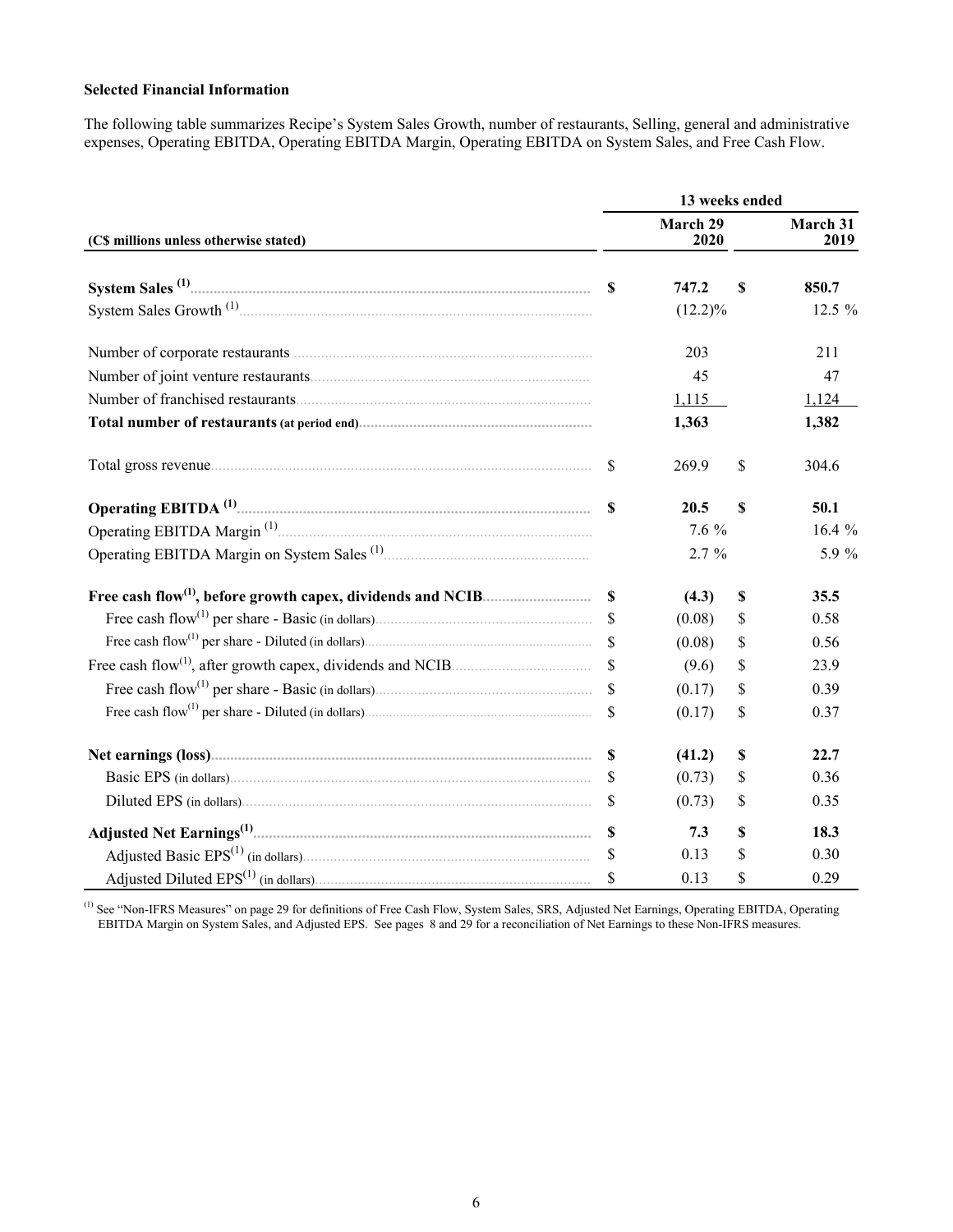The following table summarizes results of Recipe's operations for the 13 weeks ended March 29, 2020, and March 31, 2019:

|                                                                                                                                                                                                                                         |             | 13 weeks ended   |               |                  |
|-----------------------------------------------------------------------------------------------------------------------------------------------------------------------------------------------------------------------------------------|-------------|------------------|---------------|------------------|
| (CS millions unless otherwise stated)                                                                                                                                                                                                   |             | March 29<br>2020 |               | March 31<br>2019 |
|                                                                                                                                                                                                                                         | <b>S</b>    | 747.2            | <sup>\$</sup> | 850.7            |
|                                                                                                                                                                                                                                         | \$          | 229.8            | S             | 259.5            |
|                                                                                                                                                                                                                                         |             | 40.2             |               | 45.2             |
|                                                                                                                                                                                                                                         |             | 269.9            | $\mathbf{s}$  | 304.6            |
|                                                                                                                                                                                                                                         |             | (103.0)          |               | (108.5)          |
|                                                                                                                                                                                                                                         |             |                  |               |                  |
|                                                                                                                                                                                                                                         |             | (103.8)          |               | (111.2)          |
|                                                                                                                                                                                                                                         |             | (13.1)           |               | (15.2)           |
|                                                                                                                                                                                                                                         |             | (5.7)            |               | (6.7)            |
|                                                                                                                                                                                                                                         |             | (1.0)            |               | (1.2)            |
|                                                                                                                                                                                                                                         |             | (26.4)           |               | (27.4)           |
| Net gain on disposal of property, plant and equipment and other assets                                                                                                                                                                  |             | (0.2)            |               | (0.6)            |
|                                                                                                                                                                                                                                         |             | (0.1)            |               |                  |
|                                                                                                                                                                                                                                         |             | (12.3)           |               | (2.6)            |
|                                                                                                                                                                                                                                         |             | (162.6)          |               | (164.9)          |
|                                                                                                                                                                                                                                         |             | (16.3)           |               |                  |
|                                                                                                                                                                                                                                         |             | 1.1              |               | 0.2              |
|                                                                                                                                                                                                                                         |             | $(10.7)$ \$      |               | 31.5             |
|                                                                                                                                                                                                                                         |             | (6.4)            |               | (4.5)            |
|                                                                                                                                                                                                                                         |             | 0.1              |               | (0.6)            |
|                                                                                                                                                                                                                                         |             | $(17.0)$ \$      |               | 26.5             |
| Change in fair value of exchangeable Partnership units and Keg Royalty<br>Income Fund units.                                                                                                                                            |             | (33.1)           |               | 4.8              |
|                                                                                                                                                                                                                                         |             |                  |               | 31.3             |
|                                                                                                                                                                                                                                         |             | $(50.1)$ \$      |               |                  |
|                                                                                                                                                                                                                                         |             | (2.4)<br>11.2    |               | (7.1)            |
|                                                                                                                                                                                                                                         |             |                  |               | (1.5)            |
|                                                                                                                                                                                                                                         | -S          | $(41.2)$ \$      |               | 22.7             |
|                                                                                                                                                                                                                                         | $\mathbf S$ | 7.3              | $\mathbb S$   | 18.3             |
| Earnings per share attributable to common shareholders (in dollars)                                                                                                                                                                     |             |                  |               |                  |
| Basic EPS.                                                                                                                                                                                                                              | \$          | $(0.73)$ \$      |               | 0.36             |
| Diluted EPS.                                                                                                                                                                                                                            | \$          | $(0.73)$ \$      |               | 0.35             |
| Adjusted Basic EPS <sup>(2)</sup> 2006 and 2015 and 2016 and 2016 and 2016 and 2016 and 2016 and 2016 and 2016 and 2016 and 2016 and 2016 and 2016 and 2016 and 2016 and 2016 and 2016 and 2016 and 2016 and 2016 and 2016 and 2016 and | \$          | 0.13             | <sup>8</sup>  | 0.30             |
|                                                                                                                                                                                                                                         | \$          | 0.13             | \$            | 0.29             |

<sup>(1)</sup> Figures may not total due to rounding.<br><sup>(2)</sup> See "Non-IFRS Measures" on page 29 for definitions of Free Cash Flow, System Sales, SRS, Adjusted Net Earnings, Operating EBITDA, Operating EBITDA Margin on System Sales, and Adjusted EPS. See pages 8 and 29 for a reconciliation of Net Earnings to these Non-IFRS measures.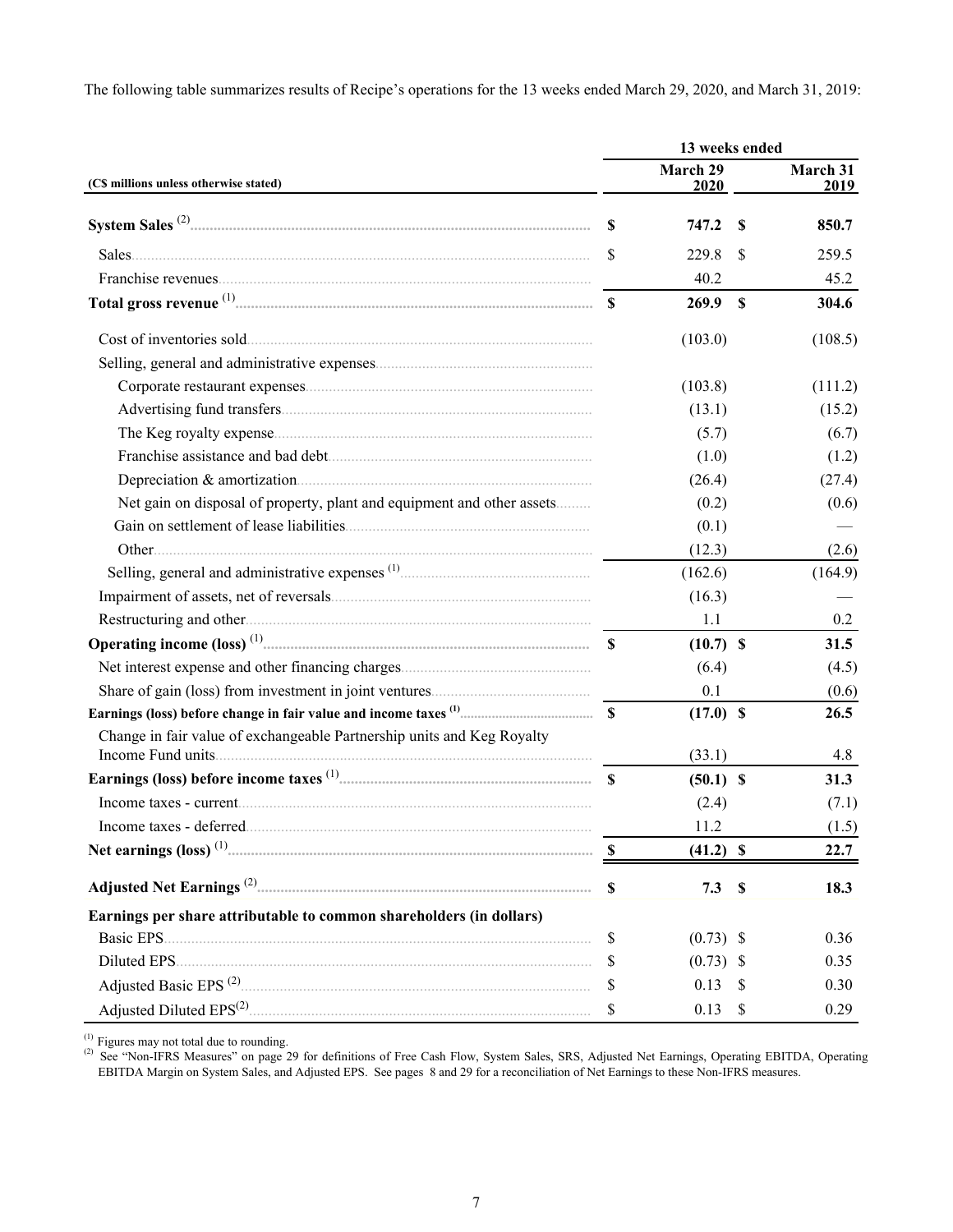|                                                                                      |                           | 13 weeks ended   |                  |
|--------------------------------------------------------------------------------------|---------------------------|------------------|------------------|
| (C\$ millions unless otherwise stated)                                               |                           | March 29<br>2020 | March 31<br>2019 |
| Reconciliation of Net Earnings to Adjusted Net Earnings <sup>(2)</sup>               |                           |                  |                  |
|                                                                                      | $\mathbb{S}$              | $(41.2)$ \$      | 22.7             |
|                                                                                      |                           | 0.1              | 0.1              |
|                                                                                      |                           | 16.3             |                  |
|                                                                                      |                           | (1.1)            | (0.2)            |
| Change in fair value non-controlling interest liability and contingent liability     |                           |                  |                  |
| Change in fair value of Exchangeable Partnership units and Keg Royalty               |                           | 33.1             | (4.8)            |
| Income Fund units                                                                    |                           |                  |                  |
| Net gain on disposal of property, plant and equipment and other assets               |                           | 0.2              | 0.6              |
|                                                                                      |                           | 0.1              |                  |
|                                                                                      |                           | $7.3$ \$         | 18.3             |
| Reconciliation of Net Earnings to EBITDA <sup>(2)</sup>                              |                           |                  |                  |
|                                                                                      | $\mathbb{S}$              | $(41.2)$ \$      | 22.7             |
|                                                                                      |                           | 6.4              | 4.5              |
|                                                                                      |                           | (8.8)            | 8.6              |
|                                                                                      |                           | 27.0             | 27.9             |
|                                                                                      |                           | $(16.6)$ \$      | 63.7             |
| Reconciliation of EBITDA <sup>(2)</sup> to Operating EBITDA <sup>(2)</sup> :         |                           |                  |                  |
|                                                                                      |                           | 0.1              | 0.1              |
|                                                                                      |                           | 16.3             |                  |
|                                                                                      |                           | (1.1)            | (0.2)            |
| Change in fair value non-controlling interest liability and contingent liability     |                           |                  |                  |
| Change in fair value of Exchangeable Partnership units and Keg Royalty               |                           |                  |                  |
| Income Fund units                                                                    |                           | 33.1             | (4.8)            |
|                                                                                      |                           | 2.7              | 2.8              |
|                                                                                      |                           |                  |                  |
| Losses on early buyout/cancellation of equipment rental contracts                    |                           |                  | (0.1)            |
| Net gain on disposal of property, plant and equipment and other assets               |                           | 0.2              | 0.6              |
|                                                                                      |                           | 0.1              |                  |
|                                                                                      |                           | 0.5              | 1.9              |
|                                                                                      |                           |                  | (0.2)            |
| Proportionate share of joint venture results                                         |                           | (0.6)            | 0.2              |
|                                                                                      |                           | (14.2)           | (13.9)           |
| Operating EBITDA <sup>(1)(2)</sup>                                                   |                           | $20.5$ \$        | 50.1             |
| Reconciliation of Operating EBITDA <sup>(2)</sup> to Free Cash Flow(2):              |                           |                  |                  |
|                                                                                      |                           | (3.8)            | (5.1)            |
|                                                                                      |                           | (5.4)            | (3.6)            |
| Interest expense on note payable to The Keg Royalties Income Fund                    |                           | (1.1)            | (1.1)            |
|                                                                                      |                           | (14.5)           | (4.8)            |
| Free Cash Flow <sup>(2)</sup> before Growth capex, dividends and NCIB <sup>(1)</sup> |                           | $(4.3)$ \$       | 35.5             |
|                                                                                      |                           | (5.0)            | (4.5)            |
|                                                                                      |                           | 0.1              |                  |
| Dividends                                                                            |                           |                  |                  |
| $NCIB$ .                                                                             |                           | (0.3)            | (7.1)            |
| Free Cash Flow <sup>(2)</sup> after Growth capex, dividends and NCIB <sup>(1)</sup>  | $\boldsymbol{\mathsf{S}}$ | $(9.6)$ \$       | 23.9             |

 $^{(1)}$  Figures may not total due to rounding.

<sup>(2)</sup> See "Non-IFRS Measures" on page 29 for definitions of Free Cash Flow, System Sales, SRS, Adjusted Net Earnings, Operating EBITDA, Operating<br>EBITDA Margin on System Sales, and Adjusted EPS. See pages 8 and 29 for a re

may not total due to rounding.<br>
<sup>(2)</sup> See "Non-IFRS Measures" on page 29 for definitions of Free Cash Flow, System Sales, SRS, Adjusted Net Earnings, Operating EBITDA, Operating EBITDA Margin on System Sales, and Adjusted EPS. See pages 8 and 29 for a reconciliation of Net Earnings to these Non-IFRS measures.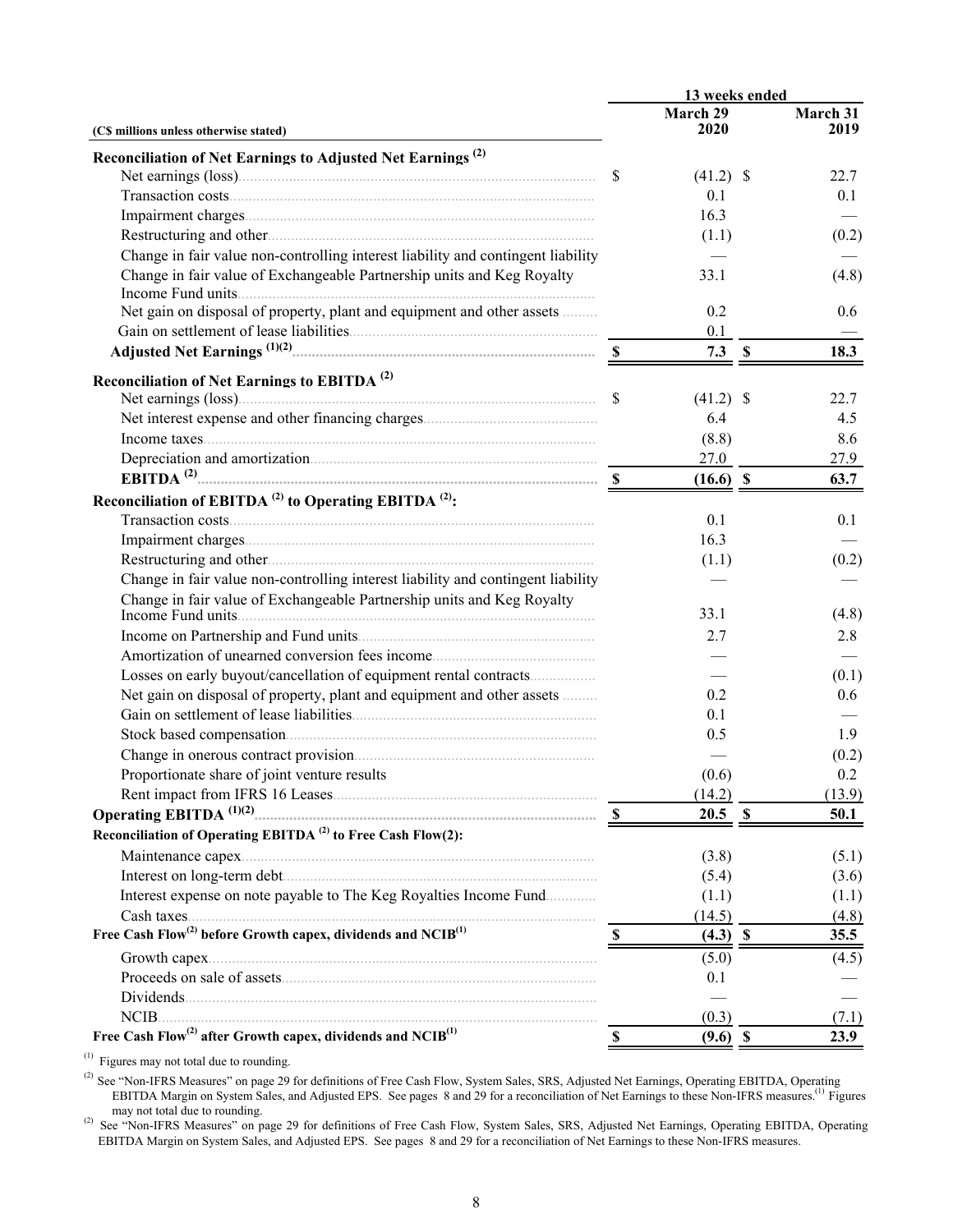#### *Restaurant Portfolio Management and Continuous Network Improvement*

At the end fiscal 2019, Management completed a thorough strategic planning process which included a complete review of all 1,363 corporate, franchised and joint venture locations. From this review management identified locations that no longer fit the long-term plan for the company and/or restaurants that are currently under-performing. For corporate restaurant locations that no longer fit the long-term strategic plan of the Company, Management is taking steps to exit these sites. For franchise locations that are under-performing, the Company will work with the franchisees to help them achieve sustainable success which may include the Company providing financial support in the form of royalty relief or rent assistance.

During the 13 weeks ended March 29, 2020, Management successfully closed and exited 5 corporate leases which will add approximately \$0.5 million in Operating EBITDA on a go forward basis. It is expected that the planned closure or sublet of the restaurants identified will primarily occur over the next 12 to 18 months dependent on landlord negotiations and subject to individual franchisee situations. Management also expects that the temporary closure of locations due to COVID-19 will help accelerate some of the landlord negotiations in 2020 and some closed restaurant may not re-open.

The success of new restaurants is dependent on a number of factors, including: availability of suitable sites; negotiation of acceptable lease terms for new locations; attracting qualified franchisees with suitable financing; availability, training and retention of management and other employees necessary to operate new corporate restaurants; and other factors, some of which are beyond Recipe's control. Management will continue to review the Company's portfolio of restaurants to maximize site potential, the quality of sales and profitability to the Company and franchisees.

Restaurant renovations also contribute to network improvement and demonstrate commitment by franchisees to reinvest in their business. However, the timing of renovations is dependent on having sufficient term remaining on both the particular franchise agreement and lease agreement. Franchisees are responsible for financing franchise restaurant renovations. We have found that renovations are most successful when they include changes to the exterior and interior coupled with a fresh approach to guest service and experience. During the 13 weeks ended March 29, 2020, the Company completed 7 renovations. As a result of COVID-19, Management will be temporarily pausing restaurant renovations for the balance of 2020 and will focus on maximizing sales and cash flow for corporate and franchise locations.

The Company contributes towards renovation incentive programs for certain brands to assist franchisees with the cost of major renovations that are expected to generate long-term SRS increases from enhanced guest experiences across all 4 Pillars of Operational Excellence. For the 13 weeks ended March 29, 2020, the Company contributed \$0.1 million towards these renovation incentive programs which supported the completion of 5 restaurant renovations.

Recipe's restaurant network consists of company-owned corporate locations and franchised locations. As at the end of March 29, 2020, there were 1,363 restaurants. The following table presents the changes in Recipe's restaurant unit count:

|                                            |           |                       |                  |                       | For the 13 weeks ended March 29, 2020 |            |                  |       |  |  |  |
|--------------------------------------------|-----------|-----------------------|------------------|-----------------------|---------------------------------------|------------|------------------|-------|--|--|--|
|                                            |           | <b>March 29, 2020</b> |                  | <b>March 31, 2019</b> |                                       |            |                  |       |  |  |  |
| Unit count (unaudited)                     | Corporate | Franchised            | Joint<br>Venture | <b>Total</b>          | Corporate                             | Franchised | Joint<br>Venture | Total |  |  |  |
|                                            | 202       | 1,125                 | 46               | 1,373                 | 208                                   | 1,128      | 46               | 1,382 |  |  |  |
| Acquisitions <sup>(2)</sup>                |           |                       |                  |                       |                                       |            |                  |       |  |  |  |
| New openings                               |           | 3                     |                  | 6                     |                                       | 12         |                  | 15    |  |  |  |
| Closures.                                  | (3)       | (12)                  | ( 1 )            | (16)                  | (5)                                   | (10)       |                  | (15)  |  |  |  |
|                                            |           |                       |                  |                       |                                       |            |                  |       |  |  |  |
| Corporate buybacks $^{(3)}$                |           | (1)                   |                  |                       | 8                                     | (8)        |                  |       |  |  |  |
| Restaurants re-franchised <sup>(4)</sup> . |           |                       |                  |                       |                                       |            |                  |       |  |  |  |
|                                            | 203       | 1.115                 | 45               | 1,363                 | 211                                   | 1,124      | 47               | 1,382 |  |  |  |

(1) Unit count excludes East Side Mario's restaurants located in the United States.

(2) Anejo and Blanco Cantina was acquired on May 25, 2019.

(3) Corporate buy backs represent previously franchised restaurants acquired by the Company to operate corporately.

(4) Restaurants re-franchised represent corporate restaurants re-franchised to be operated by a franchisee.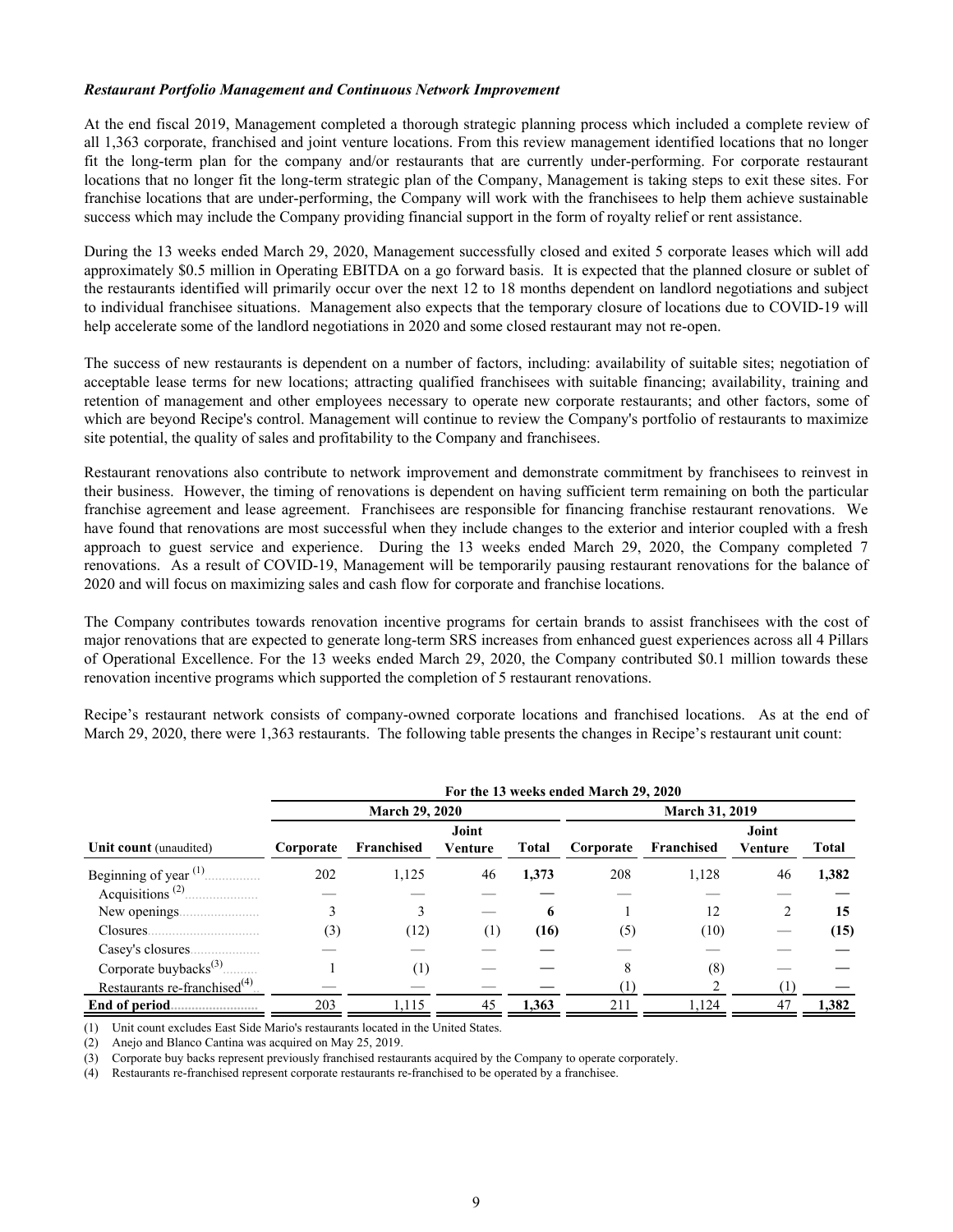# **Financial results**

# *System Sales*

System Sales for the 13 weeks ended March 29, 2020 were \$747.2 million compared to \$850.7 million in 2019, representing a decrease of \$103.5 million or 12.2% for the quarter. The decrease in System Sales is primarily related to slow down in restaurant sales in the first half of March leading up to the government mandated restaurant closures during the second half of March, partially offset by sales increases in the Retail and Catering segment.

### *Total gross revenue*

Total gross revenue represents sales from corporate restaurants and catering division, franchise revenues (including royalty fees net of agreed subsidies, new franchise fees, marketing fund contributions, property and equipment rental income and corporate to franchise conversion fees), fees generated from Recipe's off-premise call centre business, new restaurant development revenue, and St-Hubert food processing and distribution revenues from sales to retail grocery customers and to its franchise network.

Total gross revenue was \$269.9 million for the 13 weeks ended March 29, 2020 compared to \$304.6 million in 2019, representing a decrease of \$34.7 million or 11.4% for the quarter. The decrease in the gross revenues for the quarter was primarily related to the slow down in restaurant sales in the first half of March leading up to the government mandated restaurant closures during the second half of March, partially offset by sales increases in the Retail and Catering segment.

### *Selling, general and administrative expenses*

SG&A expenses represent direct corporate restaurant costs such as labour, other direct corporate restaurant operating costs (e.g. supplies, utilities, net marketing, property taxes), overhead costs, marketing fund transfers, franchisee rent assistance and bad debts, central overhead costs, The Keg royalty expense, costs related to the food processing and distribution division, losses on early buyout / cancellation of equipment rental agreements and depreciation and amortization on other assets. These expenses are offset by vendor purchase allowances.

Direct corporate restaurant labour costs and other direct corporate restaurant operating and overhead costs are impacted by the number of corporate restaurants, provincial minimum wage increases and the Company's ability to manage input costs through its various cost monitoring programs. Central overhead costs are impacted by general inflation, market conditions for attracting and retaining key personnel and management's ability to control discretionary costs. Food processing and distribution costs are impacted by minimum wage increases, union contract negotiations, volume of sales and the Company's ability to manage controllable costs related to the promotion, manufacture and distribution of products. Franchisee rent assistance and bad debts are impacted by franchisee sales and overall franchisee profitability. Vendor purchase allowances are impacted by the volume of purchases, inflation and fluctuations in the price of negotiated products and services. Losses on early buyout/cancellation of equipment rental contracts, recognition of lease cost and tenant inducements, and depreciation and amortization represent non-cash expenses generally related to historical transactions where corporate restaurants were converted to franchise.

| March 29<br>March 31<br>2020<br>2019<br>(C\$ thousands unless otherwise stated)<br>(unaudited)<br>(unaudited)<br>S<br>103.8<br>S<br>111.2<br>15.2<br>13.1<br>1.2<br>1.0<br>5.7<br>6.7<br>274<br>Depreciation and amortization.<br>26.4<br>Net gain on disposal of property, plant and equipment and other assets<br>0.6<br>0.2<br>0.1<br>Other.<br>12.3<br>2.6<br>\$<br>162.6<br>164.9 |  | 13 weeks ended |  |
|----------------------------------------------------------------------------------------------------------------------------------------------------------------------------------------------------------------------------------------------------------------------------------------------------------------------------------------------------------------------------------------|--|----------------|--|
|                                                                                                                                                                                                                                                                                                                                                                                        |  |                |  |
|                                                                                                                                                                                                                                                                                                                                                                                        |  |                |  |
|                                                                                                                                                                                                                                                                                                                                                                                        |  |                |  |
|                                                                                                                                                                                                                                                                                                                                                                                        |  |                |  |
|                                                                                                                                                                                                                                                                                                                                                                                        |  |                |  |
|                                                                                                                                                                                                                                                                                                                                                                                        |  |                |  |
|                                                                                                                                                                                                                                                                                                                                                                                        |  |                |  |
|                                                                                                                                                                                                                                                                                                                                                                                        |  |                |  |
|                                                                                                                                                                                                                                                                                                                                                                                        |  |                |  |
|                                                                                                                                                                                                                                                                                                                                                                                        |  |                |  |
|                                                                                                                                                                                                                                                                                                                                                                                        |  |                |  |

 $<sup>(1)</sup>$  Figures may not total due to rounding.</sup>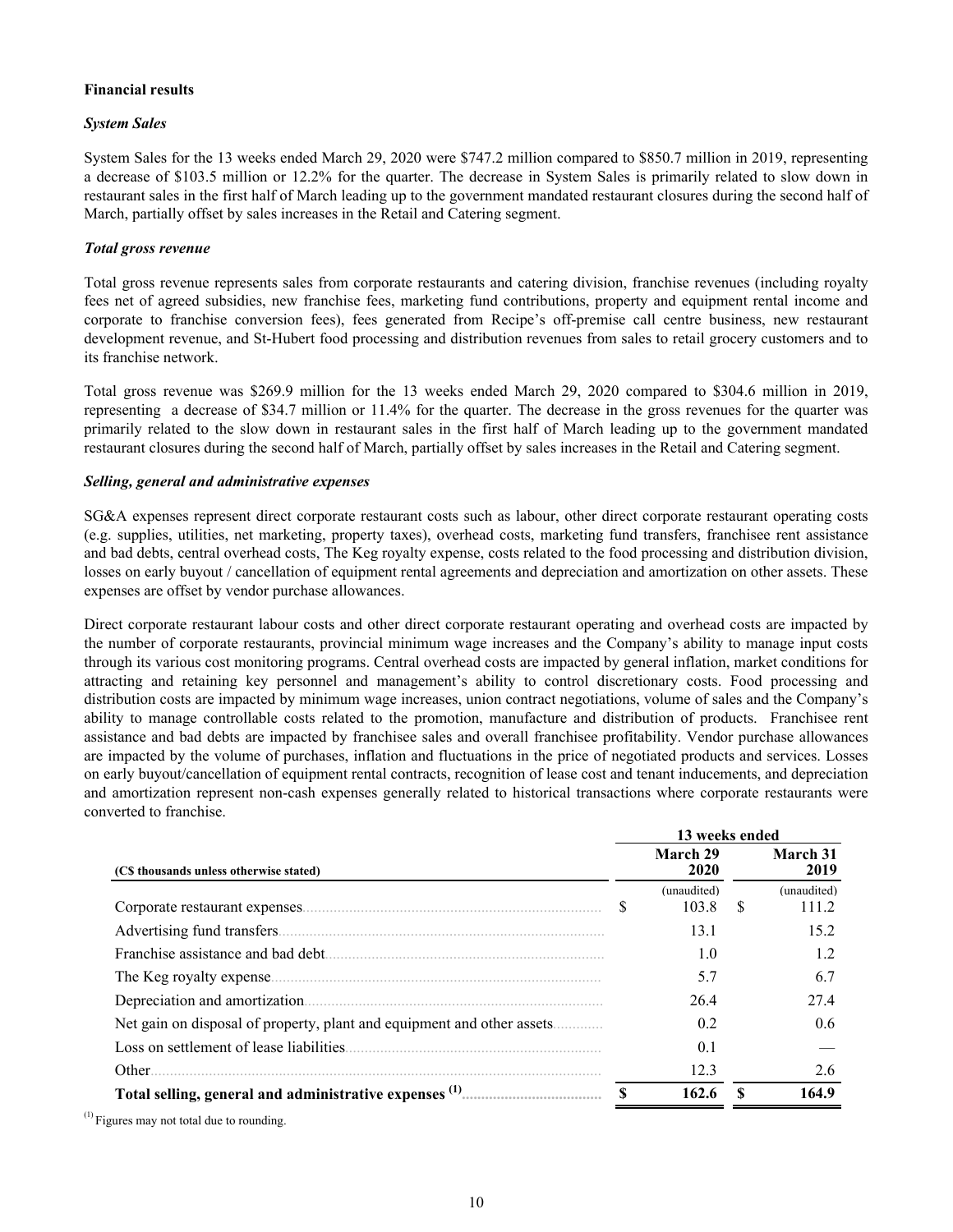SG&A expenses for the 13 weeks ended March 29, 2020 \$162.6 million compared to \$164.9 million in 2019, representing a decrease of \$2.3 million or 1.4% for the quarter. The decrease in the quarter is largely related a decrease in corporate restaurant expenses of \$7.5 million, partially offset by a reduction in vendor purchase allowances related to the decrease in System Sales. However, Corporate Restaurant Costs include additional compensation paid to restaurant employees that were laid off due to COVID-19 closures and these costs do not reflect the expected Federal Government wage subsidy recovery that will be reported in the second quarter that corresponds to these costs.

### *Impairment of assets*

The Company recorded an impairment of assets of \$16.3 million for the 13 weeks ended March 29, 2020, compared to \$nil in 2019, representing an increase of \$16.3 million. The increase is primarily related to the negative sales impact from COVID-19 and accelerated planned closures of non-strategic and under-performing restaurants and providing for anticipated additional rent support for franchisees (see "Restaurant Portfolio Management and Continuous Network Improvement" on page 9).

### *Net interest expense and other financing charges*

Finance costs are derived from Recipe's financing activities which include the Existing Credit Facility, amortization of financing fees, interest income on The Keg Partnership units and net interest expense related to the lease standard.

|                                                                    |     | 13 weeks ended   |   |                  |
|--------------------------------------------------------------------|-----|------------------|---|------------------|
| (C\$ thousands unless otherwise stated)                            |     | March 29<br>2020 |   | March 31<br>2019 |
|                                                                    |     | (unaudited)      |   | (unaudited)      |
| Interest expense on long-term debt.                                | S   | 5.4              | S | 3.6              |
| Interest expense on note payable to The Keg Royalties Income Fund. |     | 1.1              |   | 1.1              |
|                                                                    |     | 0.3              |   | 0.2              |
| Interest expense - other.                                          |     | 0.1              |   | 0.1              |
|                                                                    |     | (2.7)            |   | (2.8)            |
| Interest income.                                                   |     | (0.9)            |   | (0.5)            |
|                                                                    |     | 7.6              |   | 7.6              |
| Interest income on lease receivable.                               |     | (4.5)            |   | (4.7)            |
|                                                                    | €   | 6.4              |   | 4.5              |
|                                                                    | \$. | 774.3            |   | 479.3            |

 $<sup>(1)</sup>$  Figures may not total due to rounding.</sup>

Net interest expense and other financing charges were \$6.4 million compared to \$4.5 million in 2019 for the 13 weeks ended March 29, 2020, an increase of \$1.9 million. The increase is primarily related to increases in debt related to the SIB in the fourth quarter of 2019 and the \$300.0 million draw on the Company's credit facility at the end of March to provide liquidity during COVID-19.

#### *Income taxes*

The Company recorded a current income tax expense of \$2.4 million for the 13 weeks ended March 29, 2020, compared to \$7.1 million in 2019, representing a decrease of \$4.7 million. The decrease in current income tax expense is primarily related to the reduction in taxable income during the quarter.

The Company recorded a net deferred income tax recovery of \$11.2 million for the 13 weeks ended March 29, 2020, compared to an expense of \$1.5 million in 2019, representing a decrease in deferred income tax expense of \$12.7 million. The deferred income tax recovery is primarily related to the recognition of a deferred tax asset in respect of non-capital losses and other timing differences such as the change in non-deductible reserves, non-cash fair value adjustments to The Keg Royalty Income Fund units, and accounting tax depreciation.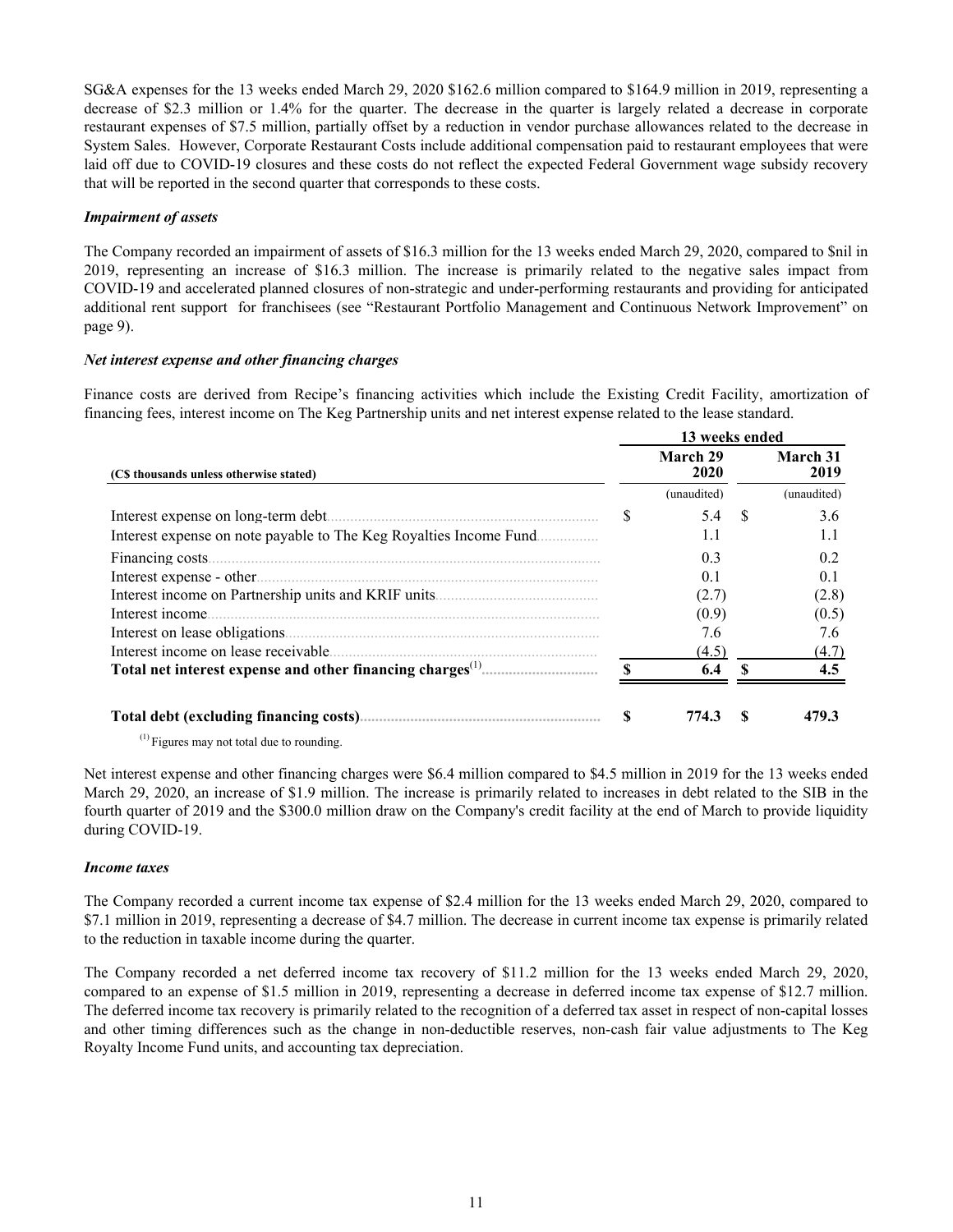### *Net earnings*

Net earnings (loss) were \$(41.2) million for the 13 weeks ended March 29, 2020 compared to \$22.7 million in 2019, representing a decrease of \$63.9 million. The \$63.9 million decrease was primarily driven by the decrease in Operating EBITDA of \$29.6 million (\$27.0 million due to COVID-19), decrease in fair value of Exchangeable Keg Partnership units of \$37.9 million due to COVID-19, a non-cash impairment charge of \$16.3 million (due to COVID-19), partially offset by a decrease in net income tax expense of \$17.4 million.

#### **Segment Performance**

Recipe divides its operations into the following four business segments: corporate restaurants, franchise restaurants, retail and catering, and central operations.

The Corporate restaurant segment includes the operations of the company-owned restaurants, the proportionate results from the Company's joint venture restaurants from the Original Joe's investment, the Burger's Priest investment, and 1909 Taverne Moderne joint venture, which generate revenues from the direct sale of prepared food and beverages to consumers.

Franchised restaurants represent the operations of its franchised restaurant network operating under the Company's several brand names from which the Company earns royalties calculated at an agreed upon percentage of franchise and joint venture restaurant sales. Recipe provides financial assistance to certain franchisees and the franchise royalty income reported is net of any assistance being provided.

Retail and catering represent sales of St-Hubert, Swiss Chalet, Montana's and Keg branded products; and other private label products produced and shipped from the Company's manufacturing plant and distribution centers to retail grocery customers and to its network of St-Hubert restaurants. Catering represents sales and operating expenses related to the Company's catering divisions which operate under the names of Pickle Barrel, Rose Reisman, and Marigolds and Onions.

Central operations includes sales from call centre services which earn fees from off-premise phone, mobile and web orders processed for corporate and franchised restaurants; income generated from the lease of buildings and certain equipment to franchisees; and the collection of new franchise and franchise renewal fees. Central operations also includes corporate (nonrestaurant) expenses which include head office people and non-people overhead expenses, finance and IT support, occupancy costs, and general and administrative support services offset by vendor purchase allowances. The Company has determined that the allocation of corporate (non-restaurant) revenues and expenses which include finance and IT support, occupancy costs, and general and administrative support services would not reflect how the Company manages the business and has not allocated these revenues and expenses to a specific segment.

The CEO and the CFO are the chief operating decision makers and they regularly review the operations and performance by segment. The CEO and CFO review operating income as a key measure of performance for each segment and to make decisions about the allocation of resources. The accounting policies of the reportable operating segments are the same as those described in the Company's summary of significant accounting policies. Segment results include items directly attributable to a segment as well as those that can be allocated on a reasonable basis.

# *Operating EBITDA*

Operating EBITDA<sup>(1)</sup> for the 13 weeks ended March 29, 2020 was \$20.5 million compared to \$50.1 million in 2019, representing a decrease of \$29.6 million or 59.1% of which \$27.0 million was related to COVID-19. The decrease for the quarter was primarily driven by the \$27.0 million impact of COVID-19 from the decline in System Sales, and the corresponding gross revenue decrease of \$37.5 million, restaurant closure costs including food spoilage and employee termination costs at corporate restaurants of \$10.5 million, partially offset by sales increases in the Retail and Catering segment. Cost saving measures, including salary reductions, rent and other overhead cost reductions, government programs such as the wage subsidies will be realized in the second quarter to offset the decreases in gross revenues.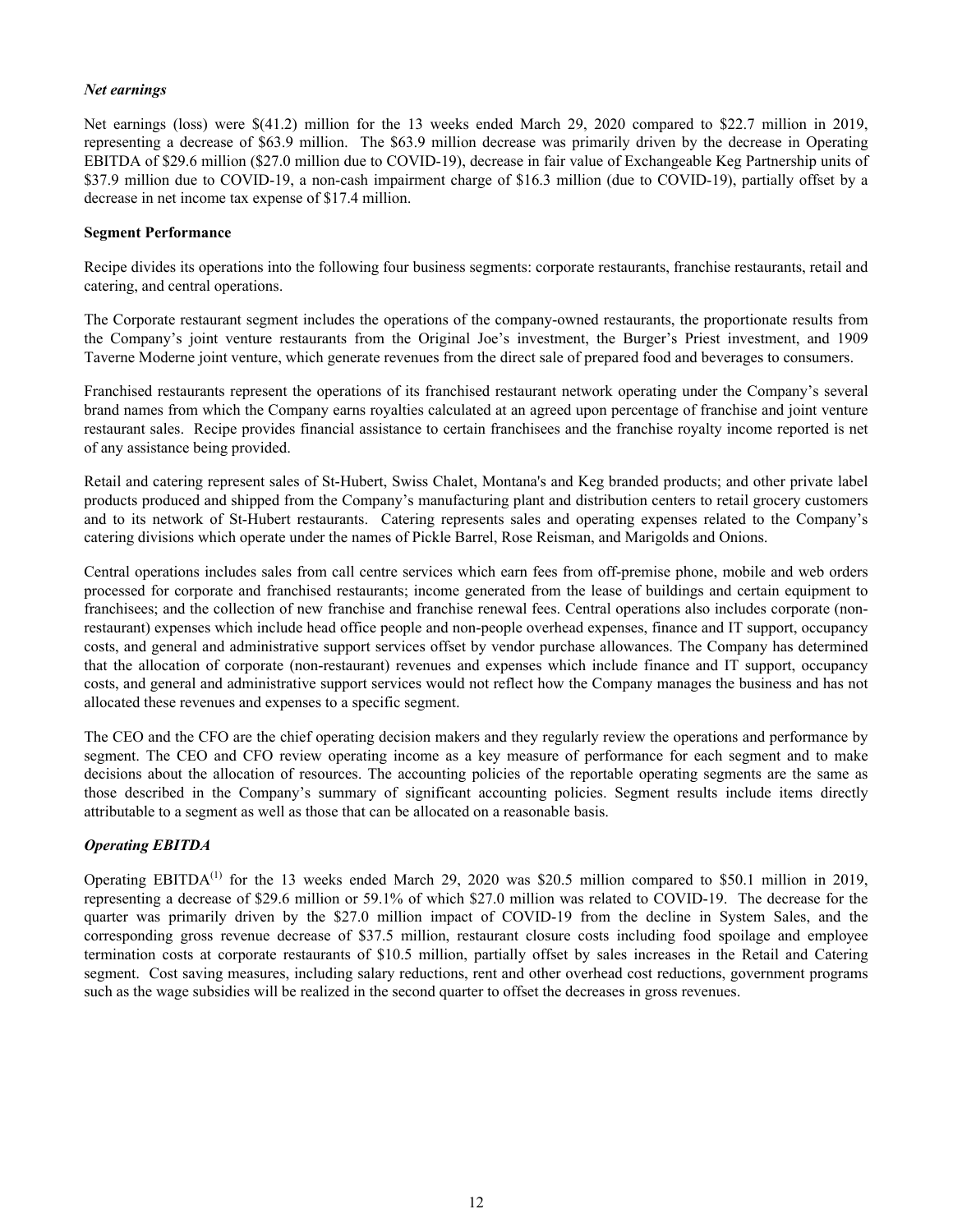| (unaudited)                                            | 13 weeks ended March 29, 2020 |           |    |            |    |                      |     |           |   |              |  |
|--------------------------------------------------------|-------------------------------|-----------|----|------------|----|----------------------|-----|-----------|---|--------------|--|
| (C\$ thousands unless otherwise stated)                |                               | Corporate |    | Franchised |    | Retail &<br>Catering |     | Central   |   | <b>Total</b> |  |
|                                                        | S                             | 162,693   |    | 508,605    | S  | 75,937               | S   |           |   | 747,235      |  |
| <b>Corporate Results</b>                               |                               |           |    |            |    |                      |     |           |   |              |  |
| Sales.                                                 | \$.                           | 158.149   | S  |            | S  |                      | \$. | 2.728     | S | 160,877      |  |
| Cost of inventories sold and cost of labour            |                               | (111.646) |    |            |    |                      |     |           |   | (111.646)    |  |
| Restaurant contribution before other costs             |                               | 46,503    |    |            |    |                      |     | 2,728     |   | 49,231       |  |
| Restaurant contribution before other costs %           |                               | 29.4 %    |    |            |    |                      |     |           |   |              |  |
| Other operating costs                                  |                               | (46.922)  |    |            |    |                      |     |           |   | (46.922)     |  |
|                                                        | S                             | (419)     |    |            |    |                      | S   | 2,728     | S | 2,309        |  |
| <b>Franchise Results</b>                               |                               |           |    |            |    |                      |     |           |   |              |  |
|                                                        |                               |           | S  | 22.849     |    |                      |     |           |   | 22,849       |  |
| Franchise royalty income as a % of franchise sales     |                               |           |    | 4.5 $%$    |    |                      |     |           |   |              |  |
| New franchise fees, property and equipment rent        |                               |           |    |            |    |                      |     | 2.686     |   | 2.686        |  |
|                                                        |                               |           |    | (962)      |    |                      |     |           |   | (962)        |  |
| Contribution from franchise restaurants                |                               |           | \$ | 21,887     |    |                      | S   | 2,686     | S | 24,573       |  |
|                                                        |                               |           |    |            | \$ | 7,645                |     |           |   | 7,645        |  |
|                                                        |                               |           |    |            |    |                      | S   | (11, 102) |   | (11, 102)    |  |
| Operating EBITDA <sup>(1)</sup> before royalty expense |                               | (419)     | \$ | 21,887     | S  | 7,645                |     | (5,688)   | S | 23,425       |  |
|                                                        |                               |           |    |            |    |                      |     | (2.960)   |   | (2.960)      |  |
|                                                        | -8                            | (419)     | \$ | 21,887     | \$ | 7,645                |     | (8,648)   | S | 20,465       |  |
| Contribution as a % of corporate sales                 |                               | (0.3)%    |    |            |    |                      |     |           |   |              |  |
| Contribution as a % of franchise sales                 |                               |           |    | 4.3 $%$    |    |                      |     |           |   |              |  |
| Contribution as a % of total System Sales              |                               |           |    |            |    | 10.1%                |     | (1.2)%    |   | $2.7\%$      |  |

| (unaudited)                                                            | 13 weeks ended March 31, 2019 |                      |    |                   |    |                      |          |         |   |                      |  |  |
|------------------------------------------------------------------------|-------------------------------|----------------------|----|-------------------|----|----------------------|----------|---------|---|----------------------|--|--|
| (C\$ thousands unless otherwise stated)                                |                               | Corporate            |    | <b>Franchised</b> |    | Retail &<br>Catering |          | Central |   | <b>Total</b>         |  |  |
|                                                                        |                               | S<br>196,974         |    | 581,318           | S  | 72,453               |          |         |   | 850,745              |  |  |
| <b>Corporate Results</b>                                               |                               |                      |    |                   |    |                      |          |         |   |                      |  |  |
| Sales.<br>Cost of inventories sold and cost of labour                  | \$                            | 192.610<br>(122.914) | S. |                   | S. |                      | \$.      | 2.889   | S | 195.499<br>(122.914) |  |  |
|                                                                        |                               | 69.696               |    |                   |    |                      |          | 2,889   |   | 72,585               |  |  |
| Restaurant contribution before other costs %<br>Other operating costs. |                               | 36.2%<br>(51.232)    |    |                   |    |                      |          |         |   | (51232)              |  |  |
|                                                                        | \$.                           | 18,464               |    |                   |    |                      | S        | 2.889   | S | 21,353               |  |  |
| <b>Franchise Results</b>                                               |                               |                      |    |                   |    |                      |          |         |   |                      |  |  |
|                                                                        |                               |                      | S  | 26.579            |    |                      |          |         |   | 26.579               |  |  |
| <i>Franchise royalty income as a % of franchise sales</i>              |                               |                      |    | 4.6 $%$           |    |                      |          |         |   |                      |  |  |
| New franchise fees, property and equipment rent                        |                               |                      |    | (1.089)           |    |                      |          | 3,024   |   | 3.024                |  |  |
| Franchise rent assistance and had debt                                 |                               |                      | \$ | 25,490            |    |                      | <b>S</b> | 3,024   | S | (1.089)<br>28,514    |  |  |
|                                                                        |                               |                      |    |                   | \$ | 8,198                |          |         |   | 8,198                |  |  |
|                                                                        |                               |                      |    |                   |    |                      | S        | (4,152) |   | (4,152)              |  |  |
| Operating EBITDA <sup>(1)</sup> before royalty expense                 |                               | 18,464               | \$ | 25,490            | \$ | 8,198                |          | 1,761   | S | 53,913               |  |  |
| Net royalty expense.                                                   |                               |                      |    |                   |    |                      |          | (3.852) |   | (3.852)              |  |  |
|                                                                        |                               | 18,464               |    | 25,490            | S  | 8,198                |          | (2,091) | S | 50,061               |  |  |
| Contribution as a % of corporate sales                                 |                               | $9.6\%$              |    |                   |    |                      |          |         |   |                      |  |  |
|                                                                        |                               |                      |    | $4.4\%$           |    |                      |          |         |   |                      |  |  |
|                                                                        |                               |                      |    |                   |    | 11.3%                |          | (0.2)%  |   | 5.9 %                |  |  |

<sup>(1)</sup> See "Non-IFRS Measures" on page 29 for definitions of Operating EBITDA and page 8 for a reconciliation of Net Earnings to Operating EBITDA.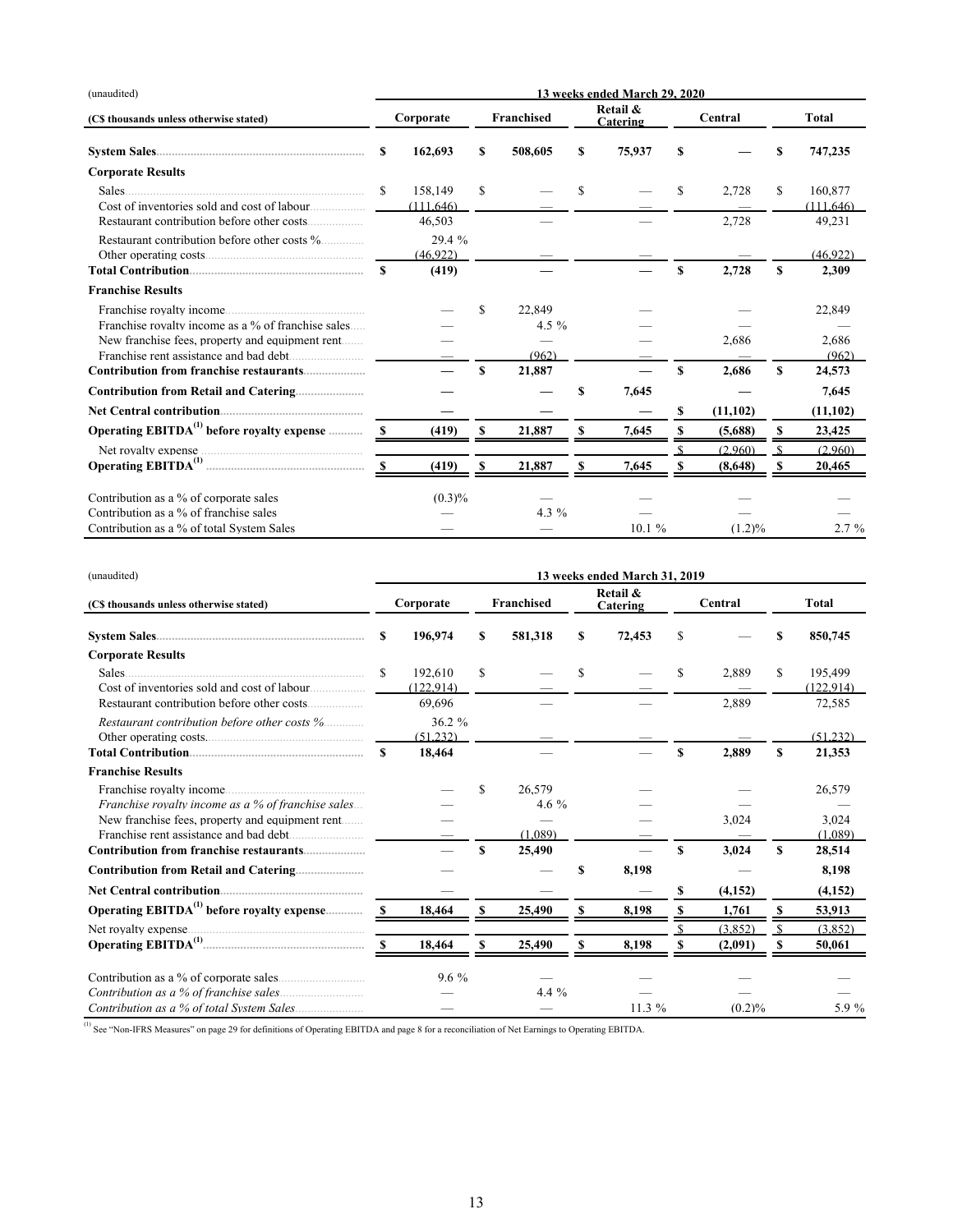# *Corporate*

As at March 29, 2020, the corporate segment restaurant count consisted of 203 restaurants compared to 202 at December 29, 2019. During the 13 weeks ended March 29, 2020, the Company opened 3 new restaurants, completed 1 corporate buyback, closed 3 under-performing restaurants and re-franchised 0 restaurants. The corporate restaurant segment includes the proportionate results from the Company's 45 joint venture restaurants from the Original Joe's investment, the Burger's Priest investment, and 1909 Taverne Moderne joint venture.

#### *Sales*

Sales represent food and beverage sales from Recipe's corporate restaurants. Corporate restaurant sales are impacted by SRS Growth and the change in number of corporate restaurants. Sales were \$158.1 million for the 13 weeks ended March 29, 2020 compared to \$192.6 million in 2019, a decrease of \$34.5 million or 17.9% for the quarter. The decrease was primarily related to the slow down in restaurant sales in the first half of March leading up to the government mandated restaurant closures of dinning rooms during the second half of March, partially offset by sales increases from off-premise, takeout and delivery in certain brands.

### *Cost of inventories sold and cost of labour*

Cost of inventories sold represents the net cost of food, beverage and other inventories sold at Recipe's corporate restaurants. Cost of inventories sold and cost of labour is impacted by the number of corporate restaurants, fluctuations in the volume of inventories sold, food prices, provincial minimum wage increases, and Recipe's ability to manage input costs at the restaurant level. Recipe manages input costs through various cost monitoring programs and through the negotiation of favourable contracts on behalf of its corporate and franchise restaurant network.

Cost of inventories sold and cost of labour was \$111.6 million for the 13 weeks ended March 29, 2020 compared to \$122.9 million in 2019, a decrease of \$11.3 million or 9.2% for the quarter. The decrease in the quarter directly related to the decrease in sales, partially offset by food spoilage in March related to the abrupt restaurant shutdowns and labor costs related to temporary layoffs of restaurant employees.

#### *Contribution from Corporate segment*

Total contribution from corporate restaurants for the 13 weeks ended March 29, 2020 was \$(0.4) million compared to \$18.5 million in 2019, a decrease of \$18.9 million or 102.2% for the quarter. The decrease is related to the sales decrease, restaurant closure costs, and full period restaurant overhead costs, including rent and other fixed monthly fees without the benefit of sales and gross margin for the full period.

For the 13 weeks ended March 29, 2020, total contribution from corporate restaurants as a percentage of corporate sales was 0.3% compared to 9.6% for the 13 weeks in 2019.

#### *Franchise*

As at March 29, 2020, the franchise restaurant segment consisted of 1,115 restaurants compared to 1,125 at December 29, 2019. For the 13 weeks ended March 29, 2020, the Company completed 3 new restaurant openings, partially offset by 12 closures, and 1 corporate take back. The franchise segment includes the proportionate share of royalties earned from the joint venture restaurants from the Original Joe's transaction.

Franchise segment System Sales were \$508.6 million during the 13 weeks ended March 29, 2020 compared to \$581.3 million in 2019, a decrease of \$72.7 million or 12.5% for the quarter. The decrease was primarily related to the slowdown in restaurant sales in the first half of March leading up to the government mandated restaurant closures of restaurant dinning rooms during the second half of March, partially offset by sales increases from off-premise, takeout and delivery in certain brands.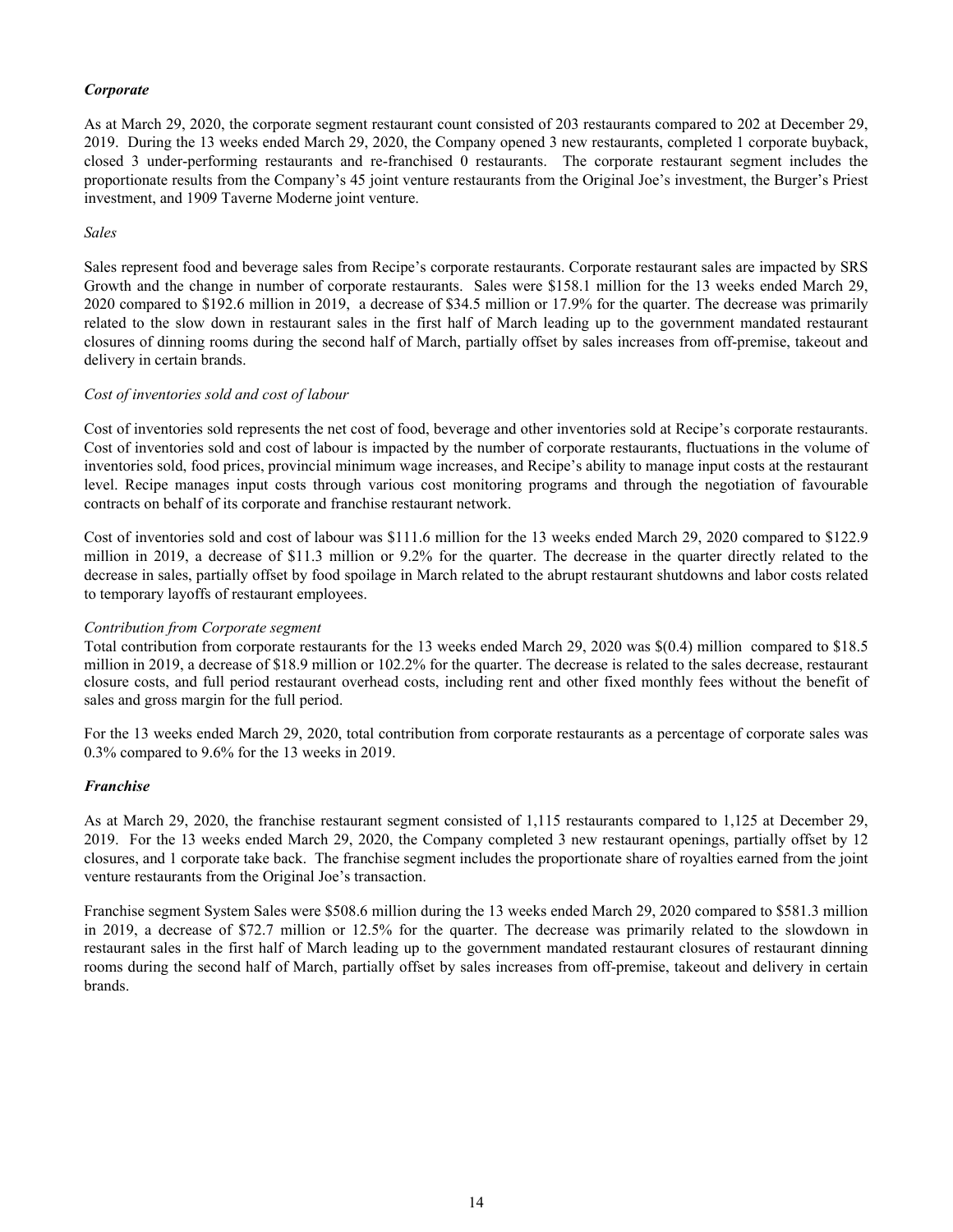### *Franchise revenues*

Franchise revenues represent royalty fees charged to franchisees as a percentage of restaurant sales net of contractual subsidies and temporary assistance to certain franchisees.

The primary factors impacting franchise revenues are SRS Growth and net new restaurant activity, as well as the rate of royalty fees (net of contractual subsidies and temporary assistance) paid to Recipe by its franchisees. In certain circumstances, the royalty rate paid to Recipe can be less than Recipe's standard 5% royalty rate due to different contractual rates charged for certain brands (e.g. St-Hubert's standard royalty rate is 4%) and contractual subsidies primarily associated with prior year's conversion transactions or agreements to temporarily assist certain franchisees. The addition of The Keg will also increase Recipe's overall net royalty rate as new and renewed Keg franchisees pay 6% royalty while others pay 5% until their franchise agreement is renewed.

Franchise revenues were \$22.8 million for the 13 weeks ended March 29, 2020 compared to \$26.6 million in 2019, a decrease of \$3.8 million or 14.3% for the quarter. The decrease in the quarter is related to System Sales decreases from COVID-19 slow down and restaurant closures.

#### *Contribution from franchise segment*

Total contribution from franchise restaurants was \$21.9 million for the 13 weeks ended March 29, 2020 compared to \$25.5 million in 2019, a decrease of \$3.6 million or 14.1%. The effective net royalty rate for the 13 weeks ended March 29, 2020 4.3% compared to 4.4% in 2019. The net decrease was related to improvement to the quality of sales due to the ongoing practice of opening new franchise restaurants at the standard royalty rate while closing or taking back under-performing previously subsidized locations offset by the renovation incentive paid to Swiss Chalet and Harvey's franchisees to support major renovations. There are brands acquired since 2014 which charge different standard royalty rates, in particular St-Hubert which charges 4% as its standard royalty and The Keg which charges over 5% when considering its total franchise portfolio.

### *Retail and Catering*

#### *Sales*

Sales from the retail segment relate to the manufacture and distribution of fresh, frozen and non-perishable food products under St-Hubert, Montana's, The Keg, and Swiss Chalet brand names as well as under several private label brands. Retail sales are impacted by orders from franchised restaurant locations and by the volume of orders generated from retail grocery chains.

Catering sales relate to food and beverage sales from Recipe's catering divisions operating under the names of Pickle Barrel, Rose Reisman, and Marigolds and Onions. Catering sales are impacted by the number of customer orders and the number of contracts obtained by the divisions.

#### *Contribution from retail and catering*

Contribution from Retail and Catering for the 13 weeks ended March 29, 2020 was \$7.6 million compared to \$8.2 million in 2019, a decrease of \$0.6 million or 7.3%. The decrease have been driven primarily from increased sales to retail grocery customers offset by lower margin sales and decreased sales to restaurants due to COVID-19. The retail grocery and catering business has remained in full operation during the COVID-19 disruption.

For the 13 weeks ended March 29, 2020, total contribution from the retail and catering segment as a percentage of sales was 10.1% compared to 11.3% for the 13 weeks in 2019.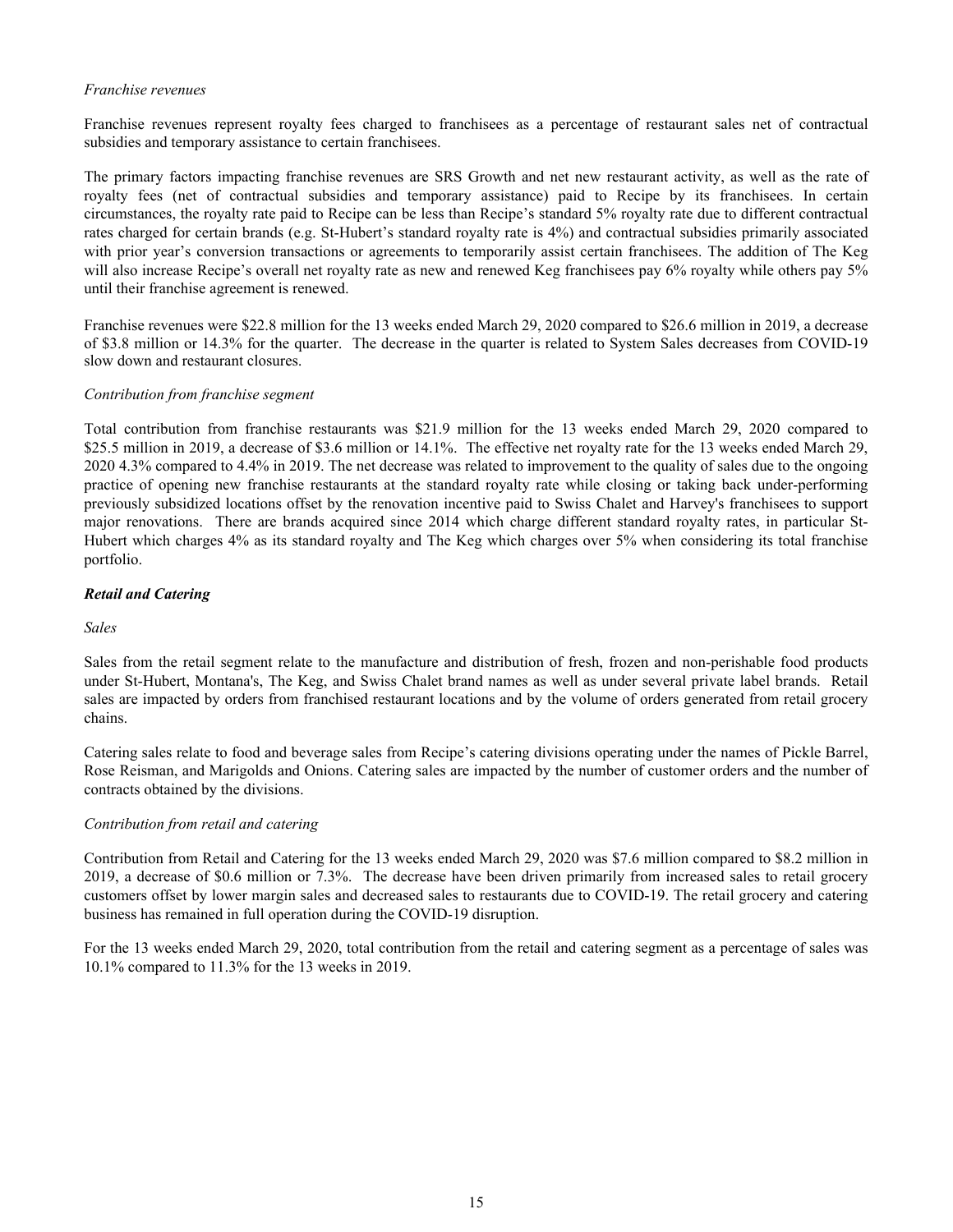# *Central*

*Sales*

Sales in the central segment consist of sales from the Company's off-premise call centre business representing fees generated from delivery, call-ahead, web and mobile-based meal orders.

The call centre business receives fees from restaurants to recover administrative costs associated with processing guest orders. Call centre revenues are impacted by the volume of guest orders as well as by the mix of fee types charged on the orders received (e.g. higher fees are received on phone orders compared to mobile or web orders).

Total central segment sales were \$2.7 million for the 13 weeks ended March 29, 2020 compared to \$2.9 million in 2019, representing a decrease of \$0.2 million or 6.9% for the quarter. The decrease is related to a shift from phone ordering to web and mobile-based meal orders at lower rates, the suspension of fees charged by the Company during the month of March to assist franchisees during COVID-19, partially offset by increases in off-premise takeout and delivery orders.

# *New franchise fees, rent revenue and equipment rent*

Recipe grants franchise agreements to independent operators ("franchisees") for new locations. Recipe also renews franchise agreements in situations where a previous franchise agreement has expired and is extended. As part of these franchise agreements, franchisees pay new franchise and/or renewal fees and, in the case of converting established locations from corporate to franchise, conversion fees. New franchise fees and conversion fees, if applicable, are collected at the time the franchise agreement is entered into. Renewal fees are collected at the time of renewal. Rent revenue relates to properties owned by the Company which are leased to franchisees.

Franchise fees, property rent and equipment rent revenues from franchisees were \$2.7 million for the 13 weeks ended March 29, 2020 compared to \$3.0 million in 2019. The decreases are primarily related to less property rent and reductions in equipment rental revenue related to the expiry of equipment rental agreements.

# *Contribution from central segment*

Central segment contribution before the net royalty expense for the 13 weeks ended March 29, 2020 was a loss of \$5.7 million compared to \$1.8 million in 2019, representing a decrease of \$7.5 million or 416.7%. The \$7.5 million central segment contribution decrease is primarily the result of full period overhead fixed costs and reductions in vendor purchase allowances related to the decreases in System Sales.

Total central segment contribution, before the net royalty expense, as a percentage of total System Sales for the 13 weeks ended March 29, 2020 was 0.8% compared to 0.2% in 2019.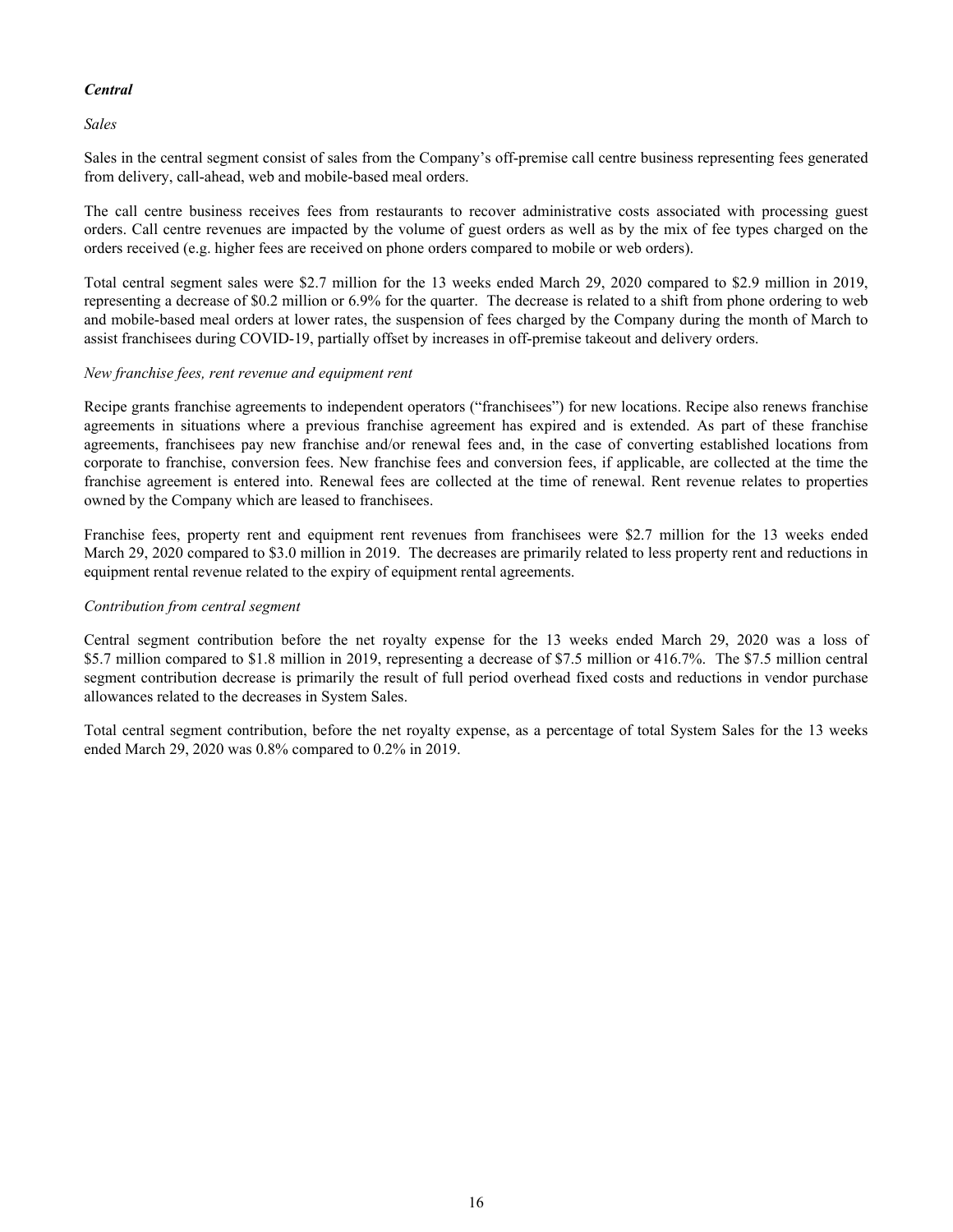# **Selected Quarterly Information**

The following table provides selected historical information and other data of the Company which should be read in conjunction with the annual consolidated financial statements of the Company.

| (C\$ millions unless otherwise stated) <sup>(1)</sup>                      |               | $Q1 - 2020$<br>Mar 29,<br>2020 |     | $Q4 - 2019$<br>Dec 29,<br>2019 |    | $Q3 - 2019$<br>Sept 29,<br>2019 |     | $Q2 - 2019$<br>Jun 30,<br>2019 |     | $Q1 - 2019$<br>Mar 31,<br>2019 |    | $Q4 - 2018$<br>Dec 30,<br>2018 | $Q3 - 2018$<br>Sept 30,<br>2018 |          |    | $Q2 - 2018$<br>July 1,<br>2018 |    | $Q1 - 2018$<br>Apr 1,<br>2018 |  |             |
|----------------------------------------------------------------------------|---------------|--------------------------------|-----|--------------------------------|----|---------------------------------|-----|--------------------------------|-----|--------------------------------|----|--------------------------------|---------------------------------|----------|----|--------------------------------|----|-------------------------------|--|-------------|
|                                                                            |               | (unaudited)                    |     | (unaudited)                    |    | (unaudited)                     |     | (unaudited)                    |     | (unaudited)                    |    |                                | (unaudited)                     |          |    | (unaudited)                    |    | (unaudited)                   |  | (unaudited) |
|                                                                            |               | \$747.2                        |     | \$895.8                        |    | \$869.1                         |     | \$871.3                        |     | \$850.7                        |    | \$905.4                        |                                 | \$879.8  |    | \$874.2                        |    | \$755.9                       |  |             |
| Total System Sales Growth <sup>(1)</sup>                                   |               | $(12.2)\%$                     |     | $(1.1) \%$                     |    | $(1.2)\%$                       |     | $(0.3) \%$                     |     | 12.5 %                         |    | 16.8 %                         |                                 | 28.5 %   |    | 32.3 %                         |    | 14.7 %                        |  |             |
|                                                                            |               | 1,363                          |     | 1,373                          |    | 1,375                           |     | 1,384                          |     | 1,373                          |    | 1,382                          |                                 | 1,370    |    | 1,379                          |    | 1,382                         |  |             |
|                                                                            | s             | 20.5                           | S   | 60.5                           | S  | 49.5                            | s   | 56.0                           | S   | 50.1                           | \$ | 63.3                           | S                               | 51.2     | S  | 54                             | S  | 46.2                          |  |             |
| <b>Operating EBITDA Margin on System</b><br>Sales                          |               | 2.7%                           |     | 6.8%                           |    | 5.7 %                           |     | 6.4%                           |     | 5.9%                           |    | 7.0%                           |                                 | 5.8 %    |    | $6.2 \%$                       |    | 6.1%                          |  |             |
|                                                                            |               | \$158.1                        |     | \$192.6                        |    | \$191.3                         |     | \$196.2                        |     | \$192.6                        |    | \$205.0                        |                                 | \$199.0  |    | \$203.6                        |    | \$146.1                       |  |             |
|                                                                            |               | 203                            |     | 202                            |    | 208                             |     | 209                            |     | 202                            |    | 208                            |                                 | 207      |    | 212                            |    | 213                           |  |             |
| Contribution from Corporate segment                                        | S             | (0.4)                          | \$  | 19.3                           | \$ | 16.8                            | \$  | 20.5                           | \$  | 18.5                           | \$ | 21.5                           | \$                              | 21.6     | \$ | 24.3                           | \$ | 13.1                          |  |             |
| Contribution as a % of corporate sales.<br>.                               |               | $(0.3)\%$                      |     | 10.0 %                         |    | 8.8 %                           |     | 10.5 %                         |     | 9.6 %                          |    | 10.7 %                         |                                 | 10.8%    |    | 12 %                           |    | $9\%$                         |  |             |
|                                                                            |               | 45                             |     | 46                             |    | 44                              |     | 46                             |     | 47                             |    | 46                             |                                 | 46       |    | 54                             |    | 55                            |  |             |
| Franchise restaurant sales.                                                |               | \$508.6                        |     | \$606.1                        |    | \$597.1                         |     | \$595.9                        |     | \$581.3                        |    | \$615.3                        |                                 | \$607.2  |    | \$596.8                        |    | \$543.1                       |  |             |
|                                                                            |               | 1,115                          |     | 1,125                          |    | 1,123                           |     | 1,129                          |     | 1,124                          |    | 1,128                          |                                 | 1,117    |    | 1,113                          |    | 1,114                         |  |             |
| <b>Contribution from Franchise segment</b>                                 | S             | 21.9                           | \$  | 26.6                           | \$ | 26.1                            | \$  | 26.9                           | S   | 25.5                           | \$ | 26.6                           | \$                              | 25.7     | \$ | 24.7                           | \$ | 22.4                          |  |             |
|                                                                            |               | 4.3 $%$                        |     | 4.4 %                          |    | 4.4 %                           |     | 4.5 %                          |     | $4.4\%$                        |    | 4.3 $%$                        |                                 | 4.2 $%$  |    | 4.1 $%$                        |    | 4.1 $%$                       |  |             |
|                                                                            | \$            | 75.9                           | \$  | 92.3                           | \$ | 76.9                            | \$  | 74.8                           | \$  | 72.5                           | \$ | 85.0                           | \$                              | 69.9     | \$ | 70.0                           | \$ | 62.9                          |  |             |
| <b>Contribution from Retail and Catering</b>                               | s             | 7.6                            | \$  | 13.1                           | \$ | 8.0                             | \$  | 7.2                            | S   | 8.2                            | \$ | 12.5                           | \$                              | 8        | S  | 6.8                            | \$ | $\overline{7}$                |  |             |
| Contribution as a % of Retail & Catering<br>sales.                         |               | 10.1%                          |     | 14.2 %                         |    | 10.4 %                          |     | 9.6 %                          |     | 11.3 %                         |    | 14.7 %                         |                                 | 11.4%    |    | 9.7 %                          |    | 11.1%                         |  |             |
| Contribution from Central segment before<br>The Keg royalty.               | \$            | (5.7)                          | \$  | 5.0                            | \$ | 1.9                             | S   | 4.8                            | S   | 1.8                            | \$ | 6.5                            | \$                              | (0.4)    | \$ | 1.7                            | S  | 5.2                           |  |             |
| Contribution as a % of total System Sales                                  |               | $(0.8)\%$                      |     | $0.6\%$                        |    | $0.6\%$                         |     | 1.0%                           |     | $0.2 \%$                       |    | $1.1\%$                        |                                 | $0.3\%$  |    | $0.6\%$                        |    | $1.2 \%$                      |  |             |
| Total gross revenue                                                        |               | \$269.9                        |     | \$327.0                        | \$ | 309.0                           |     | \$311.9                        |     | \$304.6                        |    | \$328.2                        |                                 | \$312.4  |    | \$309.5                        |    | \$246.5                       |  |             |
|                                                                            |               | 7.6 %                          |     | 18.5 %                         |    | 16.0 %                          |     | 18.0 %                         |     | 16.4 %                         |    | 19.3 %                         |                                 | 16.4 $%$ |    | 17.3 %                         |    | 18.7 %                        |  |             |
| Earnings (loss) before income taxes                                        | \$            | (50.1)                         | S   | (6.0)                          | \$ | 11.9                            | \$  | 23.8                           | \$  | 31.3                           | \$ | 15.4                           | \$                              | 31.4     | \$ | 28.5                           | \$ | 29.3                          |  |             |
| Net earnings (loss)                                                        | \$            | (41.2)                         | \$  | (1.9)                          | \$ | 6.7                             | \$  | 16.6                           | \$  | 22.7                           | \$ | 9                              | \$                              | 23.8     | S  | 19.5                           | \$ | 21.5                          |  |             |
|                                                                            | $\mathbf{s}$  | 7.3                            | S   | 44.8                           | \$ | 19.5                            | s   | 23.4                           | S   | 18.3                           | \$ | 35                             | S                               | 25.3     | S  | 24.5                           | S  | 20.2                          |  |             |
| Net earnings (loss) attributable to common<br>shareholders of the Company. | <sup>\$</sup> | (41.0)                         | S   | (1.6)                          | S  | 6.8                             | \$. | 16.6                           | \$. | 22.5                           | \$ | 9                              | S                               | 23.6     | S  | 19.5                           | S  | 21.7                          |  |             |
| EPS attributable to common shareholders of<br>the Company (in dollars).    |               |                                |     |                                |    |                                 |     |                                |     |                                |    |                                |                                 |          |    |                                |    |                               |  |             |
| Basic EPS.                                                                 |               | \$ (0.73)                      | S.  | (0.03)                         | \$ | 0.11                            | S   | 0.27                           | S   | 0.36                           | S  | 0.15                           | \$                              | 0.38     | \$ | 0.31                           | S  | 0.36                          |  |             |
| Diluted EPS.                                                               | $\mathbb{S}$  | (0.73)                         | \$  | (0.03)                         | \$ | 0.11                            | S   | 0.26                           | \$  | 0.35                           | \$ | 0.14                           | Ŝ                               | 0.37     | \$ | 0.3                            | \$ | 0.35                          |  |             |
|                                                                            | \$            | 0.13                           | \$  | 0.79                           | \$ | 0.32                            | \$  | 0.39                           | \$  | 0.30                           | \$ | 0.57                           | S                               | 0.41     | \$ | 0.39                           | \$ | 0.32                          |  |             |
|                                                                            | s             | 0.13                           | S   | 0.77                           | \$ | 0.31                            | s   | 0.37                           | s   | 0.29                           | S  | 0.55                           | S                               | 0.39     | S  | 0.38                           | s  | 0.31                          |  |             |
| Free Cash Flow before growth capex,                                        | s             | (4.3)                          | s   | 44.3                           | \$ | 36.1                            | s   | 40.0                           | S   | 35.5                           | S  | 47.2                           | S                               | 37.3     | S  | 41                             | s  | 33.2                          |  |             |
| Free Cash Flow per share - basic (in<br>dollars).<br>.                     | \$            | (0.08)                         | \$. | 0.79                           | \$ | 0.59                            | \$. | 0.65                           | \$. | 0.58                           | S  | 0.76                           | S                               | 0.6      | S  | 0.66                           | \$ | 0.55                          |  |             |
| Free Cash Flow per share - diluted (in<br>dollars).                        |               | \$ (0.08)                      | \$  | 0.76                           | \$ | 0.58                            | \$  | 0.63                           | \$  | 0.56                           | \$ | 0.74                           | \$                              | 0.58     | \$ | 0.63                           | \$ | 0.53                          |  |             |

<sup>(1)</sup> See "Non-IFRS Measures" on page 29 for definitions of Free Cash Flow, System Sales, SRS, Adjusted Net Earnings, Operating EBITDA, Operating EBITDA Margin on System Sales, and Adjusted EPS. See pages 8 and 29 for a reconciliation of Net Earnings to these Non-IFRS measures.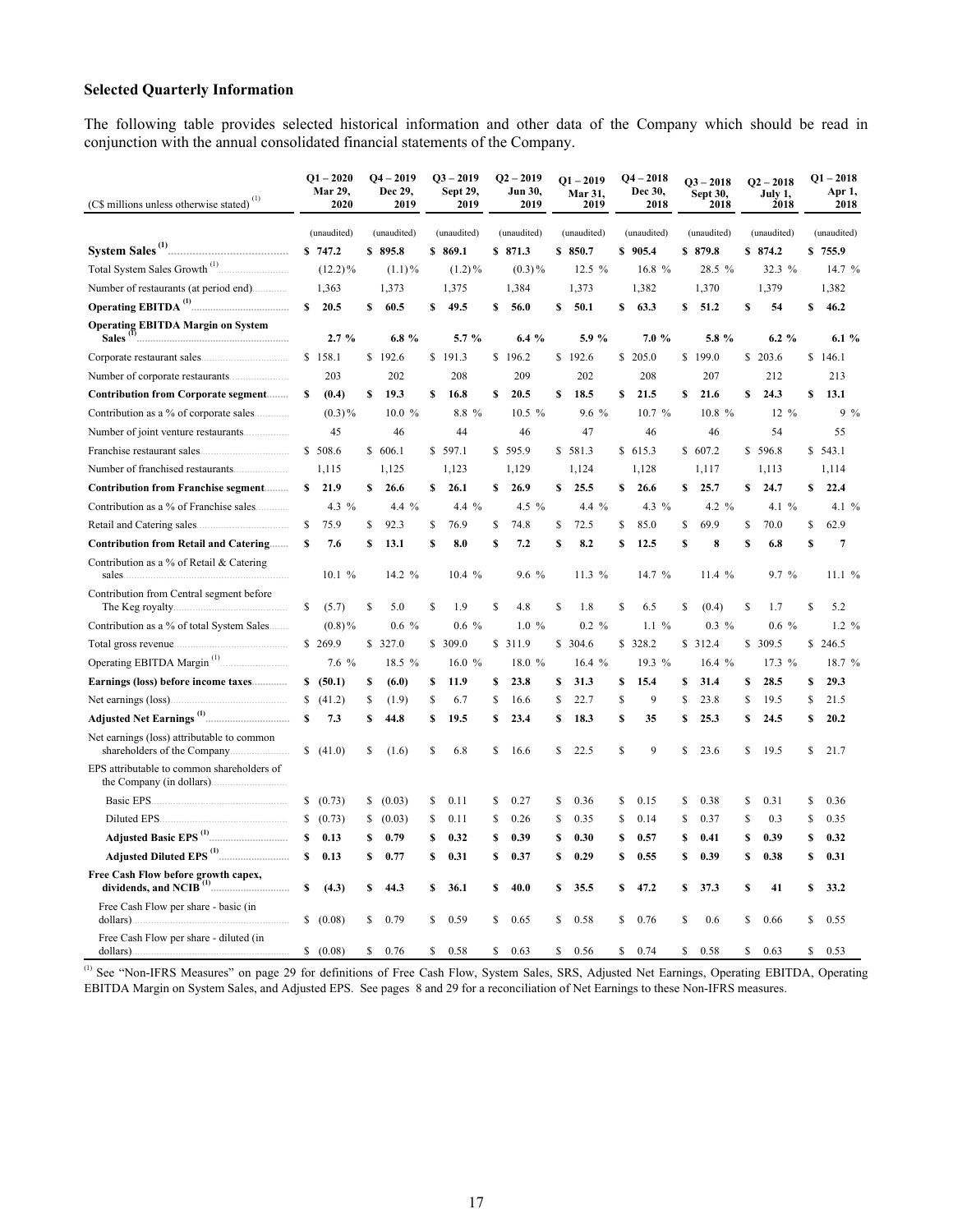The Company's quarterly operating results may fluctuate significantly because of numerous factors, including, but not limited to:

- restaurant and other complimentary acquisitions;
- the timing of restaurant openings and closures;
- increases and decreases in same restaurant sales growth;
- atypical weather as it relates to restaurant sales, for example the impact of snow storms on customer traffic, and patio sales are impacted by weather during the summer months;
- royalty recovery rates and the extent to which Recipe provides financial assistance or incurs bad debts with franchisees;
- restaurant operating costs for corporate-owned restaurants;
- labour availability and costs for hourly and management personnel at corporate-owned restaurants and at its manufacturing and distribution facilities;
- profitability of the corporate-owned restaurants, especially in new markets;
- fluctuations in sales to retail grocery chains, including seasonality;
- changes in interest rates;
- impairment of long-lived assets and any loss on restaurant closures for corporate-owned restaurants;
- macroeconomic conditions, both nationally and locally;
- changes in consumer preferences and competitive conditions;
- expansion in new markets;
- increases in fixed costs; and
- fluctuations in commodity prices.

### **Commentary on Quarterly Results**

Seasonal factors and the timing of holidays cause the Company's revenue to fluctuate from quarter to quarter. Adverse weather conditions may also affect customer traffic during the first quarter. The Company has outdoor patio seating at some of its restaurants, and the effects of adverse weather may impact the use of these areas and may negatively impact the Company's revenue. Food processing and distribution sales are typically highest in the fourth quarter, followed by the third quarter, then the first quarter, with the second quarter being lowest. During the quarters with higher sales, food processing and distribution contribution rate is also higher as fixed overhead costs are covered by higher gross margin.

System Sales grew from \$755.9 million in Q1 2018 to \$850.7 million in Q1 2019 but declined in Q1 2020 to \$747.2 million. System Sales increases in 2018 and 2019 were driven by same restaurant sales increases, the addition of new restaurants, the acquisitions of Burger's Priest in June 2017, Pickle Barrel in December 2017, The Keg in February 2018, and Marigolds and Onions in December 2018, and increases in retail and catering sales. The decrease in Q1 2019 was driven by the government mandated temporary restaurant closures in March 2020 related to COVID-19.

Operating EBITDA improved significantly from \$46.2 million in Q1 2018 to \$50.1 million in Q1 of 2019 but declined in Q1 2020 to \$20.5 million. Excluding The Keg royalty, Operating EBITDA in Q1 2019 was \$53.9 million and \$23.4 million in Q1 2020. The Operating EBITDA increases in 2018 and 2019 were primarily a result of growth in the corporate, franchise, retail and catering segments, the addition of new restaurants, and from the acquisitions of St-Hubert, Original Joe's, Burger's Priest, Pickle Barrel, The Keg, and Marigolds and Onions. The decrease in Q1 2020 was related to the COVID-19 restaurant closures in the quarter.

Operating EBITDA Margin on System Sales was 6.1% in Q1 2018, 5.9% in Q1 2019 and 2.7% in Q1 2020. Operating EBITDA has been impacted with the acquisition of brands that operate at lower profit margins and by the System Sales declines in the month of March 2020 and restaurant closure costs as a result of COVID-19.

Contribution dollars from the corporate restaurant segment have fluctuated (year over year) each quarter as a result of the addition and sale of corporate restaurants and from taking back under-performing previously subsidized franchise locations. Quarterly contribution from the corporate segment increased from \$13.1 million in Q1 2018 to \$18.5 million in Q1 2019 and decreased to \$0.4 million in Q1 2020. Contribution in Q1 2020 decreased as a result of the COVID-19 related sales decrease,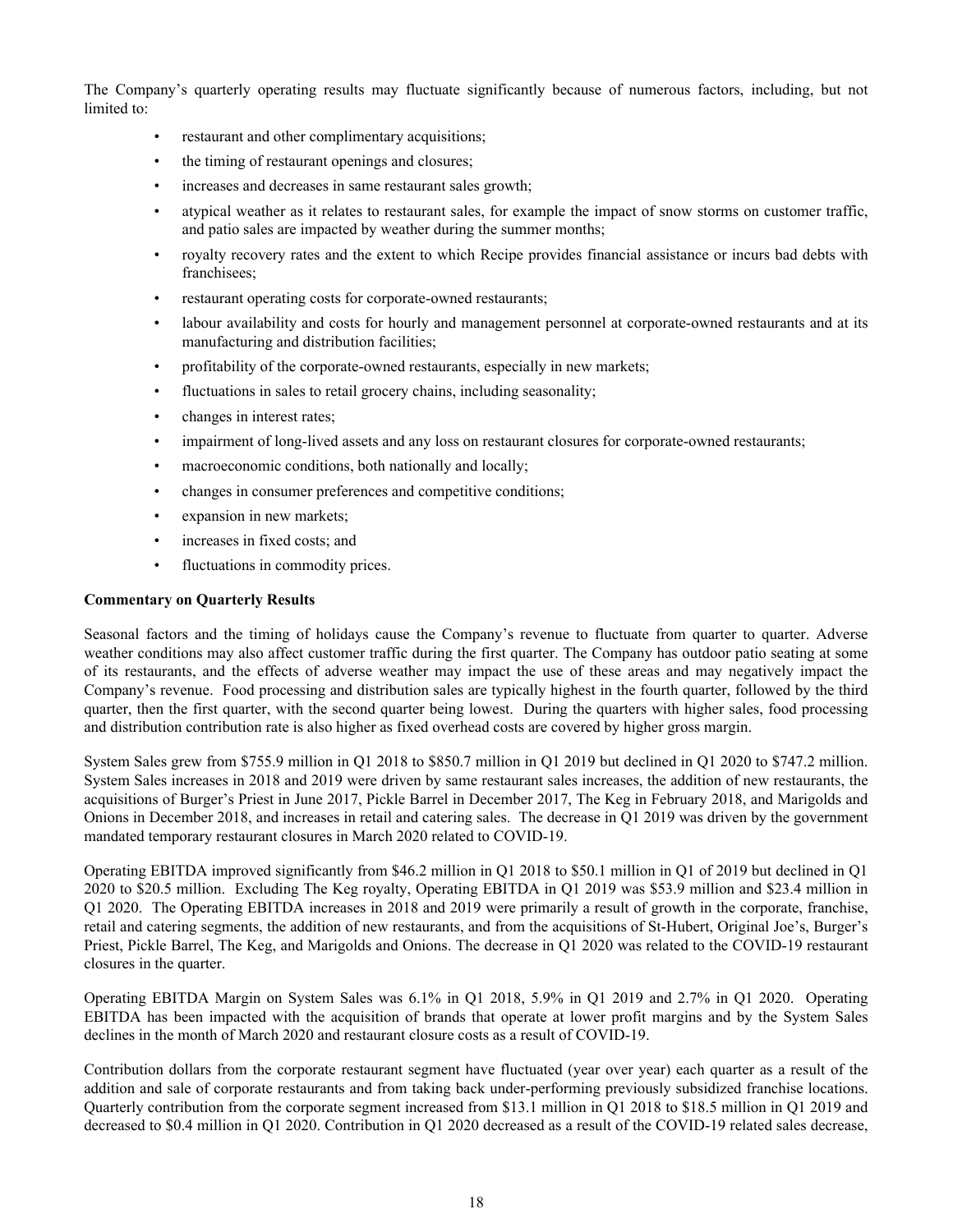restaurant closure costs, and full period restaurant overhead costs, including rent and other fixed monthly fees without the benefit of sales and gross margin for the full period.

The franchise restaurant segment contribution as a percentage of System Sales was 4.3% in Q1 2020 compared to 4.4% in 2019 and 4.1% in 2018. Quarterly contribution from the franchise segment has improved from \$22.4 million in Q1 2018 to \$25.5 million in Q1 2019 and declined to \$21.9 million in Q1 2020. The improvements in Q1 2019 are primarily related to improvement to the quality of sales due to the ongoing practice of opening new franchise restaurants at the standard royalty rate while closing or taking back under-performing previously subsidized locations and from the addition of The Keg offset by the renovation incentive paid to Swiss Chalet and Harvey's franchisees to support major renovations.

Contribution from retail and catering has grown from \$7.0 million in Q1 2018 to \$8.2 million in Q1 2019 and to \$7.6 million in Q1 2020. The increases are related to increased sales from the addition of Swiss Chalet branded products, the addition of Montana's ribs in Q4 2019, and from the additions of catering sales from the acquisitions of Pickle Barrel and Marigolds and Onions. The decrease in Q1 2020 is related to reduced sales to restaurants in the month of March due to COVID-19 offset by increased sales to retail grocery customers.

Contribution from the central segment before The Keg royalty expense has changed from \$5.2 million Q1 2018 to \$1.8 million in Q1 2019, and to \$(5.7) million in Q1 2020. The decreases are primarily related to increased overhead costs related to the addition of The Keg in February 2018, lowering the rates charged on off-premise call centre fees to its franchisees, a shift from phone ordering to web and mobile-based meal orders at lower fees. The decrease in Q1 2020 was further impacted by the suspension of fees charged by the Company during the month of March to assist franchisees during COVID-19, partially offset by increases in off-premise takeout and delivery orders.

Total gross revenue has increased from \$246.5 million in Q1 2018 to \$304.6 million in Q1 2019 and decreased in Q1 2020 to \$269.9 million. The increases are a result of the increase in the number corporate restaurants, the addition of corporate restaurants from The Keg transaction; increases in the retail and catering segment at St-Hubert and from the addition of Pickle Barrel catering, Rose Reisman, and Marigolds and Onions. The decrease in Q1 2020 was related to the sharp decrease in restaurant sales in the first half of March leading up to the government mandated restaurant closures during the second half of March, partially offset by sales increases in the Retail and Catering segment..

Quarterly earnings before income taxes has changed from \$29.3 million in Q1 2018 to \$31.3 million in Q1 2019 and to a loss of \$50.1 million in Q1 2020.

Free Cash Flow before growth capex, dividends, and NCIB has increased from \$33.2 million in Q1 2018 to \$35.5 million in Q1 2019 and \$(4.3) million in Q1 2020. On a diluted per share basis, Free Cash Flow before growth capex, dividends, and NCIB has increased from \$0.53 in Q1 2018 to \$0.55 in Q1 2019 and to \$(0.08) in Q1 2020. The strong Free Cash Flows have been used to pay and increase dividends to shareholders, to reduce the Company's borrowings from various acquisitions, to invest in the Company's core brands, and to repurchase the Company's subordinate voting shares.

# **Liquidity and Capital Resources**

Recipe's principal uses of funds are for operating expenses (including net lease payments), capital expenditures, finance costs, debt service, dividends and the repurchase of its subordinate voting shares through its NCIB. Management believes that cash generated from operations, together with amounts available under its credit facility (refer to page 23), will be sufficient to meet its future operating expenses, capital expenditures, future debt service costs, discretionary dividends, and discretionary share repurchases. However, Recipe's ability to fund future debt service costs, operating expenses, capital expenditures and dividends will depend on its future operating performance which will be affected by general economic, financial and other factors including factors beyond its control. See "Risk and Uncertainties" (refer to page 35). Recipe's management reviews acquisition and investment opportunities in the normal course of its business and, if suitable opportunities arise, may make selected acquisitions and investments to implement Recipe's business strategy. Historically, the funding for any such acquisitions or investments have come from cash flow from operating activities, additional debt, or the issuance of equity. Similarly, from time to time, Recipe's management reviews opportunities to dispose of non-core assets and may, if suitable opportunities arise, sell certain non-core assets.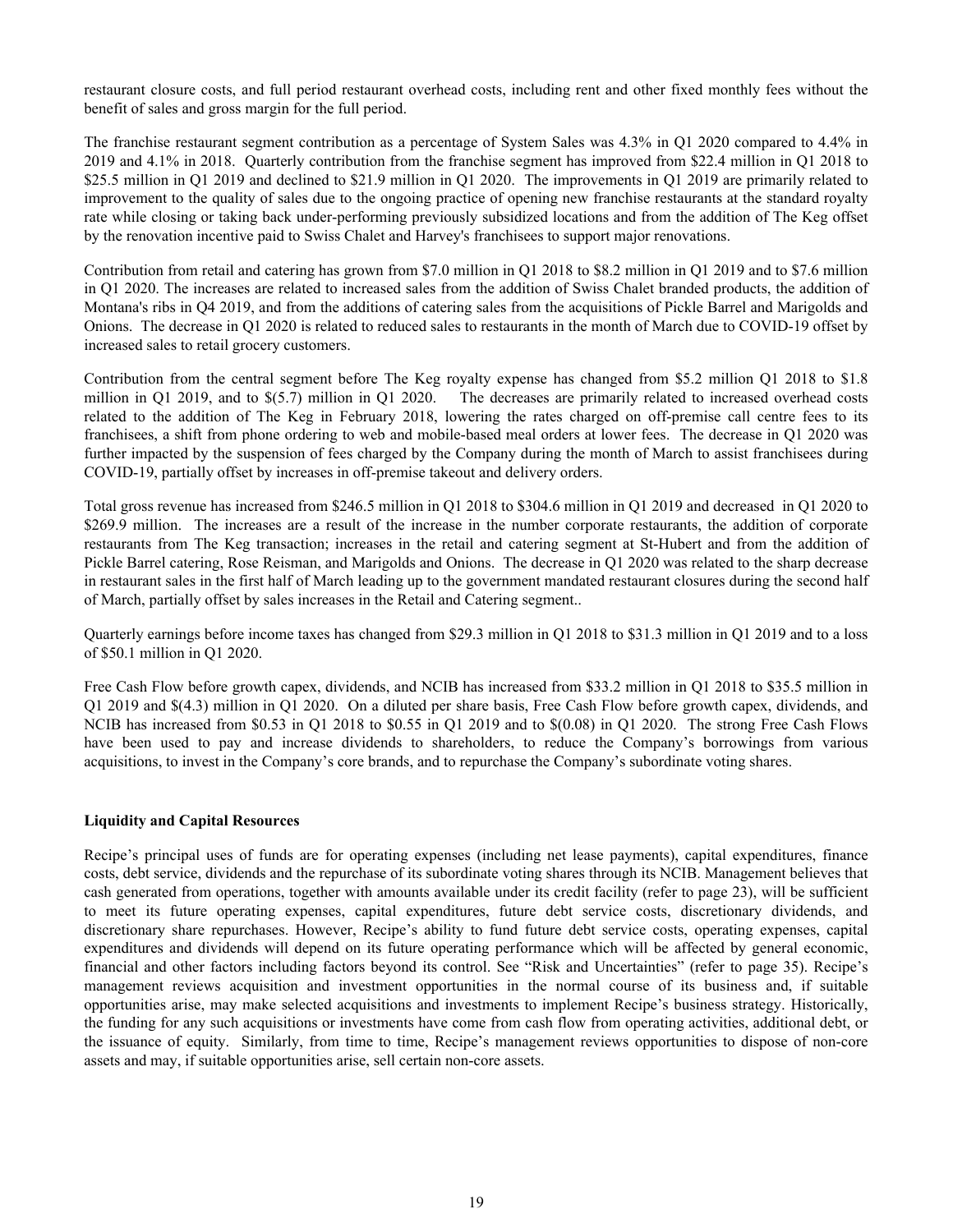| (C\$ millions unless otherwise stated)      | March 29,<br>2020              |              | December 29<br>2019            |    | March 31,<br>2019              |
|---------------------------------------------|--------------------------------|--------------|--------------------------------|----|--------------------------------|
|                                             | 550.0                          | -S           | 550.0                          | S  | 400.0                          |
|                                             | 250.0                          |              | 250.0                          |    | 50.0                           |
|                                             | 250.0                          |              | 250.0                          |    |                                |
|                                             |                                |              |                                |    | 150.0                          |
|                                             | 47.0                           |              | 47.0                           |    | 47.0                           |
|                                             | 1,097.0                        | $\mathbf{s}$ | 1,097.0                        | -S | 647.0                          |
|                                             | (505.3)                        |              | (210.3)                        |    | (220.0)                        |
|                                             | (250.0)                        |              | (250.0)                        |    |                                |
|                                             |                                |              |                                |    | (150.0)                        |
|                                             | (19.0)                         |              | (19.0)                         |    | (20.0)                         |
|                                             | $(774.3)$ \$                   |              | $(479.3)$ \$                   |    | (390.0)                        |
|                                             | 322.7                          | \$           | 617.7                          | S  | 257.0                          |
|                                             | 13 weeks ended<br>Mar 29, 2020 |              | 52 weeks ended<br>Dec 29, 2019 |    | 13 weeks ended<br>Mar 31, 2019 |
|                                             | 20.5                           | <b>S</b>     | $216.0$ \$                     |    | 50.1                           |
| Net debt to Operating EBITDA <sup>(1)</sup> | 2.7x                           |              | 2.2x                           |    | 1.7x                           |
|                                             | $(4.3)$ \$                     |              | 155.9                          | -S | 35.1                           |
|                                             | $(9.6)$ \$                     |              | 65.0                           | S  | 16.6                           |

Below is summary of the Company's credit availability, liquidity, net debt to Operating EBITDA positions, and Free Cash Flow.

(1) See "Non-IFRS Measures" on page 29 for definitions of Operating EBITDA and Free Cash Flow. See page 8 for a reconciliation of Net Earnings to Operating EBITDA and to Free Cash Flow.

# *Working Capital*

A working capital deficit is typical of restaurant operations, where the majority of sales are for cash and there are rapid turnover of inventories. In general, the turnover of accounts receivable and inventories is faster than accounts payable, resulting in negative working capital. Sales of Recipe's Ultimate Gift Card and The Keg gift card significantly improves the Company's liquidity in the fourth quarter as cash is received within one to two weeks from time of sale. Gift card sales are highest in November and December followed by high redemptions in the January to March period. Recipe's gift card liability at March 29, 2020 was \$128.6 million compared to \$111.6 million at December 29, 2019, an increase of \$17.0 million due to higher gift card sales than redemptions during the period. The decrease in redemptions is primarily driven by the restaurant closures from COVID-19 in March 2020.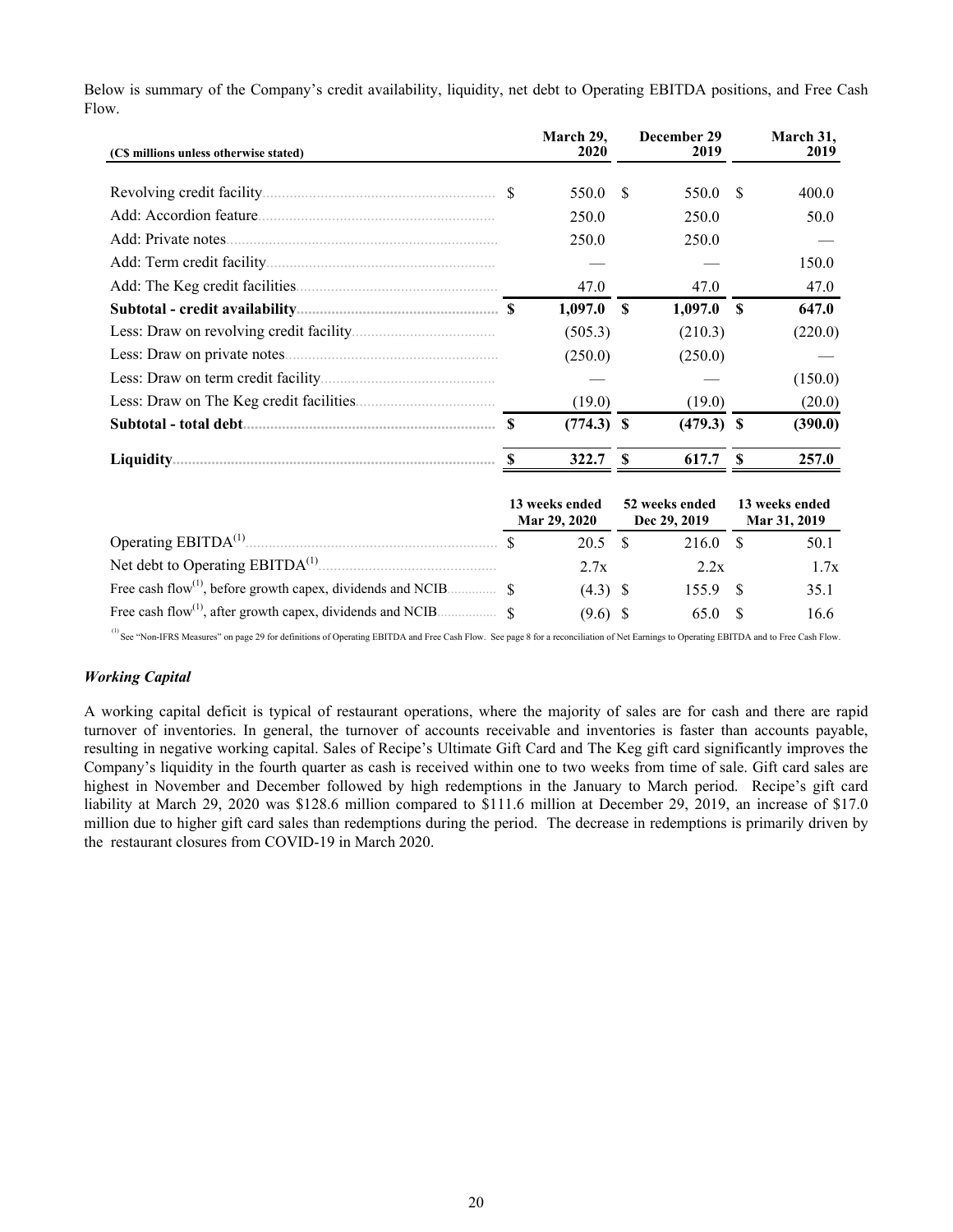| (C\$ millions unless otherwise stated) |                    | March 29, December 29,<br>2020 |                        | 2019         |              | change in<br>working<br>capital |
|----------------------------------------|--------------------|--------------------------------|------------------------|--------------|--------------|---------------------------------|
| Cash.                                  | \$                 | 311.9                          | -\$                    | 40.4         | -\$          | (271.5)                         |
|                                        |                    | 75.8                           |                        | 117.3        |              | 41.5                            |
| Inventories.                           |                    | 37.2                           |                        | 39.8         |              | 2.6                             |
|                                        |                    | 3.2                            |                        |              |              |                                 |
|                                        |                    | 8.4                            |                        | 6.5          |              | (1.9)                           |
|                                        |                    | 74.5                           |                        | 77.3         |              | 2.8                             |
|                                        |                    | 1.3                            |                        | 3.0          |              | 1.7                             |
|                                        | $\mathbf{\hat{S}}$ | 512.3                          | $\mathbf{\mathcal{S}}$ | 284.3        | - \$         | (224.8)                         |
|                                        | \$                 | 120.5                          | - \$                   | 124.6        | -8           | (4.1)                           |
| Provisions.                            |                    | 3.0                            |                        | 4.7          |              | (1.7)                           |
|                                        |                    | 128.6                          |                        | 167.6        |              | (39.0)                          |
|                                        |                    | 3.2                            |                        | 12.0         |              | (8.8)                           |
|                                        |                    | 121.6                          |                        | 121.8        |              | (0.2)                           |
|                                        | \$                 | 376.9                          | $\mathbf{\mathcal{S}}$ | 430.8        | $\mathbf{s}$ | (53.8)                          |
|                                        |                    | 135.4                          | -S                     | $(146.5)$ \$ |              | (278.6)                         |

The following table presents Recipe's working capital as at March 29, 2020 compared to December 29, 2019:

 $<sup>(1)</sup>$  Figures may not total due to rounding.</sup>

At March 29, 2020, Recipe had a working capital of \$135.4 million compared to a deficit of \$146.5 million at December 29, 2019. The change in working capital of \$278.6 million was related to the \$300.0 million drawn from the Company's credit facility at the end of March to increase liquidity in response to COVID-19.

Investment in working capital may be affected by fluctuations in the prices of food and other supply costs, vendor terms and the seasonal nature of the business. While Recipe has availability under its credit facility, it chooses to apply available cash flow against its facility to lower financing costs, rather than to reduce its current liabilities, while still paying within its payment terms. Management believes it will continue to operate in a working capital deficit position as the nature of its business is not expected to change.

# **Cash Flows**

The following table presents Recipe's cash flows for the 13 weeks ended March 29, 2020 compared to the 13 weeks ended March 31, 2019:

|                                                              |  | 13 weeks ended   |     |                  |  |  |  |  |  |  |
|--------------------------------------------------------------|--|------------------|-----|------------------|--|--|--|--|--|--|
| (C\$ millions unless otherwise stated)                       |  | March 29<br>2020 |     | March 31<br>2019 |  |  |  |  |  |  |
| Cash flows from (used in) operating activities.              |  | 6.6 S            |     | 29.1             |  |  |  |  |  |  |
| Cash flows from (used in) investing activities.              |  | 119              | - S | 11.6             |  |  |  |  |  |  |
| Cash flows (used in) from financing activities.              |  | 253.4            |     | (48.9)           |  |  |  |  |  |  |
| Change in cash during the period $(1)$                       |  | 272.0            |     | (8.2)            |  |  |  |  |  |  |
| $\left(1\right)$ produces as a constant of the second state. |  |                  |     |                  |  |  |  |  |  |  |

Figures may not total due to rounding.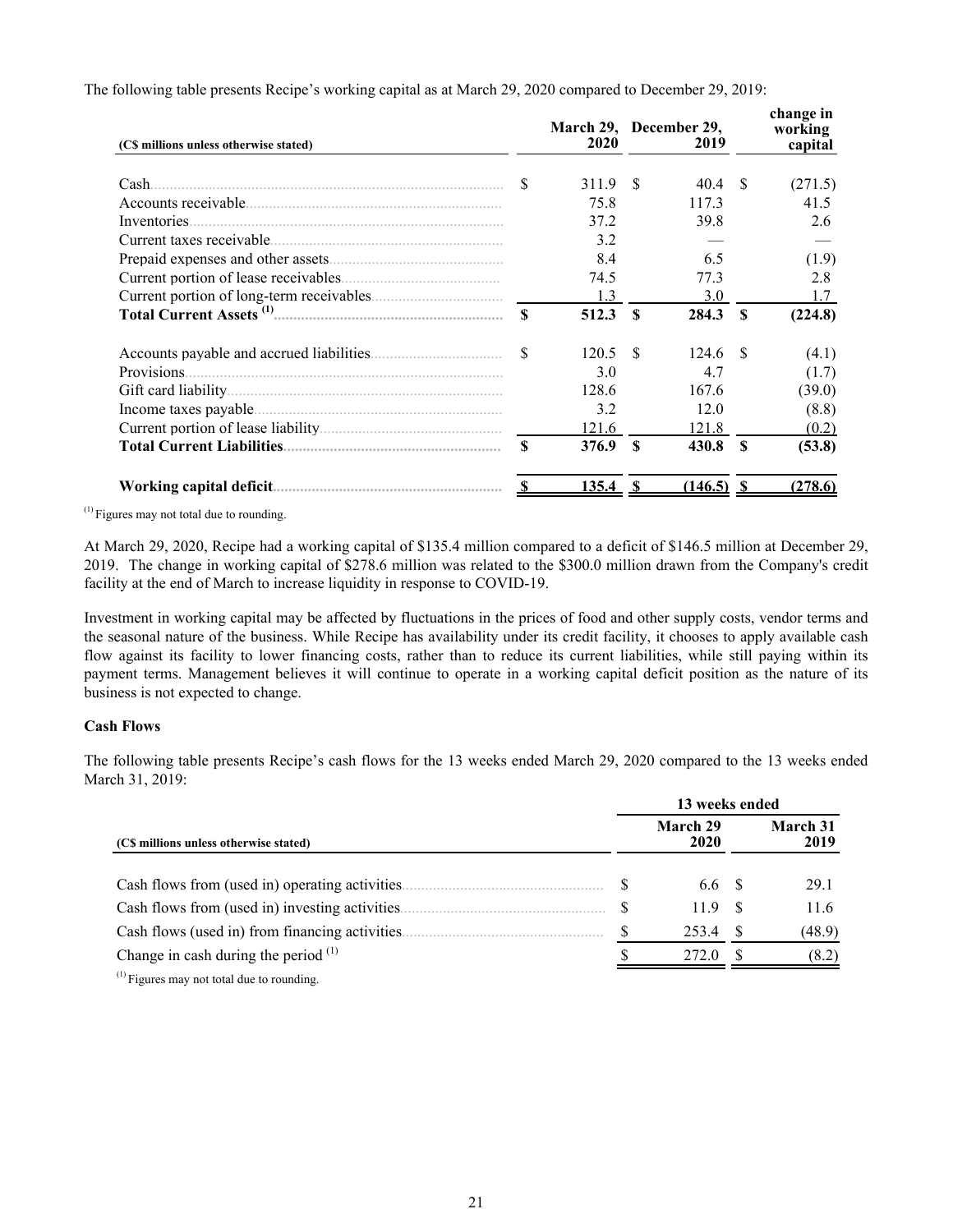### *Cash flows from operating activities of continuing operations*

Cash flows from operating activities were \$6.6 million for the 13 weeks ended March 29, 2020 compared to \$29.1 million in 2019, a decrease of \$22.4 million for the quarter. The decrease was primarily related to decrease earnings and decreases in the gift card liability, partially offset by a decrease in accounts receivable.

### *Cash flows used in investing activities of continuing operations*

The following table presents Recipe's capital expenditures for the 13 weeks ended March 29, 2020 compared to the 13 weeks ended March 31, 2019:

|                                                                                                                                                                                                                                     | 13 weeks ended    |               |                  |  |  |  |  |  |
|-------------------------------------------------------------------------------------------------------------------------------------------------------------------------------------------------------------------------------------|-------------------|---------------|------------------|--|--|--|--|--|
| (C\$ millions unless otherwise stated)                                                                                                                                                                                              | March 29<br>2020  |               | March 31<br>2019 |  |  |  |  |  |
| Purchase of property, plant and equipment:                                                                                                                                                                                          |                   |               |                  |  |  |  |  |  |
| Maintenance:                                                                                                                                                                                                                        |                   |               |                  |  |  |  |  |  |
|                                                                                                                                                                                                                                     | 2.0               |               | 1.8              |  |  |  |  |  |
|                                                                                                                                                                                                                                     | 1.8               |               | 3.3              |  |  |  |  |  |
| Total maintenance <u>communications</u> and the settlement of the settlement of the settlement of the settlement of the settlement of the settlement of the settlement of the settlement of the settlement of the settlement of the | 3.8               | $\mathcal{S}$ | 5.1              |  |  |  |  |  |
| Growth initiatives:                                                                                                                                                                                                                 |                   |               |                  |  |  |  |  |  |
|                                                                                                                                                                                                                                     | 0.6               |               | 1.0              |  |  |  |  |  |
|                                                                                                                                                                                                                                     | 4.5               |               | 3.5              |  |  |  |  |  |
|                                                                                                                                                                                                                                     | 5.0               | $\mathcal{S}$ | 4.5              |  |  |  |  |  |
|                                                                                                                                                                                                                                     | 8.8               | $\mathbf{s}$  | 9.6              |  |  |  |  |  |
|                                                                                                                                                                                                                                     | (8.8)             |               | (9.6)            |  |  |  |  |  |
|                                                                                                                                                                                                                                     |                   |               | (3.8)            |  |  |  |  |  |
|                                                                                                                                                                                                                                     | 0.1               |               |                  |  |  |  |  |  |
|                                                                                                                                                                                                                                     | 0.7               |               |                  |  |  |  |  |  |
|                                                                                                                                                                                                                                     | (0.5)             |               |                  |  |  |  |  |  |
|                                                                                                                                                                                                                                     | (1.1)             |               |                  |  |  |  |  |  |
|                                                                                                                                                                                                                                     | (0.1)             |               | 0.6              |  |  |  |  |  |
| Lease payments received                                                                                                                                                                                                             | 23.0              |               | 23.6             |  |  |  |  |  |
|                                                                                                                                                                                                                                     | (1.2)             |               | 0.8              |  |  |  |  |  |
|                                                                                                                                                                                                                                     | 11.9 <sup>°</sup> |               | 11.6             |  |  |  |  |  |

<sup>(1)</sup> There was 2 buy back in the quarter and 13 buy backs for the year  $(2018 - 2$  buy backs in the quarter and 15 buy backs for the year).  $^{(2)}$  Figures may not total due to rounding.

Cash flows from investing activities were \$11.9 million for the 13 weeks ended March 29, 2020 compared to cash used in investing activities of \$11.6 million in 2019, a change of \$0.3 million for the quarter.

# *Commitments for Capital Expenditures*

The Company incurs on-going capital expenditures in relation to the operation of its buildings, corporate restaurants, manufacturing equipment and distribution centers, maintenance and upgrades to its head office IT infrastructure, and to its call centre operations. The Company will also invest in major renovations and new corporate store growth opportunities. Recipe's capital expenditures are generally funded from operating cash flows and through its Existing Credit Facility.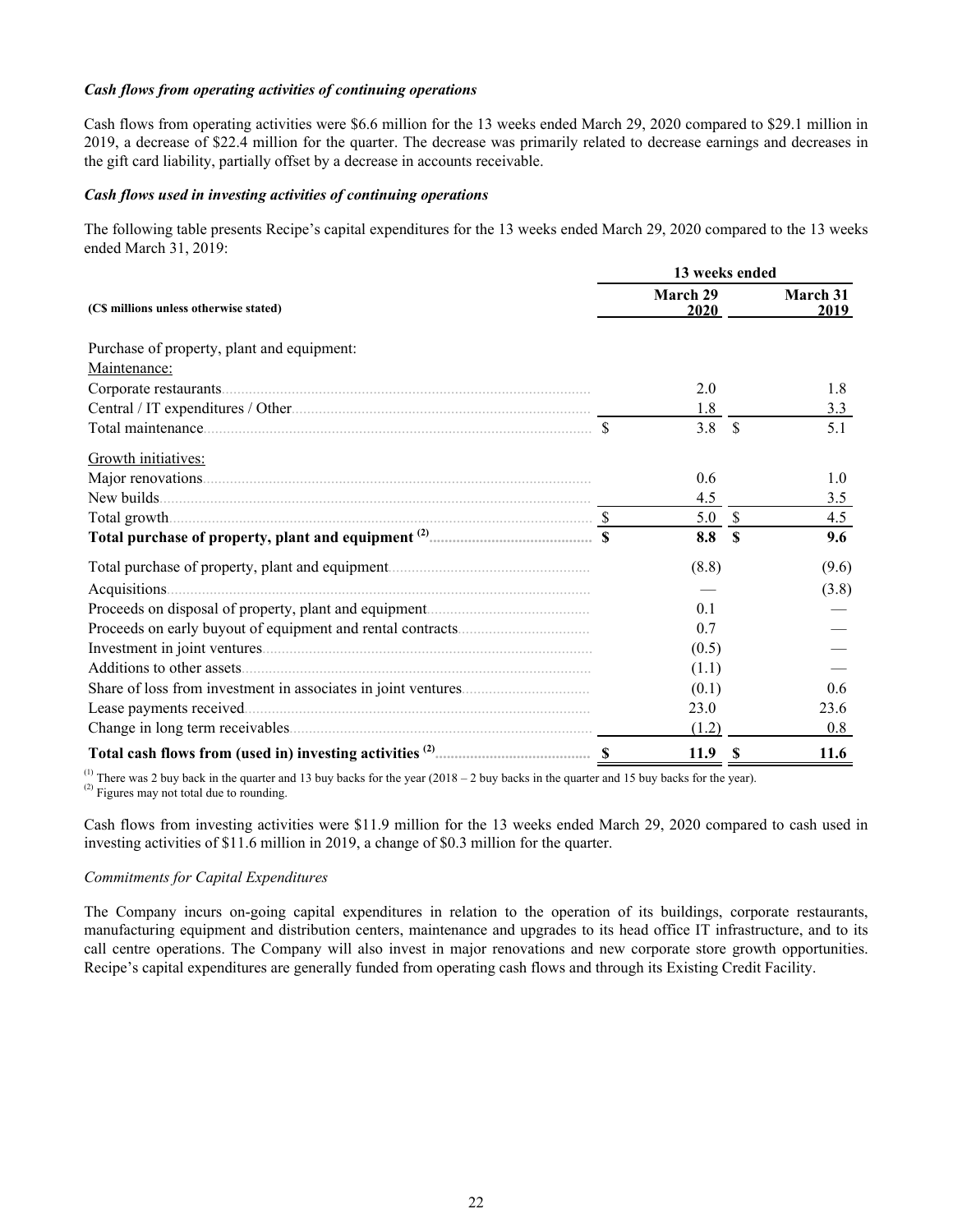### *Cash flows (used in) from financing activities*

The following table presents Recipe's cash used in financing activities for the 13 weeks ended March 29, 2020 compared to the 13 weeks ended March 31, 2019:

|                                                      | 13 weeks ended |                       |  |                       |  |  |  |  |
|------------------------------------------------------|----------------|-----------------------|--|-----------------------|--|--|--|--|
| (C\$ millions unless otherwise stated)               |                | <b>March 29, 2020</b> |  | <b>March 31, 2019</b> |  |  |  |  |
| Increases in debt.                                   |                | 300.0 S               |  |                       |  |  |  |  |
| Debt repayments.                                     |                | (5.0)                 |  | (1.0)                 |  |  |  |  |
|                                                      |                |                       |  |                       |  |  |  |  |
| Share repurchase.                                    |                | (0.3)                 |  | (7.1)                 |  |  |  |  |
| Payment of lease liability                           |                | (37.7)                |  | (37.4)                |  |  |  |  |
| Interest paid net of interest income received.       |                | (3.6)                 |  | (4.7)                 |  |  |  |  |
| Cash flows (used in) from financing activities $(1)$ |                | 253.4                 |  | (48.9)                |  |  |  |  |

 $<sup>(1)</sup>$  Figures may not total due to rounding.</sup>

Cash flows from financing activities were \$253.4 million for the 13 weeks ended March 29, 2020. Cash from financing activities primarily consist of an increase of \$300.0 million related to the credit facility increase at the end of March to increase liquidity during COVID-19, partially offset by lease liability payments of \$37.7 million.

Cash flows used in financing activities were \$48.9 million for the 13 weeks ended March 31, 2019. Cash used in financing activities primarily consist of lease liability payments of 37.4 million.

### **Debt**

### **Private debt**

On May 1, 2019, the Company issued \$250.0 million First Lien 10 year Senior Secured Notes by way of a private placement (the "Notes"). The Notes rank pari passu in right of payment with the lenders under the Company's amended and restated credit agreement ("New Credit Facility"), is secured on a first lien basis on the assets that secure the Company's New Credit Facility, and is guaranteed by all material subsidiaries and holding companies of the Company on the same basis as the New Credit Facility. The Notes bear interest from their date of issue at a rate of 4.72% per annum, payable semi-annually and maturing on May 1, 2029. As at March 29, 2020, \$250.0 million (December 29, 2019 - \$250.0 million; March 31, 2019 - \$ nil) was drawn under the Notes.

# **Term credit facility**

On May 1, 2019, the Company amended and extended the terms of its existing syndicated bank credit facility. The New Credit Facility, the fifth amended and restated credit agreement, is comprised of a revolving credit facility in the amount of \$550.0 million with an accordion feature of up to \$250.0 million. The \$550.0 million revolving facility includes a \$400.0 million tranche that matures on May 1, 2024 and a \$150.0 million tranche that matures on May 1, 2022. The \$250.0 million accordion feature is applicable to either tranche and it has been upsized from \$50.0 million under the Company's previous credit facility.

The interest rate applied on amounts drawn by the Company under its new credit facility is the effective bankers' acceptance rate or prime rate plus a spread. The spread is based on the Company's total funded net debt to Earnings Before Interest, Taxes, Depreciation and Amortization ("EBITDA") ratio, as defined in the new credit agreement, measured using EBITDA for the four most recently completed fiscal quarters.

On March 17, 2020, the Company drew \$300.0 million from its credit facility in response to covid-19 shut-down measures to provide the Company additional liquidity. As at March 29, 2020, \$505.3 million (December 29, 2019 - \$210.3 million; March 31, 2019 - \$370.0 million) was drawn under the amended and extended credit facilities. The effective interest rate for the 13 weeks ended March 29, 2020 was 4.54% representing bankers acceptance rate of 2.32% plus 1.45% borrowing spread, standby fees and the amortization of deferred financing fees of 0.77%.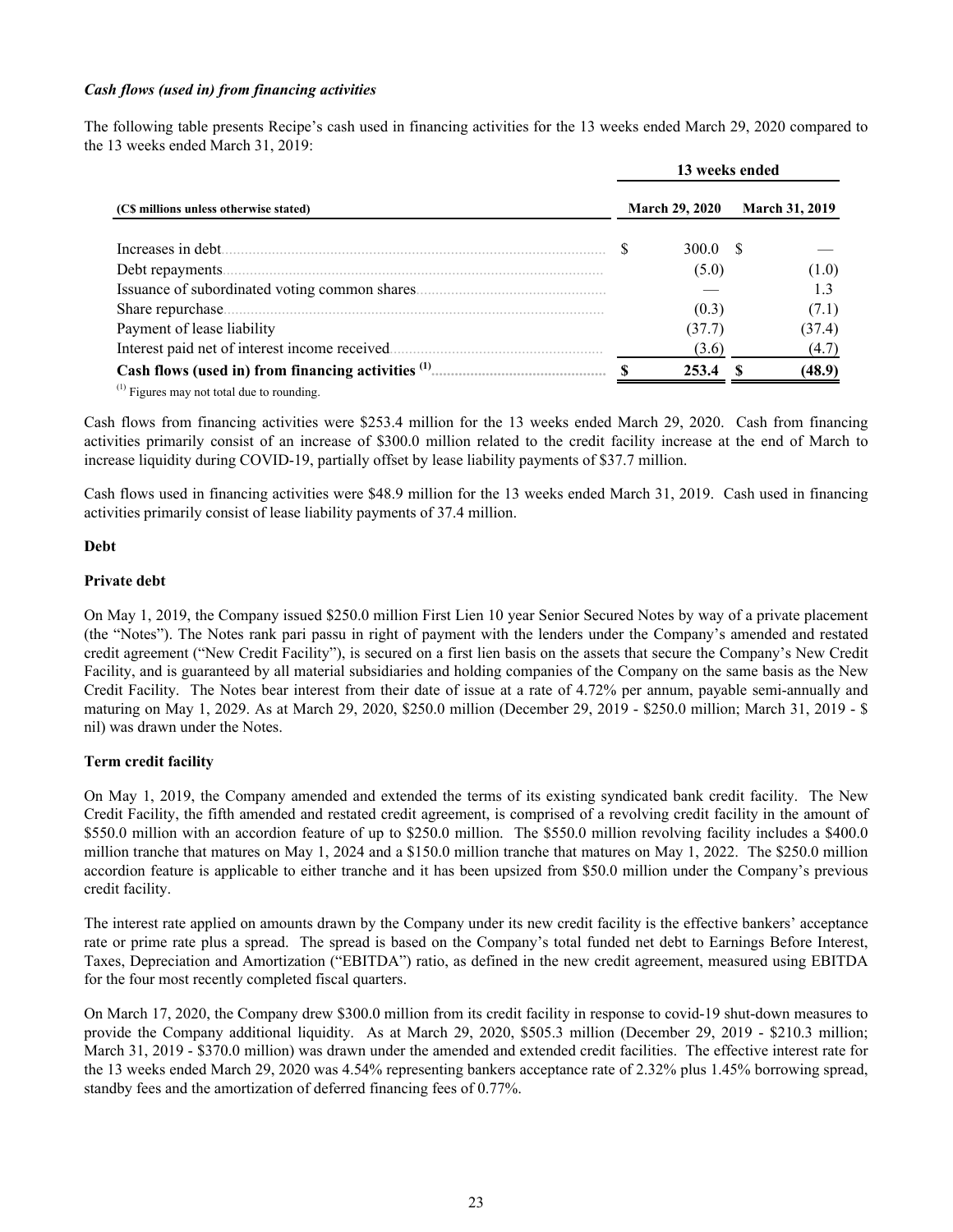The Company is also required to pay a standby fee of between 0.20% and 0.46% per annum on the undrawn portion of the \$550.0 million revolving facility. The standby fee, like the interest rate, is based on the Company's total funded net debt to EBITDA ratio. As of March 29, 2020 the standby fee rate was 0.29%.

As at March 29, 2020, the Company was in compliance with all covenants and has not exceeded any covenant levels requiring early repayments. Subsequent to March 29, 2020, the Company amended its lending covenants with both its syndicated lenders and private note holders. The covenant amendments are effective through Q3 2021 and are expected to be responsive to the financial impacts from continued dining room closures and gradual System Sales recoveries as guests return to restaurants. In return for the covenant amendments, the Company will incur higher interest costs subject to quarterly leverage ratio levels.

At the end of March 29, 2020, the Company had a Net Debt to EBITDA ratio of 2.7x.

# **The Keg Facility**

On September 28, 2013, Keg Restaurants Ltd. ("KRL") entered into an amended multi-option credit agreement with its Canadian banking syndicate for the expansion of restaurant operations. The revolving credit and term loan facilities, with a syndicate of two Canadian banks, are available to finance the construction of certain new corporate restaurants and major renovations in Canada.

On November 29, 2019, the Company renegotiated the terms of its credit agreement with its existing banking syndicate to modify it from a revolving credit/term loan facility to an all revolving facility, increased the size of the facility to \$60.0 million, reduced the interest rate and extended the maturity date. The credit facility is now comprised of a \$55.0 million revolving facility with no set term of repayments and a \$5.0 million revolving demand operating facility. The Company's credit facility now bears interest at a rate between bank prime plus 0% to bank prime plus 0.75%, based on certain financial criteria, rather than at bank prime plus 0.25% to bank prime plus 1.0%. The maturity date was extended from July 2, 2020 to July 4, 2022.

As at March 29, 2020, \$19.0 million of this facility has been drawn (December 29, 2019 - \$19.0 million; March 31, 2019 - \$20.0 million).

The above credit facilities are secured by a general security agreement and hypothecation over KRL's Canadian and US assets and a pledge of all equity interests in the Partnership. As at March 29, 2020, KRL was in compliance with all bank covenants associated with these facilities.

# **Off Balance Sheet Arrangements**

# *Letters of credit*

Recipe has outstanding letters of credit amounting to \$0.6 million as at March 29, 2020, primarily for various utility companies that provide services to the corporate owned locations and support for certain franchisees' external financing used to fund their initial conversion fee payable to Recipe.

# **Outstanding Share Capital**

The Company's authorized share capital consists of an unlimited number of common shares and an unlimited number of nonvoting common shares. As at May 7, 2020, there were 56,352,907 subordinate and multiple voting shares (December 29, 2019 – 56,378,425) issued and outstanding.

The Company has a common share stock option plan for its directors, CEO and employees. The total number of options granted and outstanding as at May 7, 2020 is 6,487,639.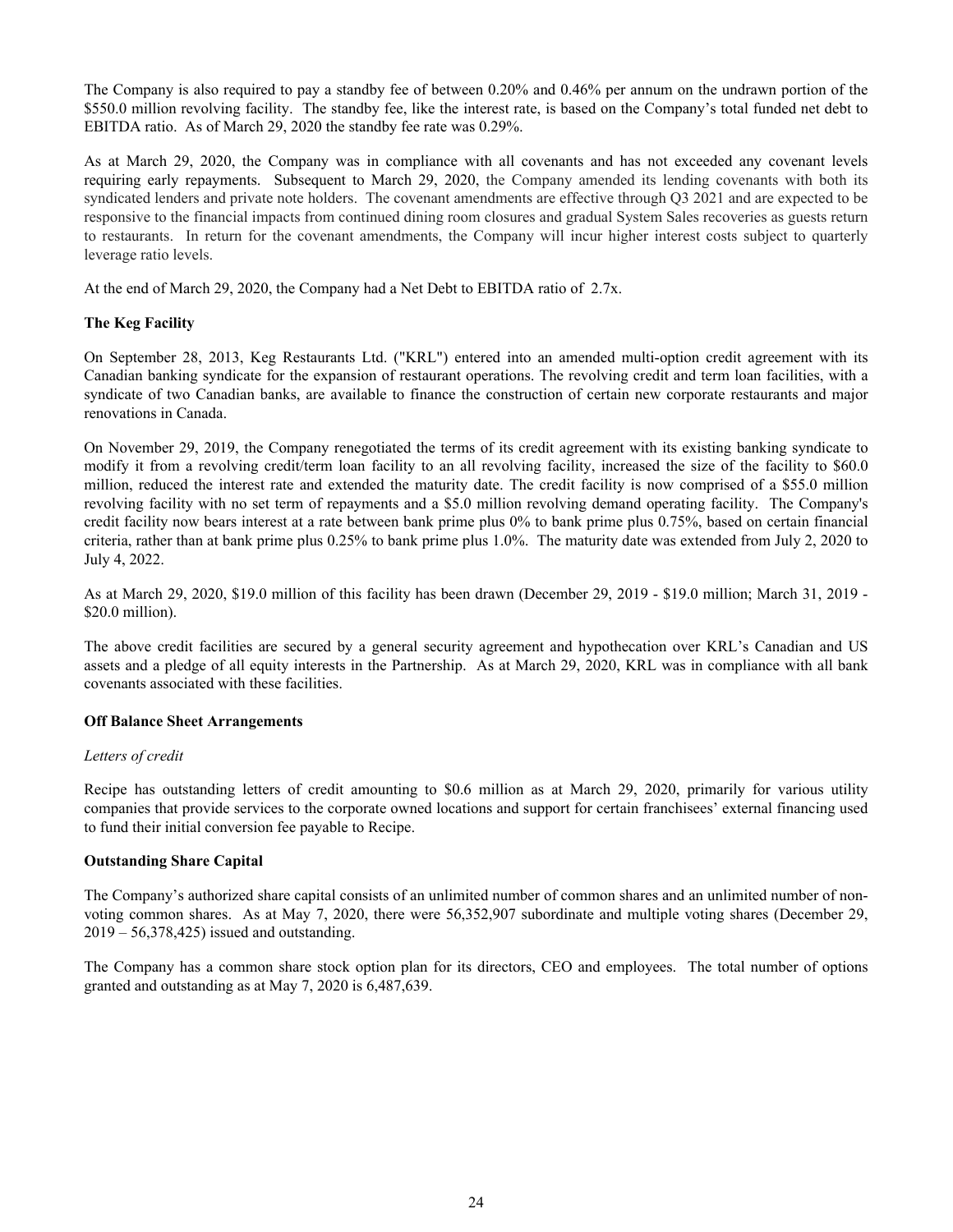# **Related Parties**

# *Shareholders*

As at March 29, 2020, the Principal Shareholders hold 70.7% of the total issued and outstanding shares and have 98.1% of the voting control attached to all the shares. Cara Holdings holds 22.6% of the total issued and outstanding shares, representing 36.5% voting control. Fairfax holds 48.1% of the total issued and outstanding shares, representing 61.7% voting control.

Fairfax and the Company are parties to a Shared Services and Purchasing Agreement. Under this agreement, Fairfax is authorized to enter into negotiations on behalf of the Company (and Fairfax associated restaurant companies) to source shared services and purchasing arrangements for any aspect of Recipe's operations, including food and beverages, information technology, payment processing, marketing and advertising or other logistics. There were no transactions under this agreement for 13 weeks ended March 29, 2020 and March 31, 2019.

The Company's policy is to conduct all transactions and settle all balances with related parties on market terms and conditions.

### **Insurance Provider**

Some of Recipe's insurance policies are held by a company that is a subsidiary of Fairfax. The transaction is on market terms and conditions. As at March 29, 2020, no payments were outstanding.

# **Investment in The Keg Partnership (the "Partnership") and The Keg Royalties Income Fund ("KRIF")**

The Company's equity investment in the Partnership is represented by the investment in The Keg GP Ltd ("KGP"). The value of the equity investment in the Partnership is nominal as substantially all of the cash flows from the Partnership are attributable to the Class C and Class A, B and D Partnership units ("Exchangeable Partnership units" or "Exchangeable units").

### *Investment in The Keg Royalties Income Fund*

During the 13 weeks ended March 29, 2020, the Company purchased nil KRIF units (52 weeks ended December 29, 2019 - 250,000 shares for \$4.0 million, 13 weeks ended March 31, 2019 - nil). The KRIF units held by the Company are measured at fair value through profit or loss. The closing market price of a Fund unit as at March 29, 2020 was \$8.85. Distributions on KRIF units are recorded as interest income on Partnership and Fund units in the consolidated statement of earnings.

# *Exchangeable Unit Investment in the Partnership*

The Exchangeable unit investment in the Partnership is comprised of the Exchangeable Partnership units held by the Company, and measured at fair value through profit or loss. The closing market price of a Fund unit as at March 29, 2020 was \$8.85 (March 31, 2019 - \$17.40).

During the 13 weeks ended March 29, 2020, the Company recorded an expense of \$33.1 million representing the decrease in market price to \$8.85. The change in the total fair value of units held by the Company of \$27.2 million is partially offset by the additional units added on January 1, 2020 related to the net new sales added to the Royalty Pool.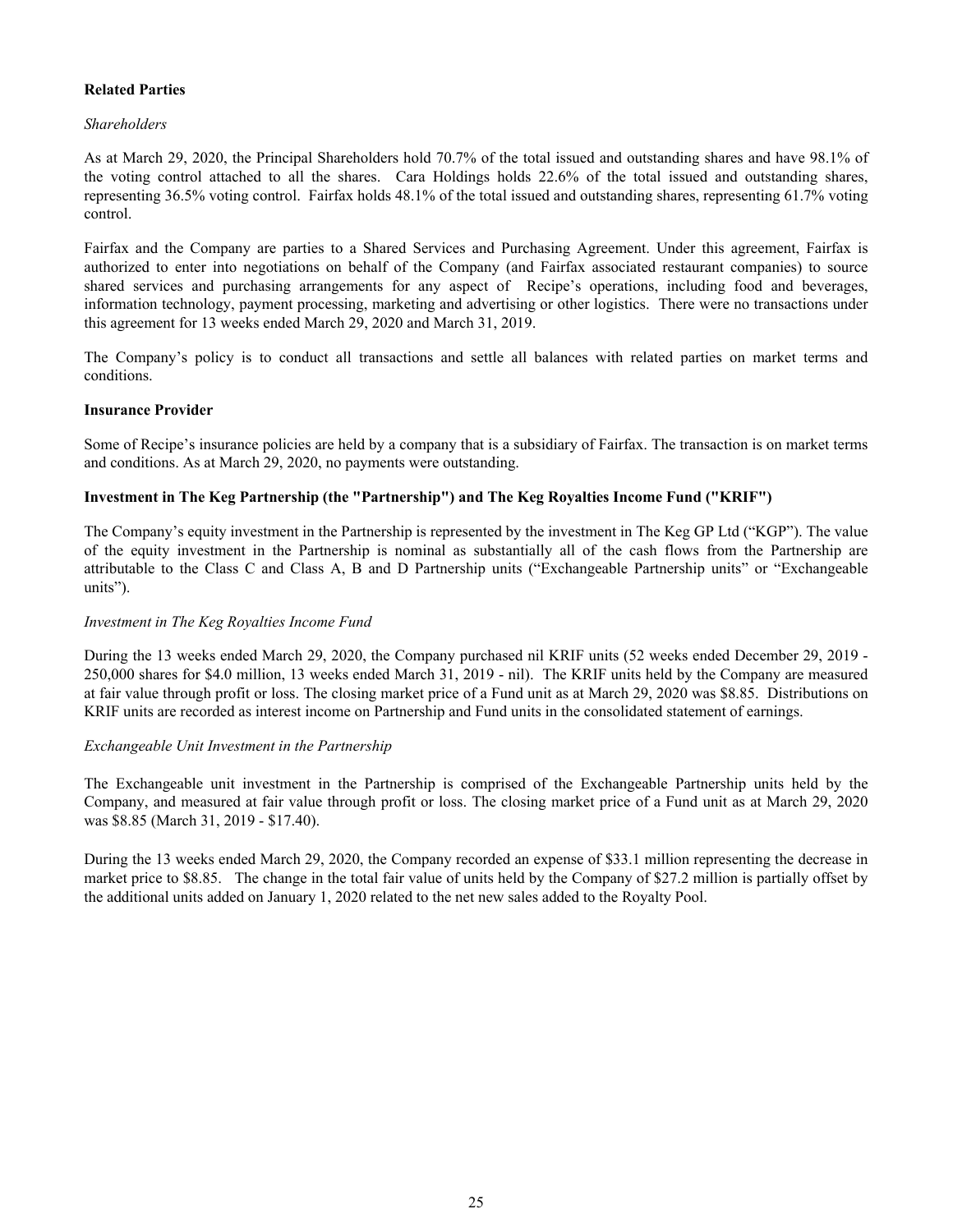|                                                | <b>March 29, 2020</b> |   |                   | December 29, 2019 |    |                   | <b>March 31, 2019</b> |    |                   |  |  |
|------------------------------------------------|-----------------------|---|-------------------|-------------------|----|-------------------|-----------------------|----|-------------------|--|--|
| (in thousands of Canadian dollars)             | # of units            |   | <b>Fair Value</b> | # of units        |    | <b>Fair Value</b> | # of units            |    | <b>Fair Value</b> |  |  |
|                                                | 905,944               | S | 8,018             | 905,944           | S  | 13,924            | 905,944               | S  | 15,763            |  |  |
| Class B Partnership units.                     | 176,700               |   | 1,564             | 176,700           |    | 2,716             | 176,700               |    | 3,075             |  |  |
| Class D Partnership units.<br>.                | 3,679,692             |   | 32,565            | 3,325,280         |    | 51,110            | 3,236,213             |    | 56,310            |  |  |
| Exchangeable unit investment in                | 4,762,336             | S | 42,147            | 4,407,924         | S  | 67,750            | 4,318,857             | \$ | 75,148            |  |  |
| Class C unit investment in<br>the Partnership. | 5,700,000             |   | 57,000            | 5,700,000         |    | 57,000            | 5,700,000             |    | 57,000            |  |  |
| Investment in the Partnership                  | 10,462,336            | S | 99,147            | 10,107,924        | \$ | 124,750           | 10,018,857            | S  | 132,148           |  |  |
| Investment in KRIF units                       | 250,000               |   | 2,213             | 250,000           |    | 3,843             |                       |    |                   |  |  |
| Distributions earned on KRIF units             |                       |   | 120               |                   |    | 47                |                       |    |                   |  |  |
|                                                | 10,712,336            |   | 101,480           | 10,357,924        |    | 128,640           | 10,018,857            | S  | 132,148           |  |  |

#### **Other**

As at March 29, 2020, long-term receivables include a non-interest bearing employee demand note in the amount \$0.8 million (December 29, 2019 - \$0.8 million, March 31, 2019 - \$0.8 million).

As at March 29, 2020, the Company has a \$1.4 million royalty fee payable, including GST, to the Fund (December 29, 2019 - \$2.9 million, March 31, 2019 - \$2.5 million) and a \$0.3 million interest payable amount due to the Fund on the Keg Loan (December 29, 2019 - \$0.3, March 31, 2019 - \$0.4 million) included in accounts payable and accrued liabilities.

As at March 29, 2020, the Company has \$0.7 million in distributions receivable from the Partnership (December 29, 2019 - \$1.2 million March 31, 2019 - \$1.0 million) related to its ownership of the Class C and Exchangeable Partnership units. These amounts were received from the Partnership when due, subsequent to the above periods.

The Company performs accounting services for a company owned by a director. For 13 weeks ended March 29, 2020, KRL earned \$nil for these services (13 weeks ended March 31, 2019 – \$0.1 million), which has been recognized by the Company as other income, net of the costs to provide these services.

The Company incurs royalty expense with respect to the licence and royalty agreement between the Company and the Partnership. As a result of the common directors on the board of the Company and on the board of The Keg GP, the general partner of the Partnership, the royalty expense is treated as a related party transaction. The Company incurred royalty expense of \$5.7 million for the 13 weeks ended March 29, 2020 (13 weeks ended March 31, 2019 – \$6.7 million).

The Company also records investment income on its investment in Exchangeable units of the Partnership, Class C units of the Partnership, and investment in The Keg Royalties Income Fund units which is presented as interest income on Partnership and Fund units in the statements of earnings and comprehensive income. During 13 weeks ended March 29, 2020, the Company recorded investment income of \$2.7 million related to these units (13 weeks ended March 31, 2019 – \$2.8 million).

#### **Investment in Original Joe's joint venture companies**

The Company has joint venture arrangements with certain Original Joe's franchises. The Company has an equity investment in these restaurants at varying ownership interests as well as term loans and demand loans related to new restaurant construction, renovation and working capital. As at March 29, 2020 there was a due from related party balance of \$14.7 million (December 29, 2019 - \$13.0 million, March 31, 2019 - \$10.5 million) which consists of term loans and demand loans secured by restaurant assets of the joint venture company which has been recorded at fair value and will be accreted up to the recoverable value over the remaining term of the loans. The term loans bear interest at rates ranging from 7.75% to 9.76% and all mature September 21, 2020. The term loans are reviewed and renewed on an annual basis. The expected current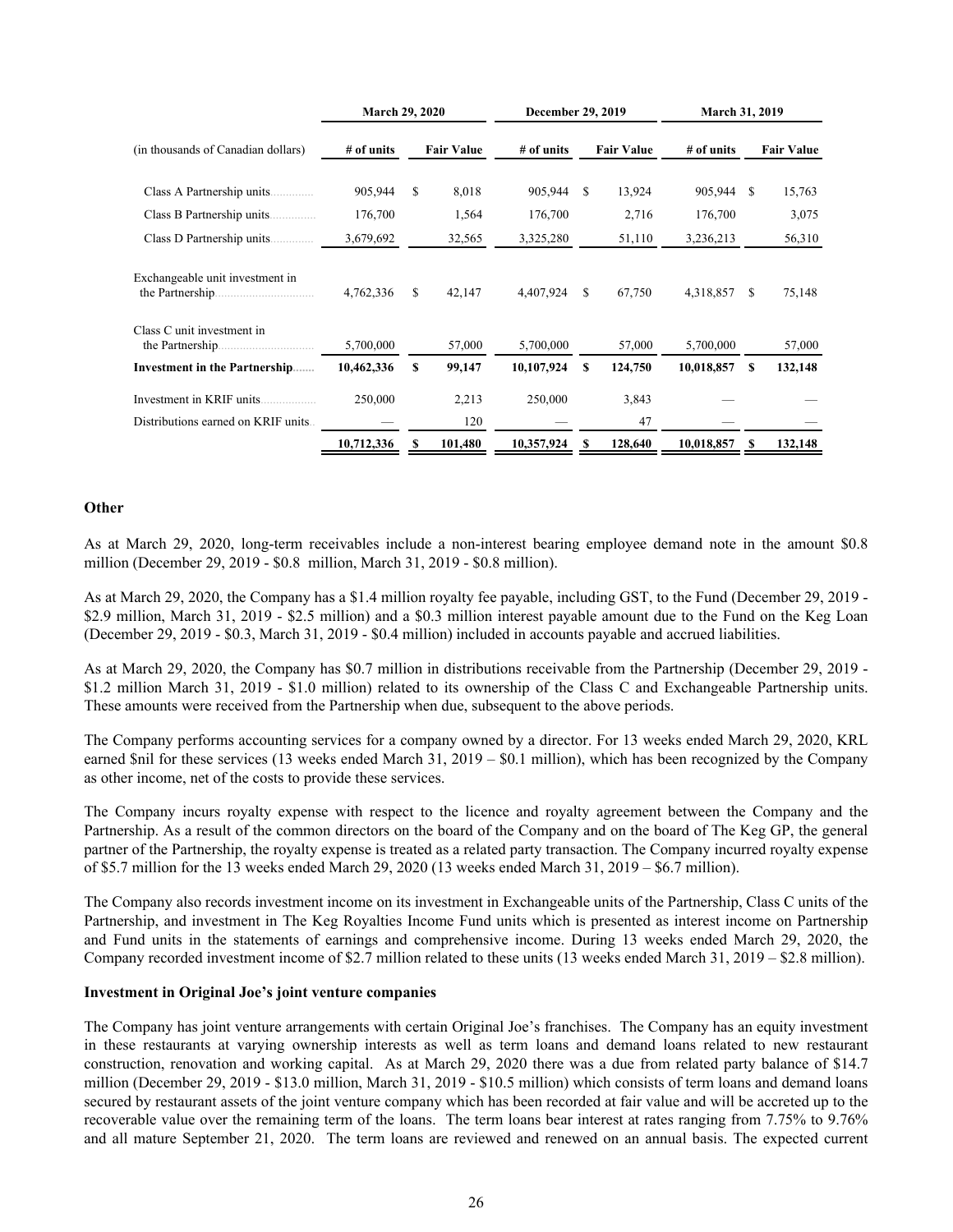portion of these loans is \$1.0 million (December 29, 2019 - \$1.0 million, March 31, 2019 - \$1.0 million). The demand loans bear interest at 5% and have no specific terms of repayment. Pooling arrangements between the joint venture companies to share costs and repay the loans exist such that restaurants within a certain restaurant pool of common ownership agree that available cash from restaurants can be used to apply against balances outstanding among the group. For the 13 weeks ended March 29, 2020, the Company charged interest in the amount of \$37 thousand (13 weeks ended March 31, 2019 - \$0.1 million) on the term loans and demand loans.

The Company charges Original Joe's joint venture franchises a royalty and marketing fee of 5% and 2%, respectively, on net sales. As at March 29, 2020 the accounts receivable balance included \$0.2 million (December 29, 2019 - \$0.1 million, March 31, 2019 - \$0.1 million) due from related parties in relation to these royalty and marketing payments. These transactions are measured at the exchange amount, which is the amount of consideration established and agreed to by the related parties in accordance with the franchise agreement.

The Company's investment in joint ventures are increased by the proportionate share of income earned. For the 13 weeks ended March 29, 2020, a decrease of \$0.1 million (13 weeks ended March 31, 2019 - \$38.0 thousand increase) to the investment balance was recorded in relation to the Company's proportionate share of income or loss for the period and included in share of income from investment in joint ventures on the statement of earnings.

# **Investment in Burger's Priest joint venture**

The Company has a 79.4% ownership interest in New & Old Kings and Priests Restaurants Inc. ("Burger's Priest") with the remaining 20.6% owned by a third party who has an earn-out agreement that can grow their ownership interest to 50% if certain earnings targets are met. Both parties have joint control and all relevant activities require the unanimous consent from both parties. The Company has accounted for the investment by using the equity method.

The Company's investment is increased by the proportionate share of income earned. For the for the 13 weeks ended March 29, 2020, there was a \$0.2 million increase to the investment balance (13 weeks ended March 31, 2019 - decrease of \$0.2 million). The changes were recorded in relation to the Company's proportionate share of income for the period and included in share of loss from investment in joint ventures on the statement of earnings.

#### **Investment in 1909 Taverne Moderne joint venture**

The Company has an investment in a joint venture to operate two 1909 Taverne Moderne restaurants with a third party. As at March 29, 2020, the Company has invested \$5.2 million, recorded in long-term receivables (December 29, 2019 - \$4.7 million, March 31, 2019 - \$4.2 million). The loan receivable is unsecured, non-interest bearing and does not have defined repayment terms. As at March 29, 2020, an allowance of \$5.2 million (December 29, 2019 - \$4.7 million, March 31, 2019 - \$nil) has been provided against the long-term receivable. The Company and the third party each have a 50% ownership interest in the joint venture. Both parties have joint control and all relevant activities require the unanimous consent from both parties. The Company has accounted for the investment by using the equity method.

The Company's investment is increased by the proportionate share of income earned. For the 13 weeks ended March 29, 2020, there was \$nil recorded in the long term receivable balance (13 weeks ended March 31, 2019 - \$0.3 million decrease) was recorded in relation to the Company's proportionate share of loss for the period and included in share of losses from investment in joint ventures on the statement of earnings.

#### **Investment in Rose Reisman Catering joint venture**

In connection with the acquisition of Pickle Barrel on December 1, 2017, the Company had a 50% ownership interest in Rose Reisman Catering and is considered a joint venture arrangement as both parties have joint control and all relevant activities require the unanimous consent from both parties.

On January 31, 2020, the Company purchased the remaining 50% interest in Rose Reisman Catering for an immaterial amount. The results of the business is 100% included in the consolidated financial statements from February 1, 2020 to March 29, 2020.

All entities above are related by virtue of being under joint control with, or significant influence by, the Company.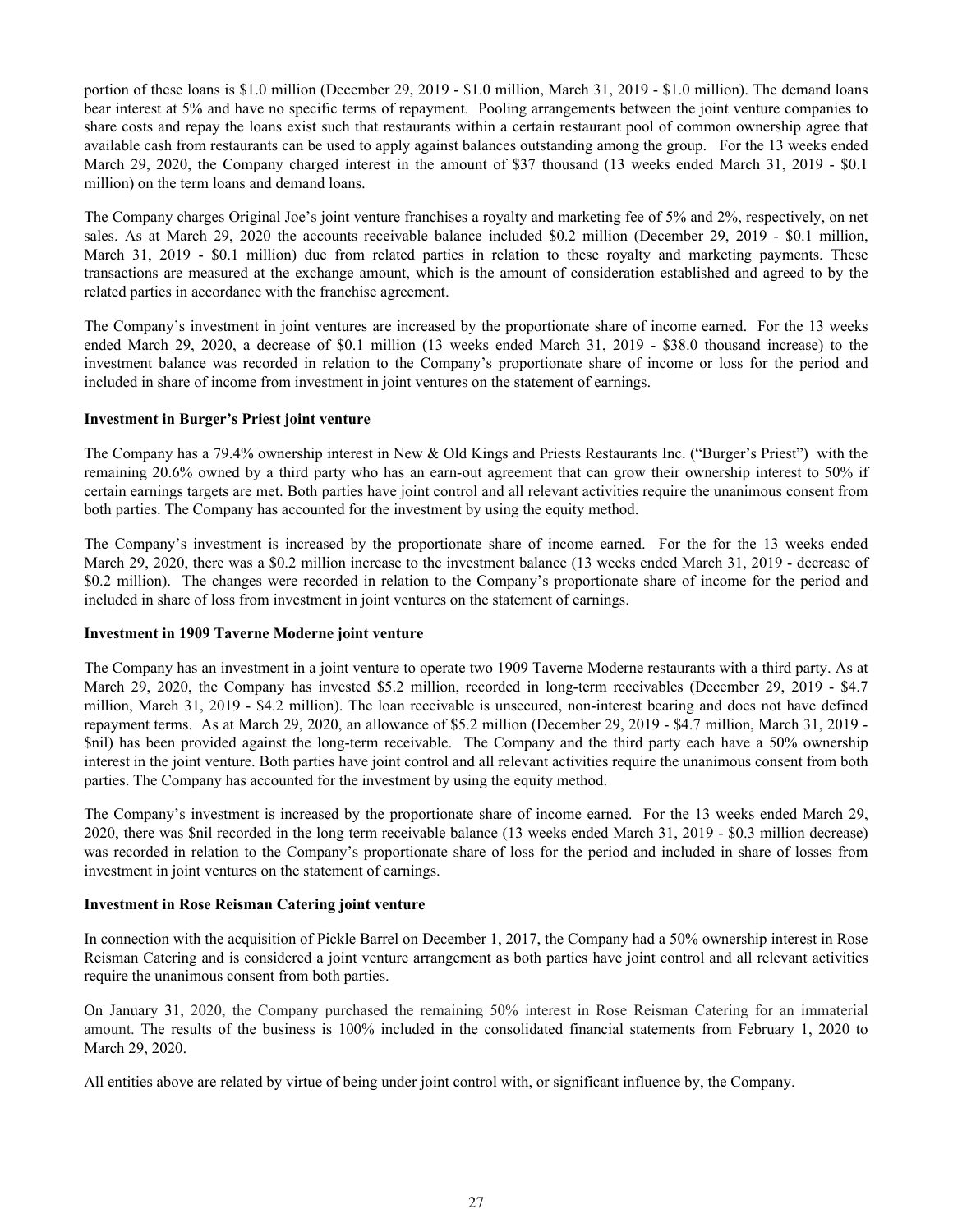# **Outlook**

The effects of COVID-19 on many businesses, especially restaurants, have been unexpected, sudden and unprecedented. Early estimates from industry data indicates food service sales in Canada have fallen by over 60%. The future effect of COVID -19 on the economy and businesses, in general, remains uncertain. The path that governments will follow in easing restrictions on business operations, and in particular restaurants, is yet to be determined and could last many months. It is also unclear how quickly consumer demand will resume or what capacity restraints may be enforced by various government authorities. Various levels of government have announced a number of important programs which are expected to be helpful to the success of individual restaurant businesses, including the Company's franchisees.

While the actions taken to provide liquidity during the COVID-19 period are considered sufficient for the foreseeable future, the future effect of COVID-19 on the economy and businesses, in general, remains uncertain. The medium and long term impact to the Company from COVID-19 will depend on the length of time restaurants are closed, the financial solutions achieved with government, lenders, franchisees, and landlords and post COVID-19 consumer dining behaviours. Potential financial solutions which may be required include, but are not limited to, obtaining sufficient financial support from government(s) for the Company and its franchisees, and obtaining rent relief from landlords.

Management expects that post COVID-19, the restaurant industry will be very different. There will be less restaurant seats in the market from competitors that will not re-open and from changes in consumer behaviour. Management believes it is well positioned with certain brands to build on its off-premise (takeout and delivery) and retail channels because of its established business platforms (IT investments in digital apps for online ordering, relationships with grocery chains).

Management will be redefining its key initiatives and priorities for the balance of fiscal 2020, as it evaluates the impact of COVID-19 on its business and the changes the Company will need to implement in response to the expected changes in consumer behaviour. During the mandatory COVID-19 shutdown, the Company continues to generate revenues from its Retail segment selling product to grocery customers; sales from corporately owned restaurants and its catering segment with its off premise takeout and delivery options; royalties at reduced rates from franchised restaurants also open with off premise options; and earn fees from the Company's off-premise call centre business.

Focus on the short to medium term will include:

- a. Working with government and industry on a blueprint for reopening dining rooms while still maintaining social distancing protocols with focus on keeping our associates and guests safe;
- b. Manage and improve the long-term health of its network & restaurant profitability such as providing tools and guidance to government assistance programs, reducing lease costs with landlords, reducing and/or deferring nonessential restaurant costs, and working with our franchise lending partners to defer franchisee rent payments and to ensure our franchisees have full access to the emergency loan programs that the government has introduced in response to COVID-19;
- c. Actively negotiating early exit and permanent closure of under-performing restaurants that were identified at year end;
- d. Expand the Company's off premise business and retail business into brands other than Swiss Chalet, St-Hubert and East Side Mario's;
- e. Reduce and adjust overhead cost structure in response to slower growth and revenue reductions, including salary reductions, rent and overhead cost reductions, and taking advantage of government initiatives like the wage subsidy to help offset the reduction in revenues. The Company will quality for the government wage subsidy and the landlord rent subsidy that were announced in April, recoveries which will be reported in the second quarter results.

At the end of the first quarter, the Company opened its first "Ultimate Kitchen" concept in Toronto. The Ultimate Kitchen is a delivery only concept offering customers greater choice from the ability to order from multiple brands on the same order or to simply order from a specific brand. The Ultimate Kitchen represents a significant opportunity for future growth and expansion for Recipe. It is on-point with the shift in consumer behaviour; it is a viable option for us to serve markets where it may otherwise be cost prohibitive to build a traditional restaurant and its focus on a single channel will enable us to better serve our Guests while being profitable. The Company intends to open up to 4 Ultimate Kitchens in 2020.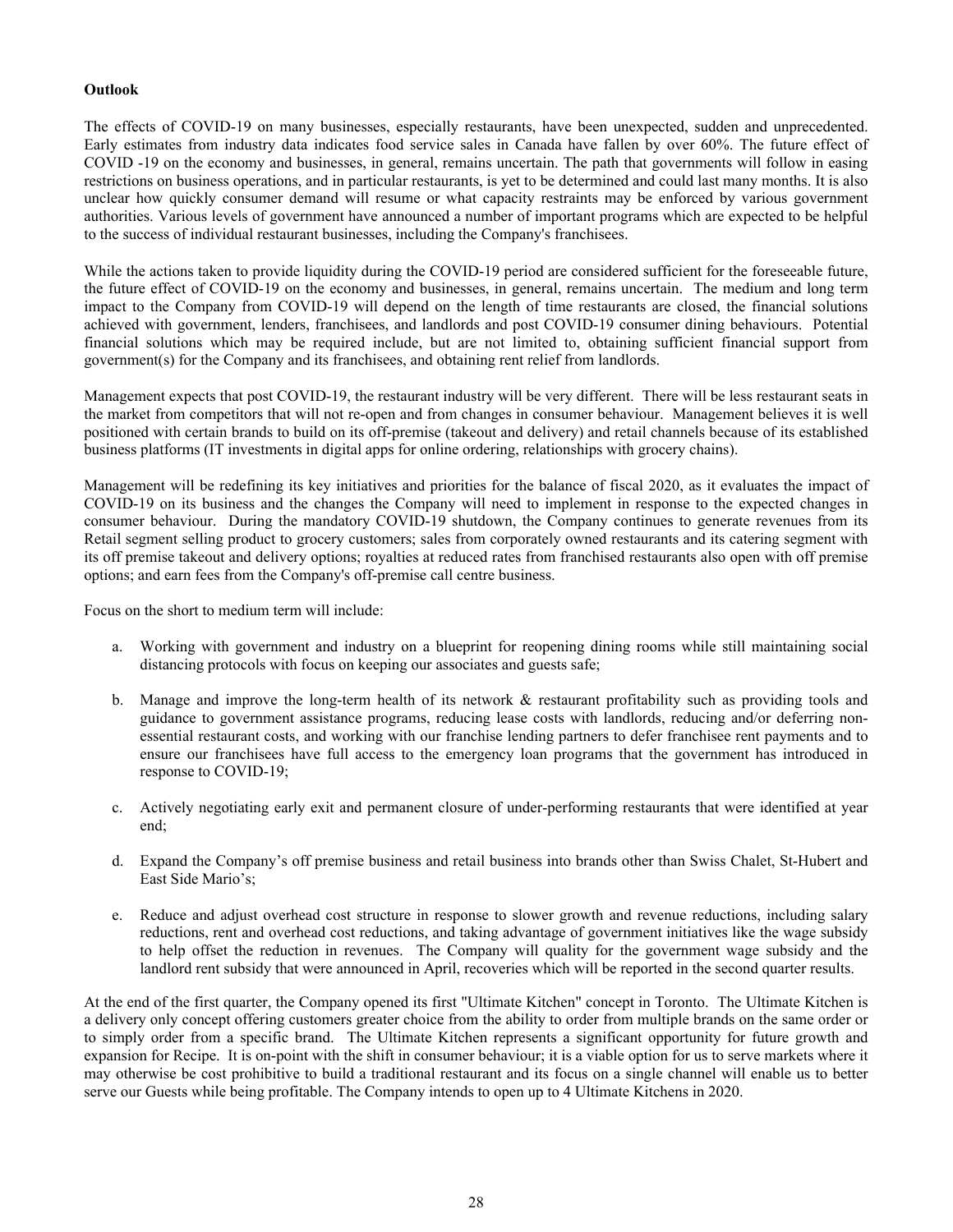The foregoing description of Recipe's outlook is based on management's current strategies and its assessment of the outlook for the business and the Canadian Restaurant Industry as a whole, may be considered to be forward-looking information for purposes of applicable Canadian securities legislation. Readers are cautioned that actual results may vary. See "Forward-Looking Information" and "Risk & Uncertainties" for a description of the risks and uncertainties that impact the Company's business and that could cause actual results to vary.

### **Future Accounting Changes**

New standards and amendments to existing standards have been issued and may be applicable to the Company for its annual periods beginning on or after December 30, 2019. See note 3 of the Company's consolidated financial statements for the year ended December 29, 2019 for a summary of new accounting standards adopted during 2019 and note 4 for a summary of future accounting standards not yet adopted.

### **Controls and Procedures**

There were no changes in the Company's internal controls over financial reporting during the 13 weeks ended March 29, 2020 that have materially affected, or are reasonably likely to materially affect, the Company's internal controls over financial reporting.

### **Critical Accounting Judgments and Estimates**

The preparation of the condensed consolidated interim financial statements requires management to make various judgements, estimates and assumptions in applying the Company's accounting policies except those adopted using the judgements from the first quarter on 2019 and the key sources of estimation of uncertainty were the same as those that applied to the Company's audited annual consolidated financial statements as at and for the year ended December 29, 2019.

#### **Non-IFRS Measures**

This MD&A makes reference to certain non-IFRS measures. These measures are not recognized measures under IFRS, do not have a standardized meaning prescribed by IFRS and are therefore unlikely to be comparable to similar measures presented by other companies. Rather, these measures are provided as additional information to complement those IFRS measures by providing further understanding of the Company's results of operations from management's perspective. Accordingly, they should not be considered in isolation nor as a substitute for analysis of the Company's financial information reported under IFRS. The Company uses non-IFRS measures including "System Sales", "SRS Growth", "EBITDA", "Operating EBITDA", "Operating EBITDA Margin", "Operating EBITDA Margin on System Sales", "Adjusted Net Earnings", "Adjusted Basic EPS", and "Adjusted Diluted EPS", and "Free Cash Flow" to provide investors with supplemental measures of its operating performance and thus highlight trends in its core business that may not otherwise be apparent when relying solely on IFRS financial measures. The Company also believes that securities analysts, investors and other interested parties frequently use non-IFRS measures in the evaluation of issuers. The Company's management also uses non-IFRS measures in order to facilitate operating performance comparisons from period to period, to prepare annual operating budgets, and to determine components of management compensation.

"**System Sales**" represents top-line sales from restaurant guests at both corporate and franchise restaurants including take-out and delivery customer orders. System Sales includes sales from both established restaurants as well as new restaurants. System sales also includes sales received from its food processing and distribution division. Management believes System Sales provides meaningful information to investors regarding the size of Recipe's restaurant network, the total market share of the Company's brands sold in restaurant and grocery and the overall financial performance of its brands and restaurant owner base, which ultimately impacts Recipe's consolidated financial performance.

"**System Sales Growth**" is a metric used in the restaurant industry to compare System Sales over a certain period of time, such as a fiscal quarter, for the current period against System Sales in the same period in the previous year.

"**SRS Growth**" is a metric used in the restaurant industry to compare sales earned in established locations over a certain period of time, such as a fiscal quarter, for the current period against sales in the same period in the previous year. SRS Growth helps explain what portion of sales growth can be attributed to growth in established locations and what portion can be attributed to the opening of net new restaurants. Recipe defines SRS Growth as the percentage increase or decrease in sales during a period of restaurants open for at least 24 complete fiscal months relative to the sales of those restaurants during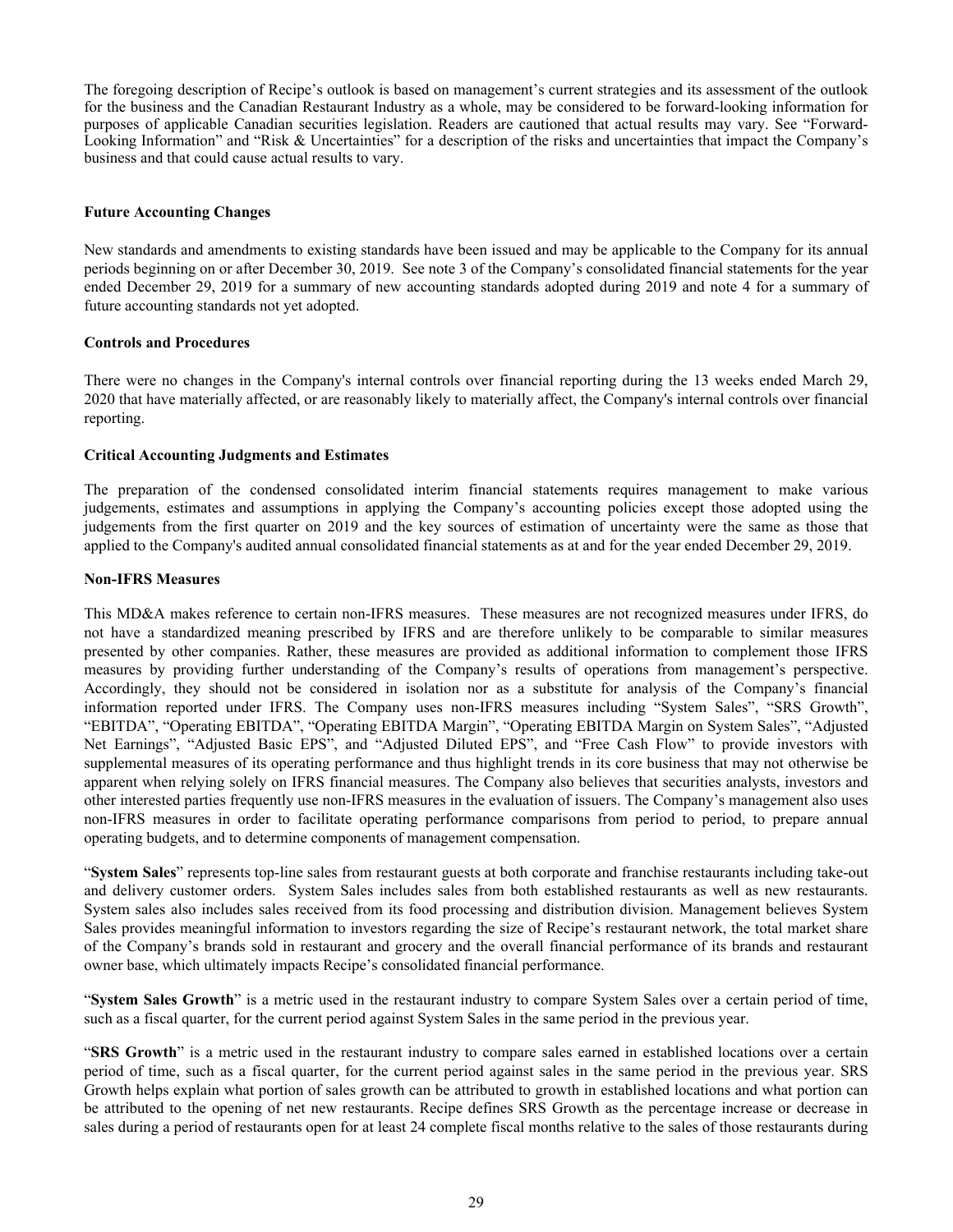the same period in the prior year. Recipe's SRS Growth results excludes Casey's restaurants as the Company is in the process of winding down its operations; and sales from international operations from New York Fries and East Side Mario's in the US.

"**EBITDA**" is defined as net earnings before: (i) net interest expense and other financing charges; (ii) income taxes; (iii) depreciation of property, plant and equipment; (iv) amortization of other assets and deferred gain.

"**Operating EBITDA**" is defined as net earnings before: (i) net interest expense and other financing charges; (ii) income taxes; (iii) depreciation of property, plant and equipment; (iv) amortization of other assets and deferred gain; (v) impairment of assets, net of reversals; (vi) losses on early buyout / cancellation of equipment rental contracts; (vii) restructuring and other; (viii) conversion fees; (ix) net (gain) / loss on disposal of property, plant and equipment; (x) stock based compensation, costs related to its restricted share units, and one-time cash payments related to the exercise and settlement of stock options; (xi) changes in onerous contract provision; (xii) expense impact from fair value inventory adjustment resulting from the St-Hubert purchase relating to inventory sold during the period; (xiii) acquisition related transaction costs; (xiv) change in fair value of non-controlling interest liability; (xv) change in fair value of Exchangeable Partnership units; (xvi) the Company's proportionate share of equity accounted investment in joint ventures; (xvii) interest income from the Partnership units; and the rent expense impact related to the implementation of IFRS 16, "Leases".

"**Operating EBITDA Margin**" is defined as Operating EBITDA divided by total gross revenue.

"**Operating EBITDA Margin on System Sales**" is defined as Operating EBITDA divided by System Sales.

"**Free Cash Flow before capex, dividends and NCIB**" is defined as Operating EBITDA less (i) cash interest paid; (ii) maintenance capex; and (iii) cash taxes paid.

"**Free Cash Flow after capex, dividends and NCIB**" is defined as Operating EBITDA less (i) cash interest paid; (ii) maintenance capex; (iii) cash taxes paid; (iv) growth capex; (vi) dividends paid; (vi) shares repurchased under the NCIB; and (vii ) proceeds from sale of assets.

"**Adjusted Net Earnings**" is defined as net earnings plus (i) change in fair value of non-controlling interest liability; (ii) change in fair value of Exchangeable Partnership units; (iii) one-time transaction costs; (iv) non-cash impairment charges; (v) restructuring and other; (vi) amortization of unearned conversion fees income; (vii) losses on early buyout/cancellation of equipment rental contracts; (viii) net gain on disposal of property, plant and equipment and other assets; and (ix) write-off of deferred financing fees.

"**Adjusted Basic EPS**" is defined as Adjusted Net Earnings divided by the weighted average number of shares outstanding.

"**Adjusted Diluted EPS**" is defined as Adjusted Net Earnings divided by the weighted average number of shares outstanding plus the dilutive effect of stock options and RSUs.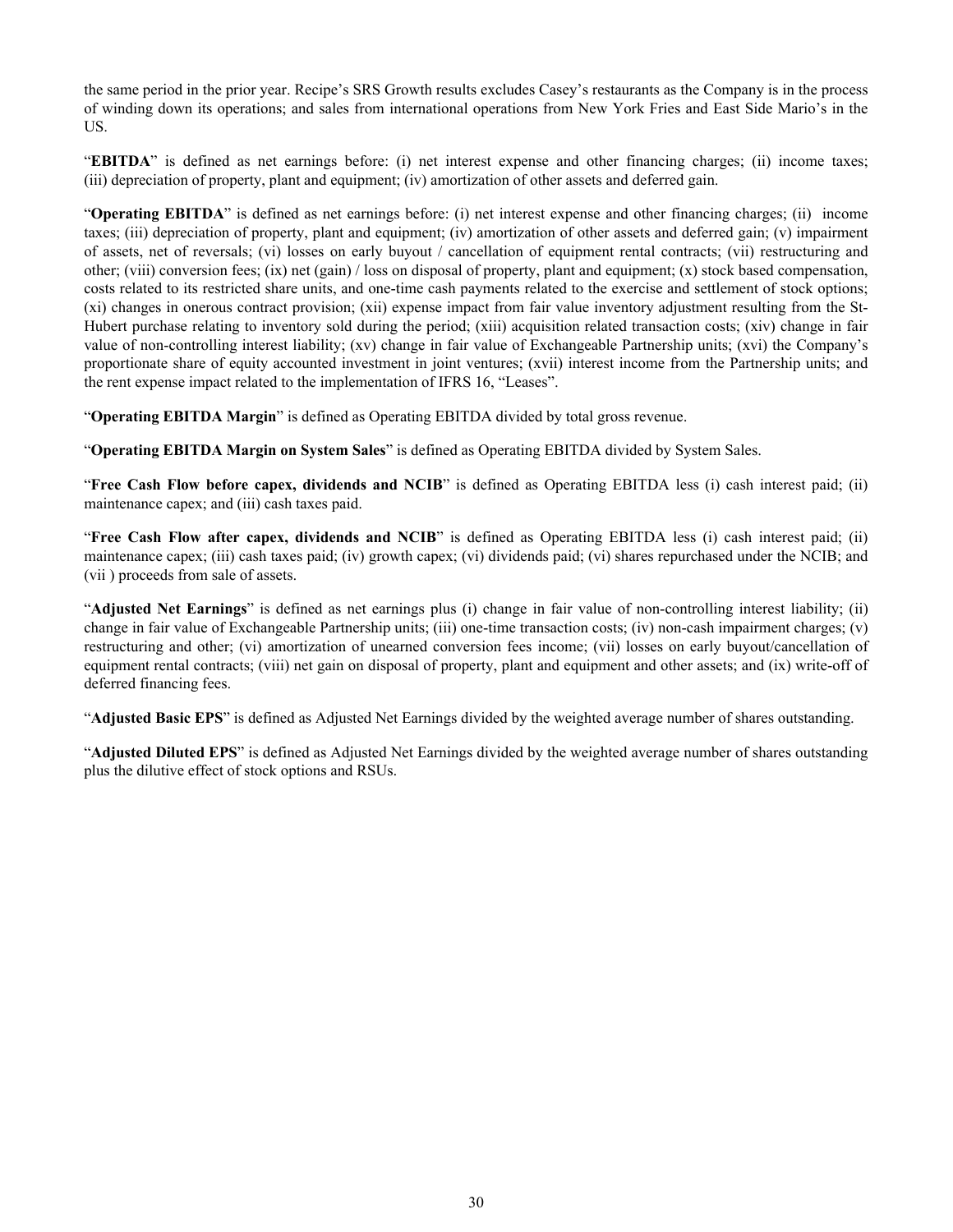The following table provides reconciliations of Net Earnings and Adjusted Net Earnings:

|                                                                |                | $Q1 - 2020$ | $Q4 - 2019$ |                       | $Q3 - 2019$ |                |               | $Q2 - 2019$           |
|----------------------------------------------------------------|----------------|-------------|-------------|-----------------------|-------------|----------------|---------------|-----------------------|
| (C\$ millions unless otherwise stated)                         | Mar 29<br>2020 |             |             | <b>Dec 29</b><br>2019 |             | Sep 29<br>2019 |               | <b>Jun 30</b><br>2019 |
|                                                                |                | (unaudited) |             | (unaudited)           |             | (unaudited)    |               | (unaudited)           |
| <b>Reconciliation of net earnings to Adjusted Net Earnings</b> |                |             |             |                       |             |                |               |                       |
|                                                                | \$             | $(41.2)$ \$ |             | $(1.9)$ \$            |             | 6.7            | <sup>\$</sup> | 16.6                  |
|                                                                |                | 0.1         |             | 1.8                   |             | 0.1            |               | 0.3                   |
|                                                                |                |             |             |                       |             | (1.0)          |               | 1.0                   |
|                                                                |                | 16.3        |             | 47.6                  |             | 5.7            |               | 4.0                   |
|                                                                |                | (1.1)       |             | 3.6                   |             | 2.6            |               | 0.7                   |
| Change in fair value of non-controlling interest liability     |                |             |             | (10.3)                |             |                |               |                       |
| Change in fair value of exchangeable Partnership units         |                | 33.1        |             | 5.1                   |             | 3.1            |               | 0.9                   |
| Amortization of unearned conversion fees income                |                |             |             |                       |             | 0.3            |               | (0.1)                 |
| Losses on early buyout/cancellation of equipment rental        |                |             |             |                       |             |                |               |                       |
| contracts.                                                     |                |             |             | 1.5                   |             | 1.6            |               | 0.1                   |
|                                                                |                | 0.1         |             | 1.4                   |             |                |               |                       |
| Net (gain) loss on disposal of property, plant and             |                |             |             |                       |             |                |               |                       |
|                                                                |                | 0.2         |             | (1.3)                 |             | 0.5            |               | (0.1)                 |
|                                                                | -S             | 7.3         | -S          | 47.5                  | -S          | 19.5           | -SS           | 23.4                  |
|                                                                |                |             |             |                       |             |                |               |                       |
|                                                                |                | $O1 - 2019$ |             | $O4 - 2018$           |             | $Q3 - 2018$    |               | $Q_2 - 2018$          |

| (C\$ millions unless otherwise stated)                                     |          | <b>Mar 31</b><br>2019 |    | <b>Dec 30</b><br>2018 |    | Sep 30<br>2018 |      | Jul 1<br>2018 |
|----------------------------------------------------------------------------|----------|-----------------------|----|-----------------------|----|----------------|------|---------------|
|                                                                            |          | (unaudited)           |    | (unaudited)           |    | (unaudited)    |      | (unaudited)   |
| <b>Reconciliation of net earnings to Adjusted Net Earnings</b>             |          |                       |    |                       |    |                |      |               |
| Net earnings.                                                              | <b>S</b> | 22.7                  | £. | 9.0                   | -S | 23.8           | - \$ | 19.5          |
| Transaction costs                                                          |          | 0.1                   |    | 1.7                   | -S | 0.5            |      | 0.1           |
| Impairment charges                                                         |          |                       |    | 6.8                   | -S |                |      | 0.7           |
|                                                                            |          | (0.2)                 |    | 8.9                   | S. | 2.6            |      | 0.5           |
| Change in fair value of non-controlling interest liability                 |          |                       |    | 1.5                   | -S | 1.0            |      | 1.0           |
| Change in fair value of exchangeable Partnership units                     |          | (4.8)                 |    | 6.4                   | -S | (0.4)          |      | 2.6           |
| Amortization of unearned conversion fees income                            |          |                       |    | 0.5                   |    | (0.7)          |      | 0.1           |
| Losses on early buyout/cancellation of equipment rental<br>contracts.      |          |                       |    | 0.4                   |    | 0.3            |      | 0.3           |
| Net gain on disposal of property, plant and equipment and<br>other assets. |          | 0.6                   |    | (1.2)                 |    | (1.8)          |      | (0.3)         |
| <b>Adjusted Net Earnings</b> <sup>(1)</sup>                                |          | 18.3                  |    | 34.0                  |    | 25.3           |      | 24.5          |

 $<sup>(1)</sup>$  Figures may not total due to rounding.</sup>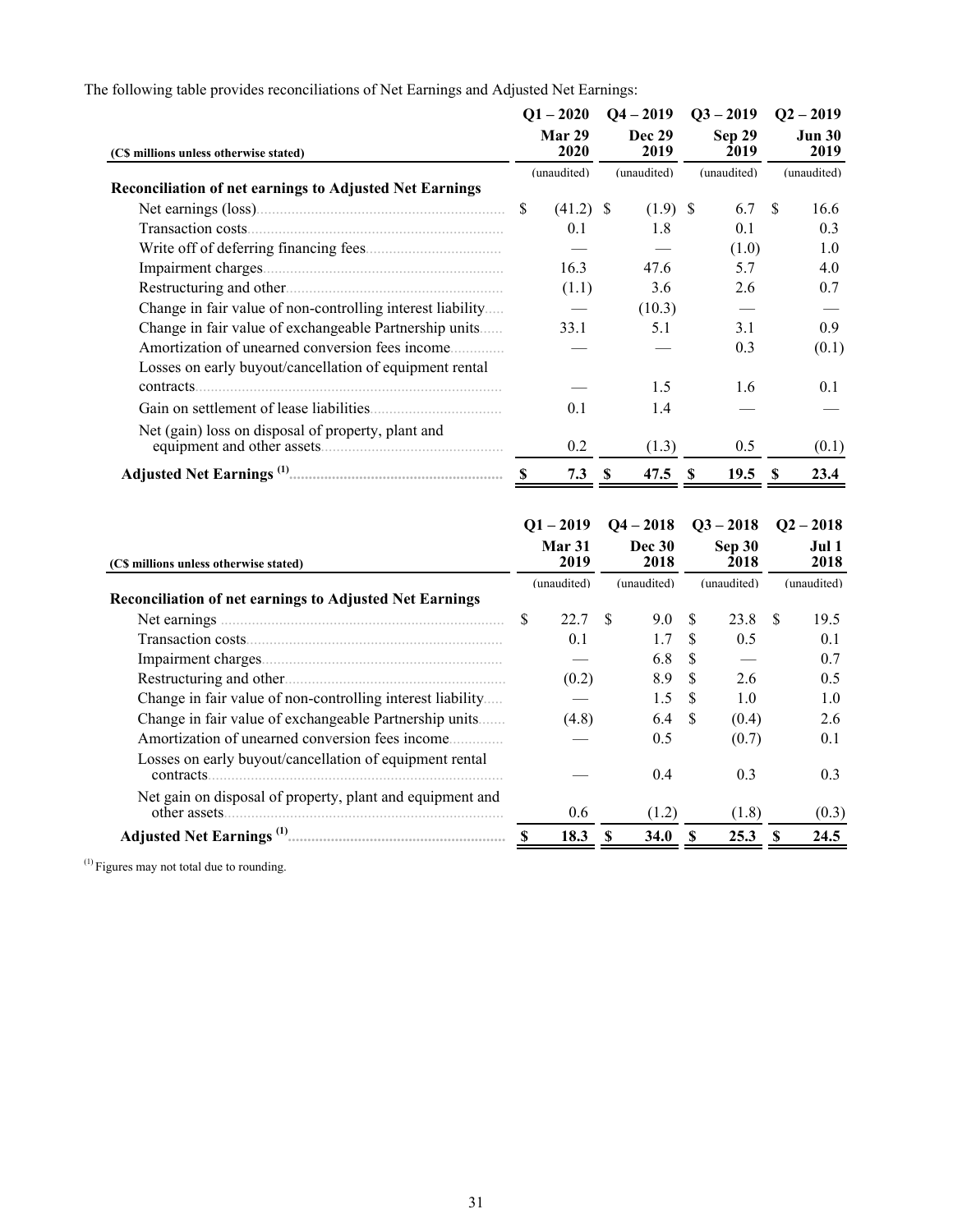|                                                                                |                | $Q1 - 2020$ |    | $Q4 - 2019$           | $Q3 - 2019$    | $Q2 - 2019$           |
|--------------------------------------------------------------------------------|----------------|-------------|----|-----------------------|----------------|-----------------------|
| (C\$ millions unless otherwise stated)                                         | Mar 29<br>2020 |             |    | <b>Dec 29</b><br>2019 | Sep 29<br>2019 | <b>Jun 30</b><br>2019 |
| Reconciliation of net earnings from continuing operations to<br><b>EBITDA:</b> |                | (unaudited) |    | (unaudited)           | (unaudited)    | (unaudited)           |
|                                                                                | \$             | $(41.2)$ \$ |    | (1.9)                 | 6.7            | 16.6                  |
| Net interest expense and other financing charges                               |                | 6.4         |    | 6.4                   | 4.9            | 7.5                   |
|                                                                                |                | (8.8)       |    | (4.1)                 | 5.2            | 7.2                   |
|                                                                                |                | 27.0        |    | 29.5                  | 28.4           | 28.9                  |
|                                                                                |                | (16.6)      |    | 29.9                  | 45.2           | 60.2                  |
| <b>Reconciliation of EBITDA to Operating EBITDA:</b>                           |                |             |    |                       |                |                       |
|                                                                                |                | 0.1         |    | 1.8                   | 0.1            | 0.3                   |
|                                                                                |                | 16.3        |    | 47.6                  | 5.7            | 4.0                   |
|                                                                                |                | (1.1)       |    | 3.6                   | 2.6            | 0.7                   |
| Change in fair value non-controlling interest liability                        |                |             |    | (10.3)                |                |                       |
| Change in fair value of exchangeable partnership units                         |                | 33.1        |    | 5.1                   | 3.1            | 0.9                   |
|                                                                                |                | 2.7         |    | 2.8                   | 2.8            | 2.7                   |
| Amortization of unearned conversion fees income                                |                |             |    |                       | 0.3            | (0.1)                 |
| Losses on early buyout/cancellation of equipment rental                        |                |             |    |                       |                |                       |
|                                                                                |                |             |    | 1.5                   | 1.6            | 0.1                   |
|                                                                                |                | 0.1         |    | (1.4)                 |                |                       |
| Net gain on disposal of property, plant and equipment and                      |                | 0.2         |    | (1.3)                 | 0.5            | (0.1)                 |
| Stock based compensation.                                                      |                | 0.5         |    | (5.4)                 | 2.1            | 1.8                   |
|                                                                                |                |             |    |                       | (0.6)          | 0.4                   |
| Proportionate share of equity accounted joint venture                          |                | (0.6)       |    | 0.8                   | 0.3            | 0.1                   |
|                                                                                |                | (14.2)      |    | (14.1)                | (14.1)         | (15.0)                |
|                                                                                |                | 20.5        | -S | 60.5 S                | $49.5$ \$      | 56.0                  |

The following table provides reconciliations of EBITDA and Operating EBITDA: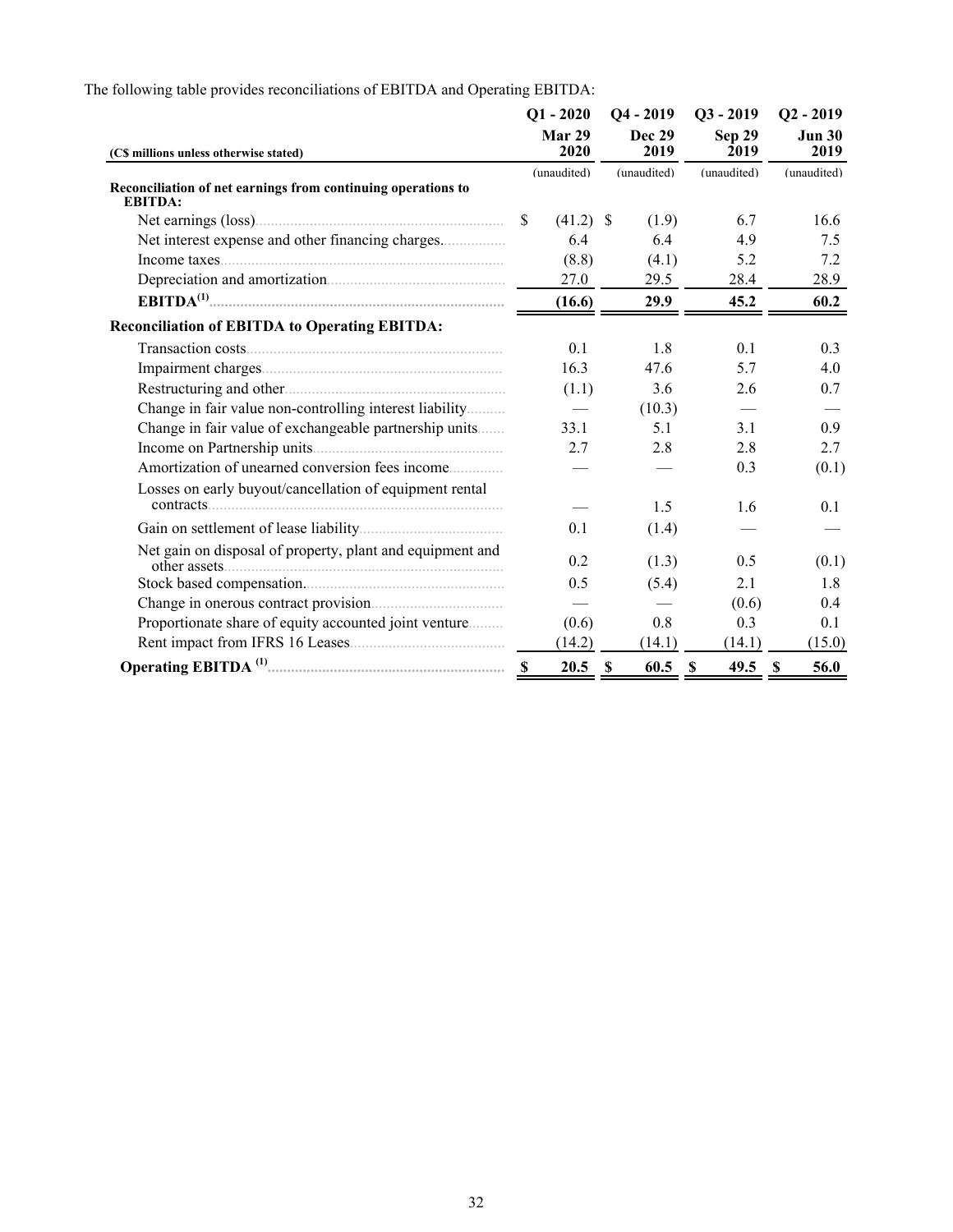|                                                                                                                   | $Q1 - 2019$ |                       |               | $Q4 - 2018$    |              | $Q3 - 2018$    | $Q2 - 2018$   |             |  |
|-------------------------------------------------------------------------------------------------------------------|-------------|-----------------------|---------------|----------------|--------------|----------------|---------------|-------------|--|
| (C\$ millions unless otherwise stated)<br>Reconciliation of net earnings from continuing operations<br>to EBITDA: |             | <b>Mar 31</b><br>2019 |               | Dec 30<br>2018 |              | Sep 30<br>2018 | Jul 1<br>2018 |             |  |
|                                                                                                                   |             | (unaudited)           |               | (unaudited)    |              | (unaudited)    |               | (unaudited) |  |
|                                                                                                                   | \$          | 22.7                  | <sup>\$</sup> | 9.0            | \$           | 23.8           | \$            | 19.5        |  |
|                                                                                                                   |             | 4.5                   |               | 2.8            |              | 2.8            |               | 3.0         |  |
| Income taxes                                                                                                      |             | 8.6                   |               | 6.4            |              | 7.6            |               | 9.0         |  |
|                                                                                                                   |             | 27.9                  |               | 16.2           |              | 12.6           |               | 15.3        |  |
|                                                                                                                   |             | 63.7 S                |               | 34.4           | <sup>S</sup> | 46.8 S         |               | 46.8        |  |
| <b>Reconciliation of EBITDA to Operating EBITDA:</b>                                                              |             |                       |               |                |              |                |               |             |  |
|                                                                                                                   |             | 0.1                   |               | 1.7            |              | 0.4            |               | 0.1         |  |
|                                                                                                                   |             |                       |               | 6.8            |              |                |               | 0.7         |  |
|                                                                                                                   |             | (0.2)                 |               | 8.9            |              | 2.6            |               | 0.5         |  |
| Change in fair value of exchangeable partnership units                                                            |             | (4.8)                 |               | 7.9            |              | 0.6            |               | 3.6         |  |
|                                                                                                                   |             | 2.8                   |               | 2.7            |              | 2.7            |               | 2.6         |  |
| Amortization of unearned conversion fees income                                                                   |             | (0.1)                 |               | 0.5            |              | (0.7)          |               | 0.1         |  |
| Losses on early buyout/cancellation of equipment rental<br>contracts.                                             |             |                       |               | 0.5            |              | 0.3            |               | 0.3         |  |
| Net (gain) on disposal of property, plant and equipment                                                           |             | 0.6                   |               | (0.3)          |              | (1.8)          |               | (0.3)       |  |
|                                                                                                                   |             | 1.9                   |               | 2.1            |              | 2.2            |               | 1.0         |  |
|                                                                                                                   |             | (0.2)                 |               | 0.9            |              | (1.4)          |               | (1.0)       |  |
| Proportionate share of equity accounted joint venture                                                             |             | 0.2                   |               | (1.4)          |              | 0.6            |               | 0.8         |  |
| Rent impact from adoption of IFRS 16 "Leases" <sup>(2)</sup>                                                      |             | (13.9)                |               | (1.2)          |              | (1.2)          |               | (1.2)       |  |
|                                                                                                                   |             | 50.1                  | -S            | 63.6           | - \$         | 51.1           | $\mathbf{s}$  | 54.0        |  |

 $<sup>(1)</sup>$  Figures may not total due to rounding.</sup>

The following table provides reconciliations from Operating EBITDA to Free Cash Flow:

|                                                                       | $Q1 - 2020$ |                |    | $Q4 - 2019$           |    | $Q3 - 2019$    | $Q2 - 2019$           |             |  |
|-----------------------------------------------------------------------|-------------|----------------|----|-----------------------|----|----------------|-----------------------|-------------|--|
| (C\$ millions unless otherwise stated)                                |             | Mar 29<br>2020 |    | <b>Dec 29</b><br>2019 |    | Sep 30<br>2019 | <b>Jun 30</b><br>2019 |             |  |
|                                                                       |             | (unaudited)    |    | (unaudited)           |    | (unaudited)    |                       | (unaudited) |  |
|                                                                       | S           | 20.5           | -S | 60.5                  | -S | 49.5           | -S                    | 56.0        |  |
| Maintenance capex.                                                    |             | (3.8)          |    | (5.0)                 |    | (3.8)          |                       | (5.6)       |  |
| Interest on long-term debt                                            |             | (5.4)          |    | (5.5)                 |    | (4.5)          |                       | (4.1)       |  |
| Interest expense on note payable to The Keg Royalties<br>Income Fund. |             | (1.1)          |    | (1.1)                 |    | (1.1)          |                       | (1.1)       |  |
| Cash taxes.                                                           |             | (14.5)         |    | (4.6)                 |    | (4.0)          |                       | (5.2)       |  |
| Free Cash Flow before growth capex, dividends, NCIB <sup>(1)</sup>    |             | $(4.3)$ \$     |    | 44.3                  | S  | 36.1           | -S                    | 40.0        |  |
| Growth capex                                                          |             | (5.0)          |    | (8.9)                 |    | (8.2)          |                       | (7.9)       |  |
| Proceeds on sale of assets                                            |             | 0.1            |    | 0.2                   |    | (0.3)          |                       | 0.9         |  |
| <b>Dividends</b>                                                      |             |                |    | (6.3)                 |    | (6.8)          |                       | (6.9)       |  |
| NCIB.                                                                 |             | (0.3)          |    |                       |    | (16.5)         |                       | (11.7)      |  |
| Free Cash Flow after growth capex, dividends, NCIB <sup>(1)</sup>     | S           | (9.6)          | -S | 29.4                  | S  | 4.2            | -S                    | 14.4        |  |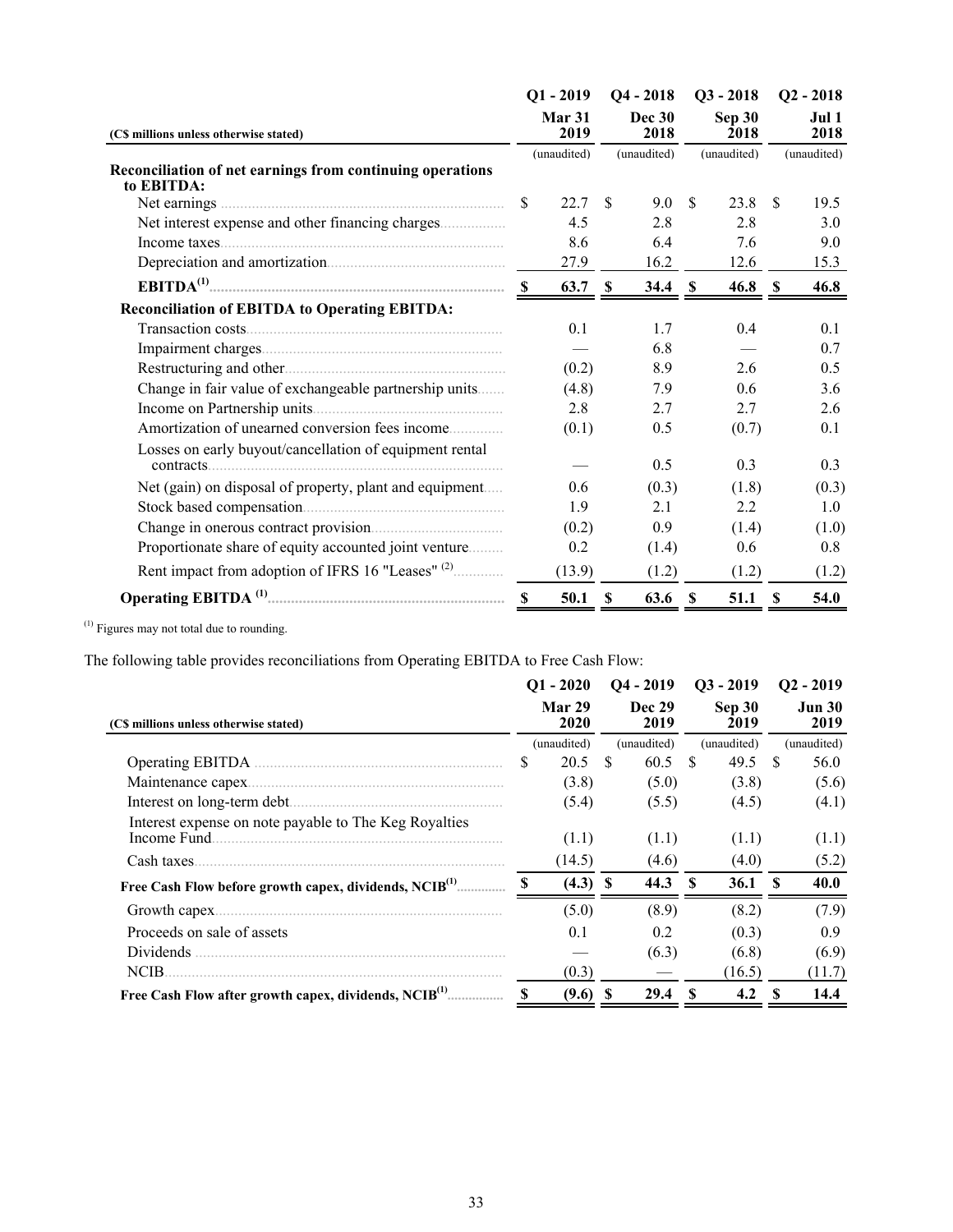|                                                                      |          | $O1 - 2019$           |                        | $O4 - 2018$ |                | $Q3 - 2018$ | $Q2 - 2018$   |             |  |
|----------------------------------------------------------------------|----------|-----------------------|------------------------|-------------|----------------|-------------|---------------|-------------|--|
| (C\$ millions unless otherwise stated)                               |          | <b>Mar 31</b><br>2019 | <b>Dec 30</b><br>2018  |             | Sep 30<br>2018 |             | Jul 1<br>2018 |             |  |
|                                                                      |          | (unaudited)           |                        | (unaudited) |                | (unaudited) |               | (unaudited) |  |
| Operating EBITDA.                                                    | S        | 50.1                  | \$.                    | 63.3        | \$.            | 51.2        | -S            | 54.0        |  |
| Maintenance capex.                                                   |          | (5.5)                 |                        | (9.1)       |                | (7.0)       |               | (4.8)       |  |
| Cash taxes.                                                          |          | (3.6)                 |                        | (1.7)       |                | (1.7)       |               | (2.9)       |  |
|                                                                      |          | (1.1)                 |                        | (4.2)       |                | (4.1)       |               | (4.9)       |  |
| Interest expense on note payable to The Keg Royalties<br>Income Fund |          | (4.8)                 |                        | (1.1)       |                | (1.1)       |               | (0.4)       |  |
| Free Cash Flow before growth capex, dividends, NCIB <sup>(1)</sup>   | <b>S</b> | 35.1                  | $\mathbf{\mathcal{S}}$ | 47.2        | S              | 37.3        | -S            | 41.0        |  |
| Growth capex.                                                        |          | (4.5)                 |                        | (4.2)       |                | (3.9)       |               | (6.7)       |  |
| Proceeds on sale of assets                                           |          |                       |                        | 5.3         |                | 5.9         |               | 0.4         |  |
| Dividends declared.                                                  |          | (6.9)                 |                        | (6.7)       |                | (6.7)       |               | (6.7)       |  |
| Share repurchased.                                                   |          | (7.1)                 |                        | (14.5)      |                | (0.7)       |               | (0.3)       |  |
| Free Cash Flow after growth capex, dividends, NCIB <sup>(1)</sup>    | S        | 16.6                  | S                      | 27.2        | S              | 31.9        | -S            | 27.8        |  |

 $<sup>(1)</sup>$  Figures may not total due to rounding.</sup>